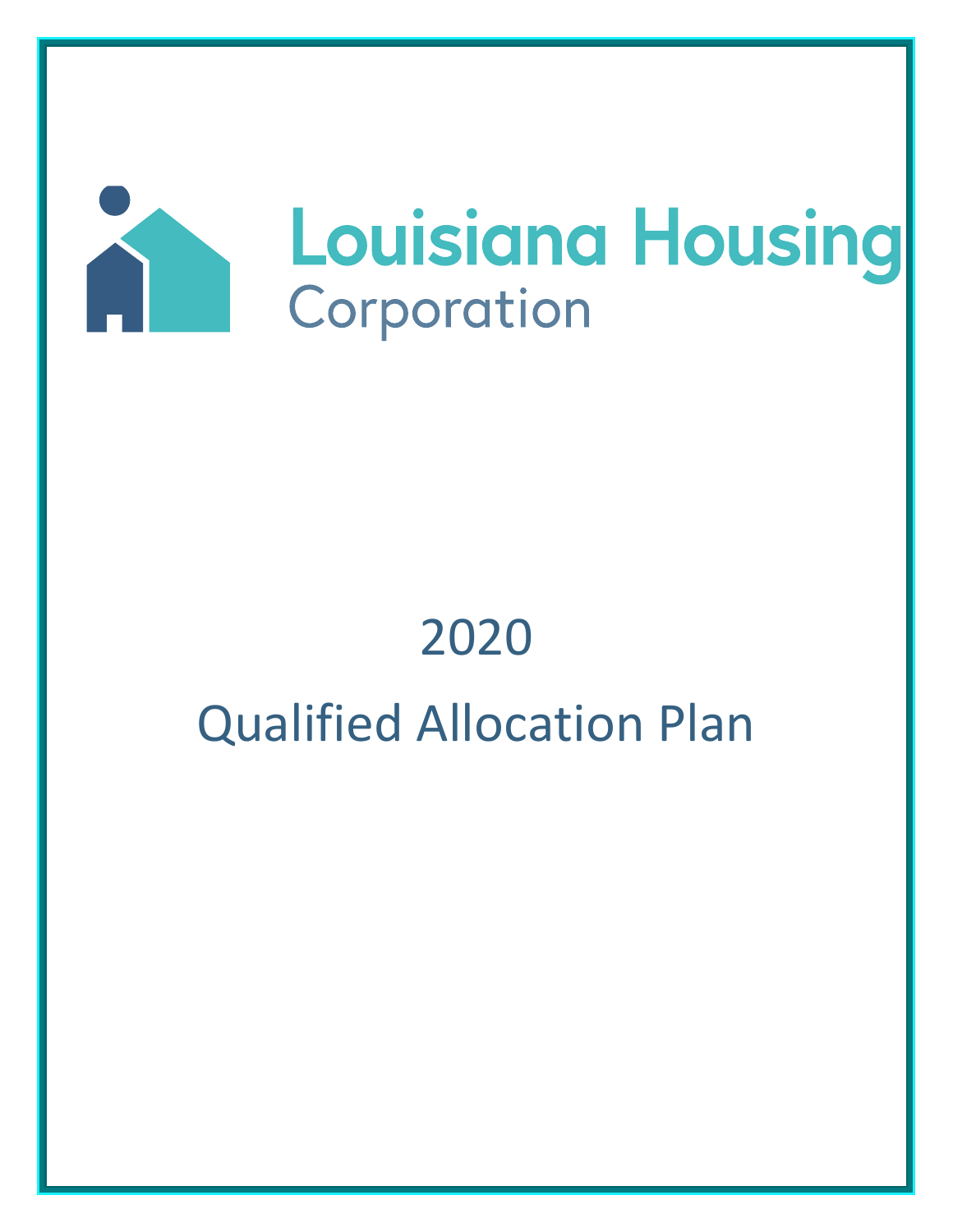| А. |  |  |
|----|--|--|
|    |  |  |
|    |  |  |
|    |  |  |
|    |  |  |
|    |  |  |
| А. |  |  |
| В. |  |  |
| C. |  |  |
| D. |  |  |
| А. |  |  |
|    |  |  |
| В. |  |  |
| C. |  |  |
| D. |  |  |
|    |  |  |
|    |  |  |
|    |  |  |
| C. |  |  |
| D. |  |  |
| Е. |  |  |
| F. |  |  |
| G. |  |  |
| Η. |  |  |
| Τ. |  |  |
| J. |  |  |
|    |  |  |
|    |  |  |
|    |  |  |
|    |  |  |
| Α. |  |  |
|    |  |  |
|    |  |  |
|    |  |  |
|    |  |  |
|    |  |  |
|    |  |  |
|    |  |  |
|    |  |  |
|    |  |  |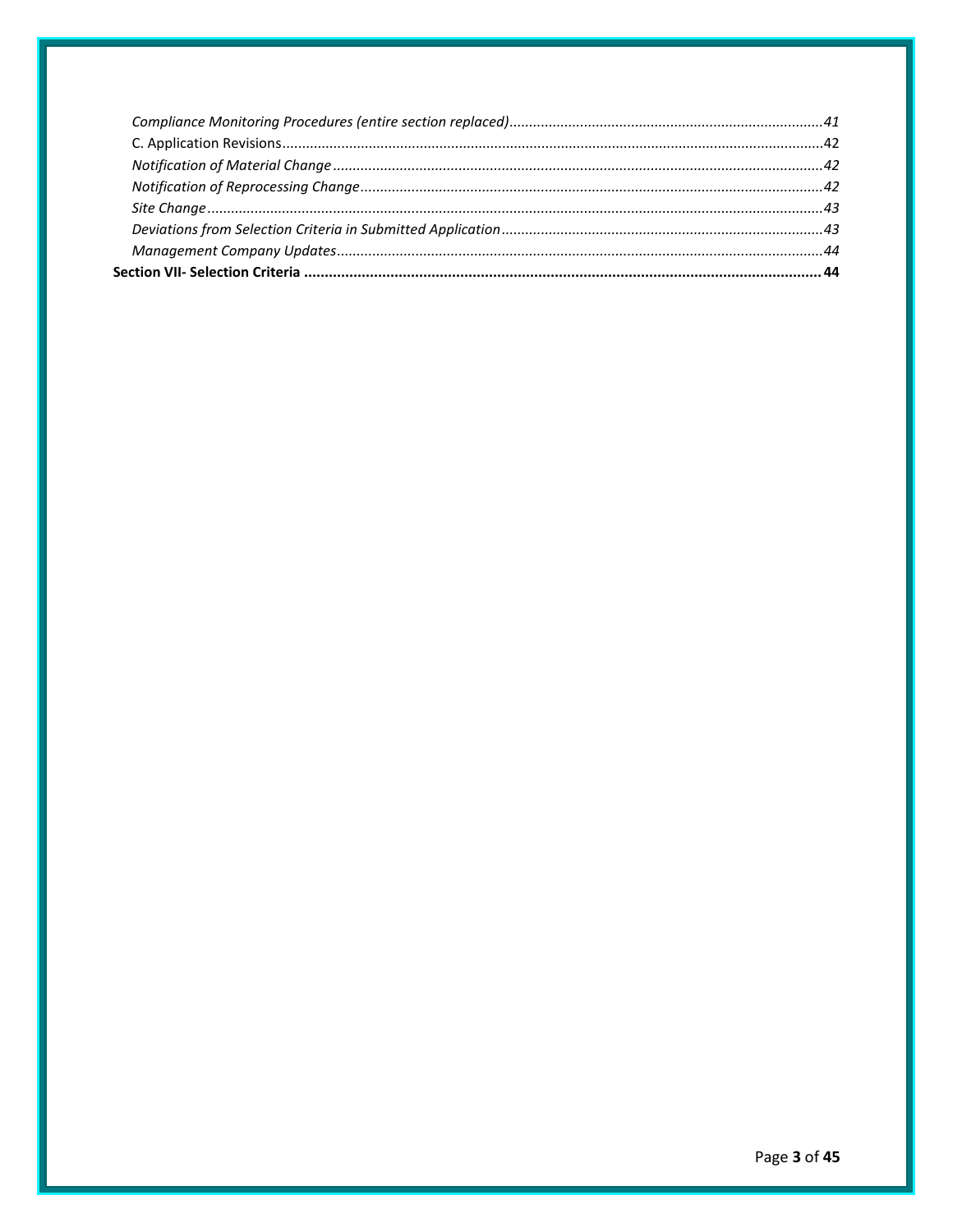# <span id="page-3-0"></span>**Section I ‐ Introduction**

The Low Income Housing Tax Credit Program (the LIHTC Program) was enacted under [Section 42 of](https://www.irs.gov/pub/irs-utl/IRC_42.pdf)  [the Internal Revenue Code \(IRC\) of 1986,](https://www.irs.gov/pub/irs-utl/IRC_42.pdf) as amended, (the Code) to promote the development of affordable and workforce housing. The 2020 Qualified Allocation Plan (the 2020 QAP) has been developed by the Louisiana Housing Corporation (the Corporation or LHC), in compliance with Section 42 of the Code.

The Corporation's intent is to maximize the production of decent, safe, affordable, energy efficient residential rental units to be added to the State's housing supply. The Corporation also seeks to prevent the loss of existing residential rental housing by encouraging the preservation of the current stock of affordable rental housing units. To ensure that new LIHTC properties remain affordable for the duration of the extended use period, LHC will require all applicants to waive their right to submit a qualified contract as a condition of receiving an allocation of tax credits.

The Corporation has engaged with the Public Administration Institute (PAI) at Louisiana State University in the production of a **Housing Needs Assessment (HNA)**. Through a Cooperative Endeavor Agreement (CEA), LHC and PAI are developing a process for incorporating local organizations, including universities, non-profits, and civic groups, into the long-term planning of affordable, safe, and energy-efficient housing policy in Louisiana. The HNA is a first and necessary step towards achieving this goal.

In the HNA, the PAI refined its approach by dividing the state into the eight Regional Labor Market [Areas \(RLMAs\)](https://www.lhc.la.gov/2019-louisiana-housing-needs-assessment) determined by the Louisiana Workforce Commission. This division allows LHC to take a modestly more comparative stance while not overemphasizing a single region and has therefore adopted RLMAs as Regional Housing Market Areas (RHMA). Recovery has been the focus for many years, but now the state must recalibrate and consider sustainability. Housing plays a critical role in this effort.

The Corporation welcomes the participation of for-profit and non-profit organizations in the acquisition, development and operation of accessible affordable housing developments in both rural and urban communities. The Corporation anticipates that the policies of the 2020 QAP will increase the production of affordable housing units in rural, emerging growth areas/cities and under‐served parishes of the State.

# <span id="page-3-1"></span>**Section II ‐ Qualified Allocation Plan**

The 2020 QAP reflects a policy framework within which the Corporation will allocate low‐income housing credits (LIHTCs, credits, or tax credits) and other resources to taxpayers for the development of affordable housing that addresses the housing needs of Louisiana's citizens.

## Purpose

In accordance with Section 42 of the IRC, the LHC develops the Qualified Allocation Plan (QAP), which sets forth (1) the criteria to evaluate and allocate LIHTC to projects which best meet the housing needs of the State. The QAP includes preferences required by Section 42 of the IRC and (2) the procedures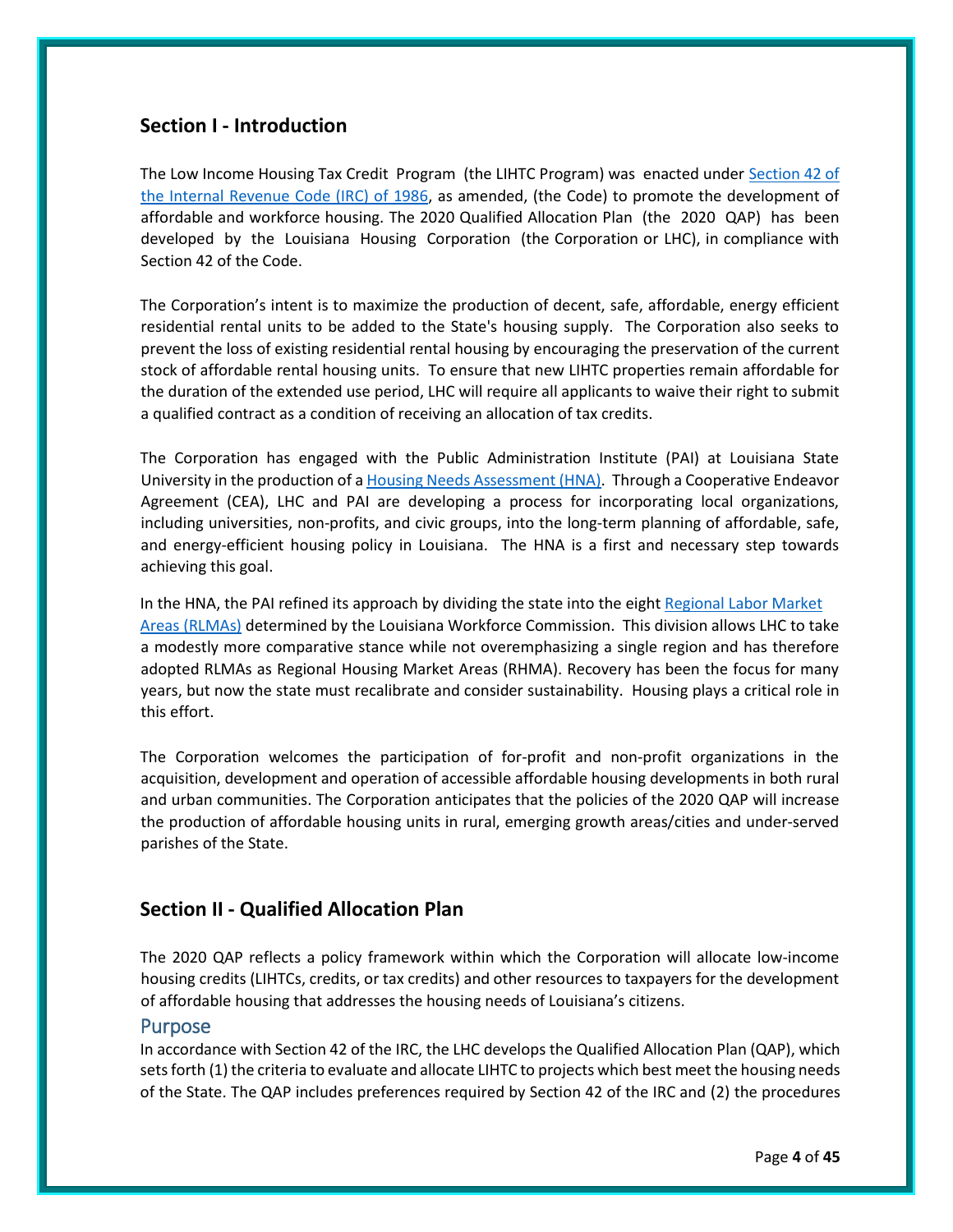to monitor for compliance with the provisions of the LIHTC Program. Historically, the Louisiana Housing Corporation has utilized the QAP to allocate the Low Income Housing Tax Credits though the submission of contemporaneous applications from that given year.

## **Overview**

This proposed allocation plan shall be effective for reservations and awards of LIHTC associated with the 2020 calendar year credit ceiling with anticipated reservations and awards being made in part, to unfunded applications submitted in the 2019 LIHTC 9% funding round. Staff believes this 2020 QAP presents the opportunity to address a number of relevant issues related to the enhancement and production of affordable housing.

First, in review and consideration of the applications submitted in the 2019 funding round, staff determined that but for the limited availability of credits; applications that remain unfunded could be re-processed and funded in this 2020 QAP with approximately \$6,000,000.00 from the 2020 credit ceiling.

Additionally this QAP would allow the LHC to address financially distressed, previously funded projects from prior QAP application cycles that would benefit greatly from the infusion of additional 9% credits.

Finally, this 2020 QAP will allow LHC to implement a resource to focus on unforeseen cost issues post award for future awardees of 9% Low Income Housing Tax Credits by setting aside a portion of the credit ceiling to address certain cost overruns experienced by developers.

## **Objectives**

LHC's staff along with its underwriting team and tax counsel will review the proposed processes and implementation of this 2020 QAP undertaking. Note below the objectives and anticipated outcomes of this approach:

- **1. The 2019 QAP waitlist contains well-scored applications that could quickly move forward upon receipt of an award of credits.**
- **2. Developments that currently have an award of credits and are financially distressed due to unforeseen funding and cost issues such as increased construction cost, reduction in equity pricing, changes in financing commitments…etc., would be able to move forward to construction and completion. Eligible projects will meet underserved or historically unserved communities.**
- **3. The creation of a cost overrun contingency set-aside will allow the LHC to address ongoing challenges faced by developments that once funded may experience unforeseen financial difficulties.**

**The LHC recognizes the continued unmet housing needs that exist in the state. This opportunity will provide a means to continue to address those needs. It creates an efficient and effective way to address unexpected cost issues within given parameters.**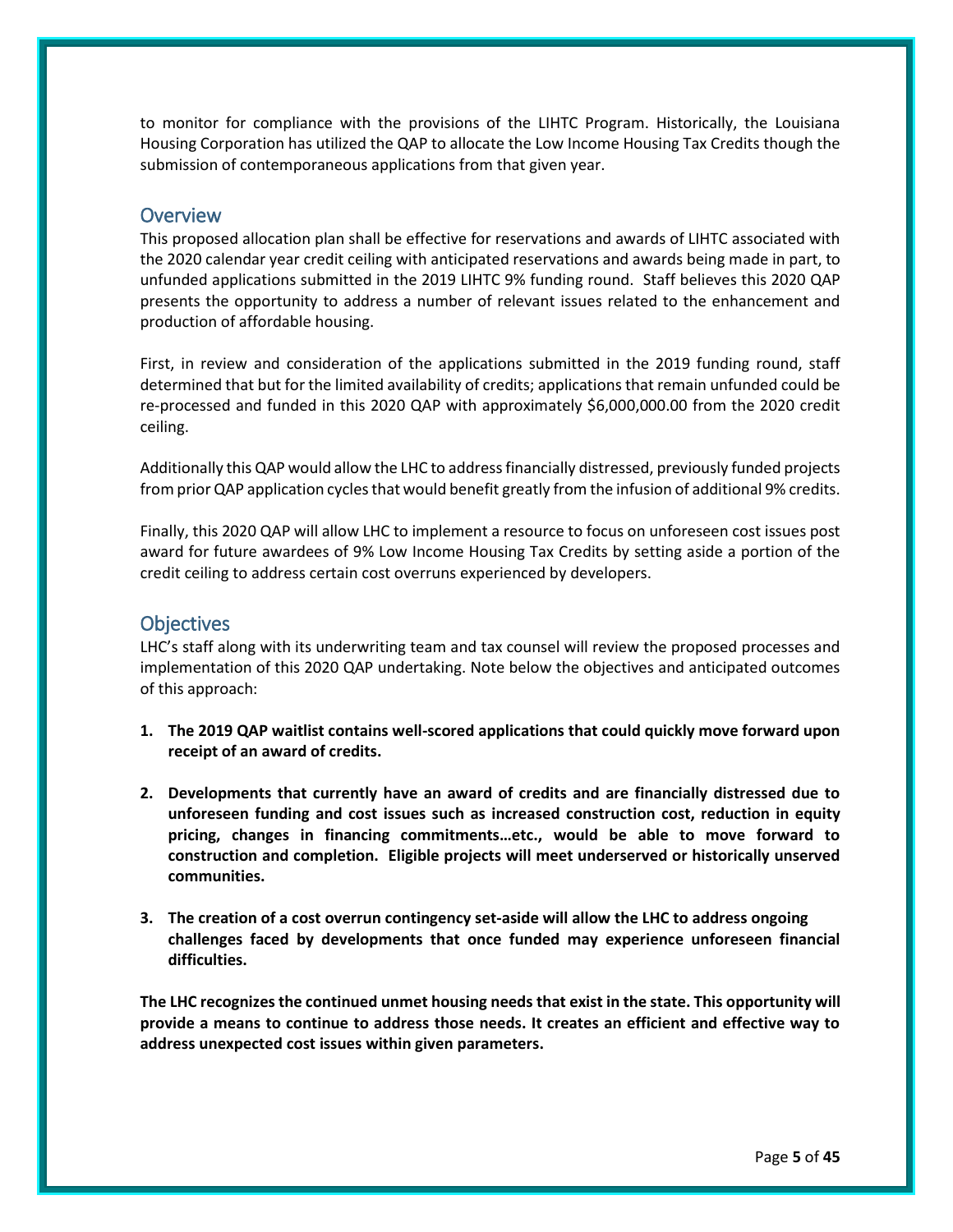The purpose of this QAP is to reserve tax credits and other Corporation resources for the creation and sustainability of affordable rental housing units for low‐ and very low‐ income households in Louisiana in such a way as to further the following principles and priorities:

- 1. Provide an equitable distribution of funding resources throughout the State;
- 2. Provide a reasonable mix of affordable housing projects, both in number of units and the populations served (family, elderly, special needs);
- 3. Provide as many affordable housing projects as possible, considering geographical need, size and cost per unit, and long term viability; and
- 4. Provide opportunities to a variety of qualified sponsors, both non-profit and for-profit.

The federal laws establishing the LIHTC program are subject to change. Many terms used in this QAP are defined in [Section 42](https://www.irs.gov/pub/irs-utl/IRC_42.pdf) or in related IRS regulations, and readers should refer to such sources for their proper interpretation. Therefore, the Corporation strongly encourages all applicants to seek experienced legal and accounting advice in order to comply with all Low‐Income Housing Tax Credit Program requirements. While the Corporation may respond to requests for technical assistance to those applying for tax credits, applicants may not rely on the Corporation for legal or tax advice.

## <span id="page-5-0"></span>**A. Requirements of the QAP**

Section 42(m) of the Code requires that each allocating agency adopt an allocation plan that sets forth certain selection criteria to be used in determining priorities, including:

- Serving the lowest‐income tenants
- Serving qualified tenants for the longest period
- Developing projects which are located in qualified census tracts [as defined in 26 U.S.C. Section  $42(d)(5)(B)(ii)(I)$  and the development of which contributes to a concerted community revitalization development plan

Section 42(m) of the Code also states that the selection criteria must consider the following:

- Project location
- Housing needs characteristics
- Project characteristics
- Sponsor characteristics
- Tenant populations with special housing needs
- Tenant populations with individuals with children
- Projects intended for tenant ownership
- Public housing waiting lists
- Energy efficiency
- Historic properties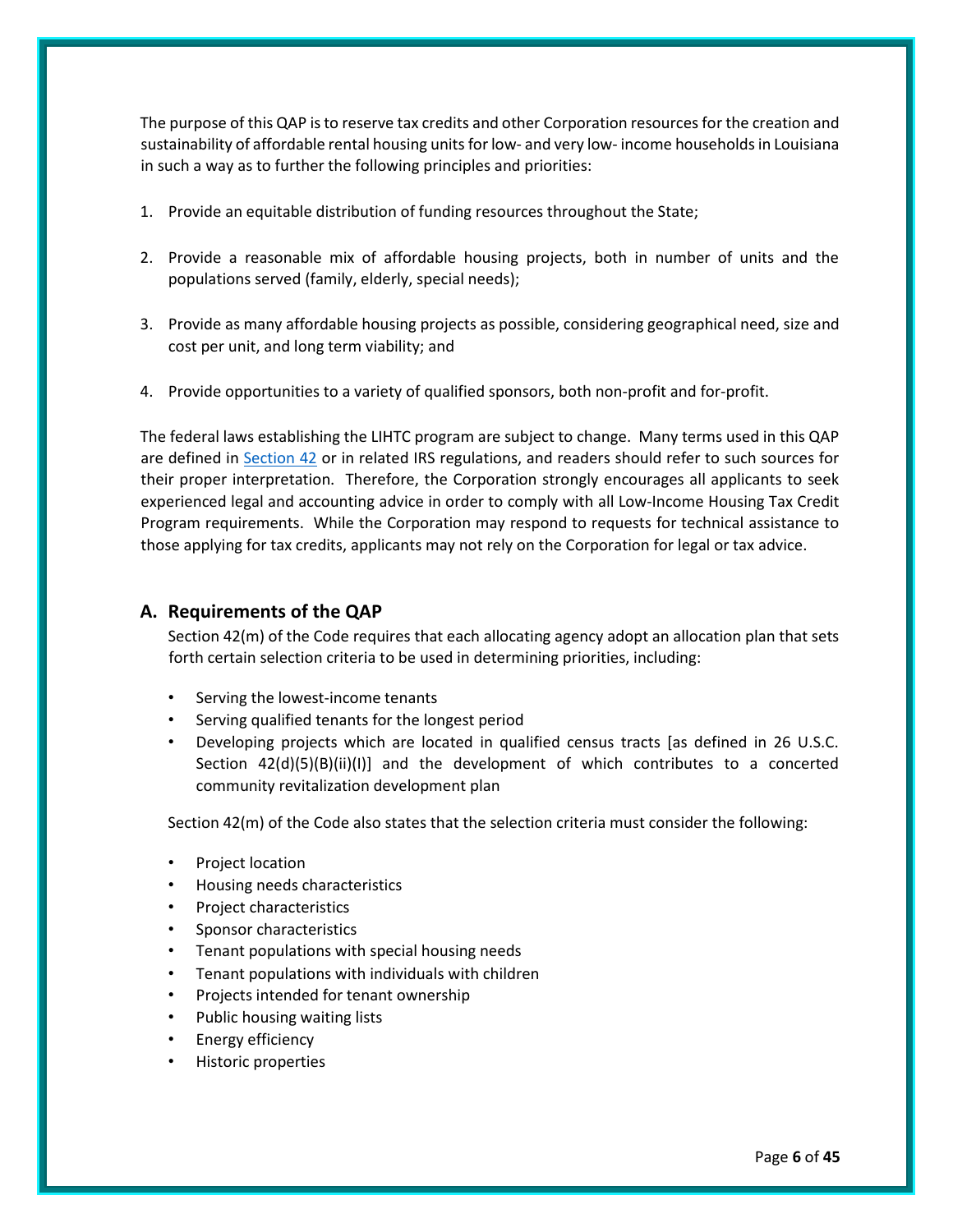LHC, in its sole discretion, has established selection criteria and preferences that satisfy the above Section 42(m) requirements and that reflect the housing needs and trends of the State of Louisiana.

## <span id="page-6-0"></span>**B. Governing Document**

The QAP is the governing document for the LIHTC Program. If any inconsistencies with other program documents, including but not limited to the Underwriting Application are noted, the Qualified Allocation Plan is the controlling document and dictates the Corporation's requirements for the LIHTC

Program.

## <span id="page-6-1"></span>**C. Modification of Program Instructions, Requirements, and Procedures**

The Corporation reserves the right to amend, modify or withdraw any of the program instructions, requirements or procedures contained herein that are inconsistent or in conflict with state and federal laws and/or regulations and in accordance with the Corporation's underwriting and asset management requirements.

# <span id="page-6-2"></span>**D. Approval Process of the QAP**

The 2020 QAP is scheduled to be adopted by the LHC Board of Directors at theMarch18, 2020 meeting. The 2020 QAP will be posted to the Corporation's website by no later than Noon CDT Friday, March 6, 2020. After publication, interested parties may submit written comments regarding only the content of the 2020 QAP to QAPCOMMENTS@LHC.LA.GOV. The deadline to submit questions is 4:00 PM CDT on Thursday, March 13, 2020. Comments submitted by this deadline may be addressed by the publication of Frequently Asked Questions (FAQs).

## <span id="page-6-3"></span>**E. Public Records Requests**

Applicants are advised that materials contained in applications for the LIHTC Program are subject to the requirements of [the Louisiana Public Records Request](http://app.lla.state.la.us/llala.nsf/7C469838E7BC1C5186257AC2004F6279/$FILE/Public%20Records%20Law%20FAQ.pdf) law (*La R.S. 44:1 et seq.*), and the application materials may be viewed and copied by any member of the public.

# <span id="page-6-4"></span>**Section III ‐ Available Sources**

## <span id="page-6-5"></span>**A. Amount of Housing Credit Available**

There will be one (1) funding round for the 2020 Credit Ceiling. The estimated total available in tax credits is \$14,917,830. However, approximately \$6,000,000 of the available credit ceiling for 2020 will be made available under this QAP. The allocation of the 2020 Credit Ceiling will proceed as stated above as a reprocessing of applications previously submitted under the 2019 QAP 9% competitive funding round and are currently identified on the 2019 waiting list as follows: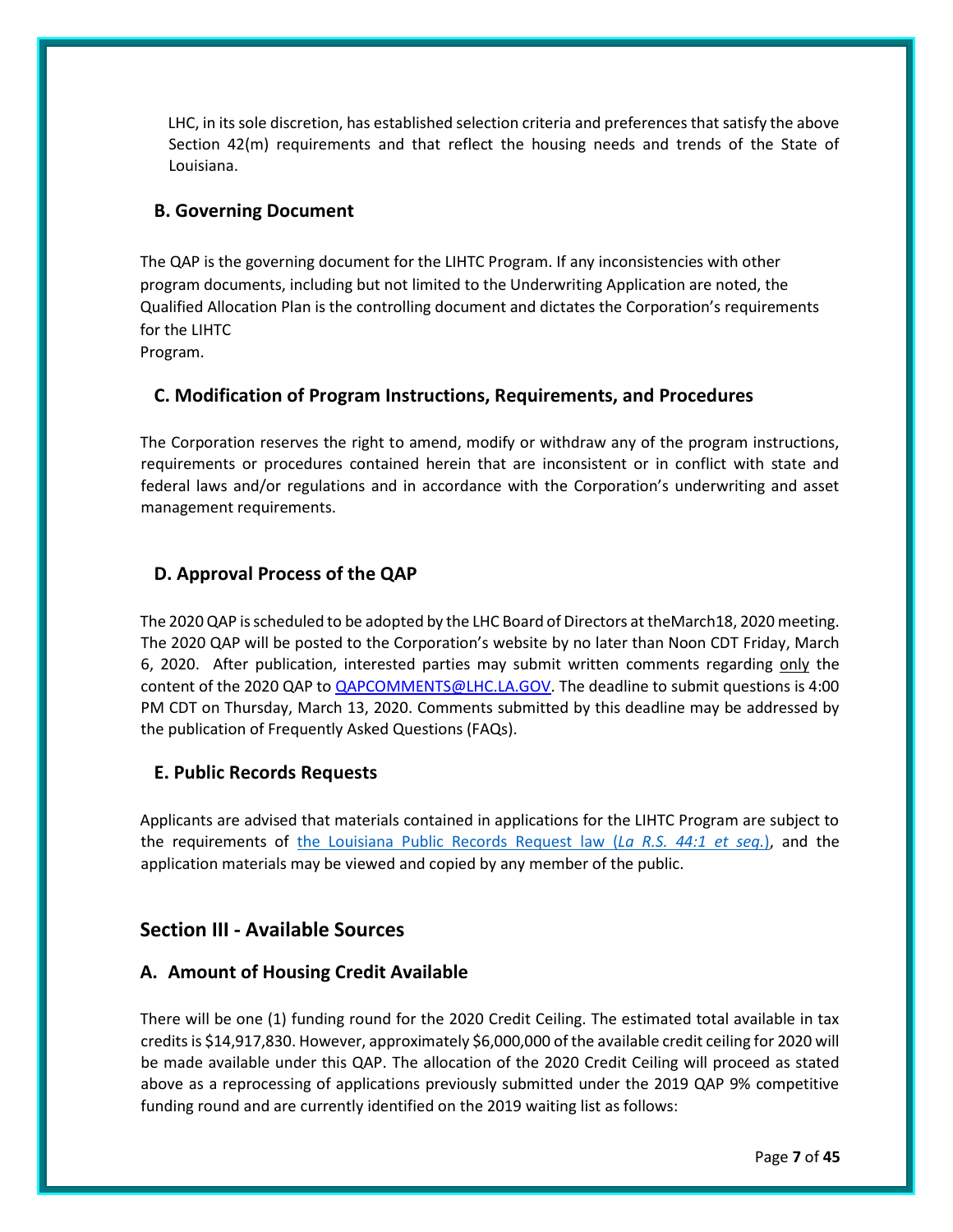• Unfunded projects from the 2019 Waitlist

**Qualified Non‐Profit/CHDO Pool**: Section 42(h)(3)(C)(ii) of the Code requires that at least ten percent (10%) of the housing credit ceiling (approximately \$1,491,783 for 2020) must be made available in Qualified Non‐Profit/CHDO Pool for reservations to qualifying applications that evidence the material participation of a qualified non‐profit organization.

Applications for reservations from the Qualified Non‐Profit Pool/CHDO Pool must include the following documentation:

- IRS 501(c)(3) or 501(c)(4) Determination Letter of non-profit organization;
- Articles of Incorporation and Bylaws of non‐profit organization;
- CHDO approval letter from participation jurisdiction if applying as a CHDO, and evidence
- That one of more employees of the CHDO has demonstrated development experience;
- Non-profit Participation Information as required by the Application;
- Development Services Agreement evidencing that Qualified Non-Profit or CHDO will receive at least fifty‐one percent (51%) of the Developer Fee; and
- A resolution from the Non-Profit or CHDO's Board of Directors that includes language authorizing the application being made for LIHTC under the 2020 QAP and authorizes the partnership with any other entity for the purpose of developing or owning multifamily housing related to the LIHTC application.

## <span id="page-7-0"></span>**B. Maximum Tax Credits**

**LIHTC Per Project Cap:** The maximum LIHTC that any single project may receive per pool is as follows:

- New Construction General Pool No more than \$750,000 per project
- Rehabilitation General Pool No more than \$750,000 per project
- Qualified Non-Profit/CHDO Pool No more than \$750,000 per project

Projects must set‐aside at least 5% of the project's units for households with incomes at or below 30% AMI and agree to give preference to Veterans, Disabled and Elderly persons on the PHA waiting list if they satisfy the requirements of the Project's Management and/or Operating Plan.

In accordance with the terms of the "Agreement to Resolve Department of Justice Investigation" (DOJ Agreement) entered into between the United States and the State of Louisiana, at least 40% of the units under the mandatory 5% set aside for households with incomes at or below 30% AMI will be utilized to create new units for the Permanent Supportive Housing Program to house individuals transitioning from nursing homes or at risk of nursing home placement identified as the "Target Population" in the DOJ Agreement (hereinafter referred to as DOJ units). The DOJ units will be set aside for households at or below 20% AMI; however, exceptions will be allowed in order to house members of the Target Population whose income exceeds 20% AMI but is not greater than 30% AMI.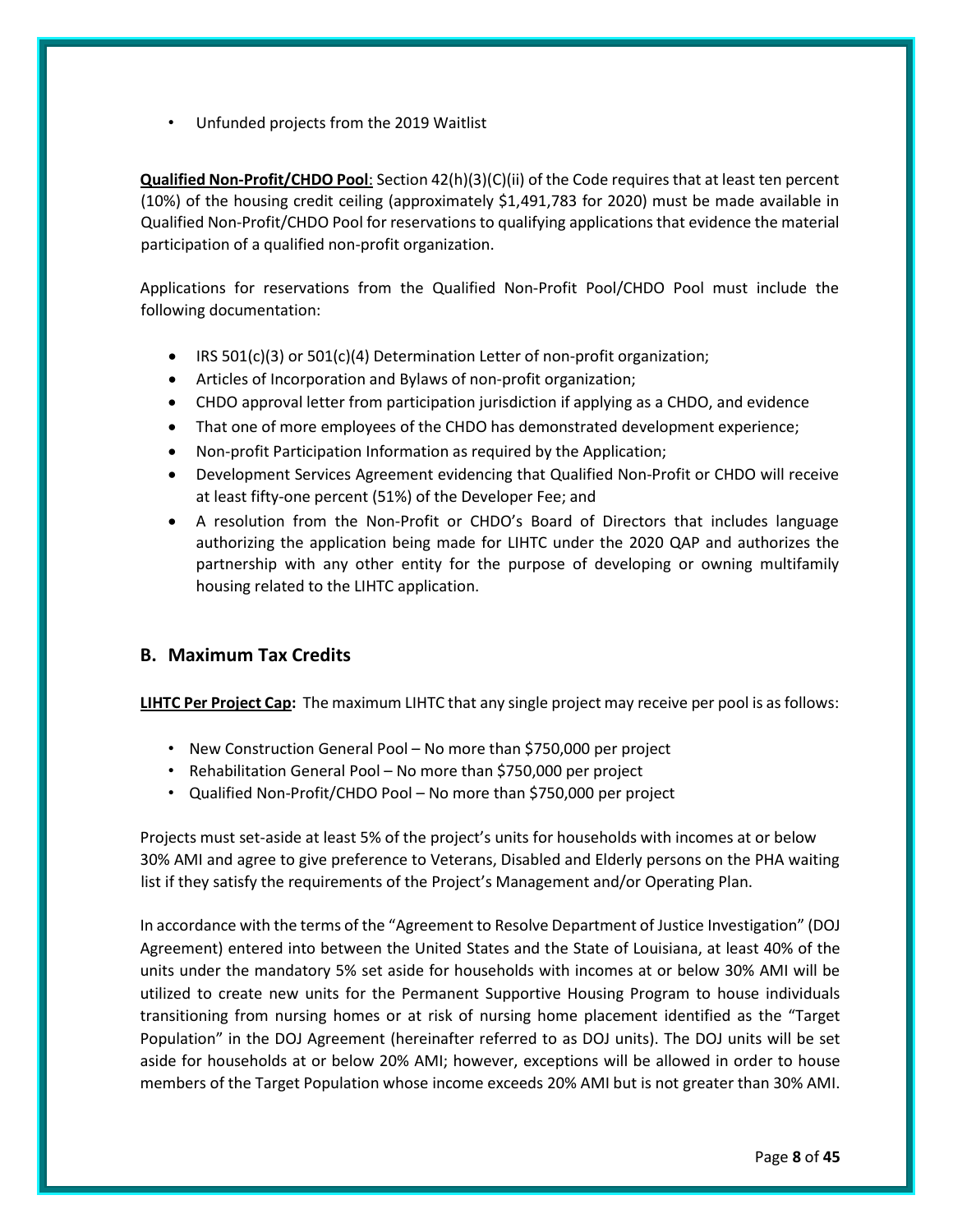The 40% of the mandatory 5% set-aside will only be required for projects which the LHC has determined are: (i) located in areas where sustainable supportive services are provided; (ii) subsidized within the project's development budget absent tenant based or project based rental assistance being provided; (iii) located in areas identified as having a need for PSH units; and (iv) conforming to program needs for accessible units and one- and two-bedroom units. Such Tenants shall be referred to projects from the State's Target Population priority list of households who meet the criteria set forth in the DOJ Agreement. Exceptions to the 40% minimum requirement will be allowed when there are not a sufficient number of members of the Targeted Population available for the project to meet that requirement

**LIHTC Per Developer Cap:** No Developer, including related persons thereof or agents thereof or any person having an identity of interest with any such Developer, related persons thereof or agents thereof or any combination of the foregoing shall be reserved tax credits in excess of \$1,500,000 under the 2020 housing credit ceiling.

## **THE FINAL RANK ORDER OF AN APPLICATION DOES NOT CONSTITUTE ANY ENTITLEMENT TO A RESERVATION OF TAX CREDITS IF A PROJECT IS OTHERWISE NOT FEASIBLE OR NOT VIABLE OR FAILS TO SATISFY OTHER REQUIREMENTS UNDER THE QAP.**

*Exception for Bond Financed Projects.* The limitation of tax credits per project and per Developer as well as the Total Development Cost (TDC) limits shall not apply to the tax credits which are generated from a tax-exempt bond financing pursuant to Section 42(h)(4) of the code. This exception shall only be applicable if the total number of low income units in the project is described in a notice of public hearing published in a newspaper of general circulation within the parish where the project is located and a public hearing is held in a local forum proximate to where the project is located. The public hearing must follow a Notice of Public Hearing published at least fourteen (14) days prior to the hearing. Such Public Notice must specify the number and percentage of low‐income units in the project if the project contains fifty (50) or more units or, if not specified in the Public Notice, the number and percentage of low‐income units in the Project must be approved by the governing authority of the jurisdiction within which the Project is located.

## <span id="page-8-0"></span>**C. Housing Credit Percentage**

All non‐federally subsidized new construction buildings and rehabilitation projects applying for 9% LIHTC will be underwritten and allocated at the 9% minimum housing credit rate made permanent by the Omnibus Spending and Tax Bill.

## <span id="page-8-1"></span>**D. Basis Boost Determination**

*For projects eligible for 9% LIHTC, the following basis boost will be available according to one of the following conditions:*

- (1) Projects may qualify for a 15% basis boost if located in [Qualified Census Tracts;](file://///fileprint0/LHFA_Share/2019%20QAP%20Development/Maps-Census%20Data/QCTs%20and%20DDAs/QCTs%20and%20DDAs.xls) or
- (2) Projects may qualify for a 30% basis boost if located in a [Difficult Development Area](file://///fileprint0/LHFA_Share/2019%20QAP%20Development/Maps-Census%20Data/QCTs%20and%20DDAs/QCTs%20and%20DDAs.xls)  [\(DDA\)](file://///fileprint0/LHFA_Share/2019%20QAP%20Development/Maps-Census%20Data/QCTs%20and%20DDAs/QCTs%20and%20DDAs.xls) or if it is located in a census tract in which the area median income meets or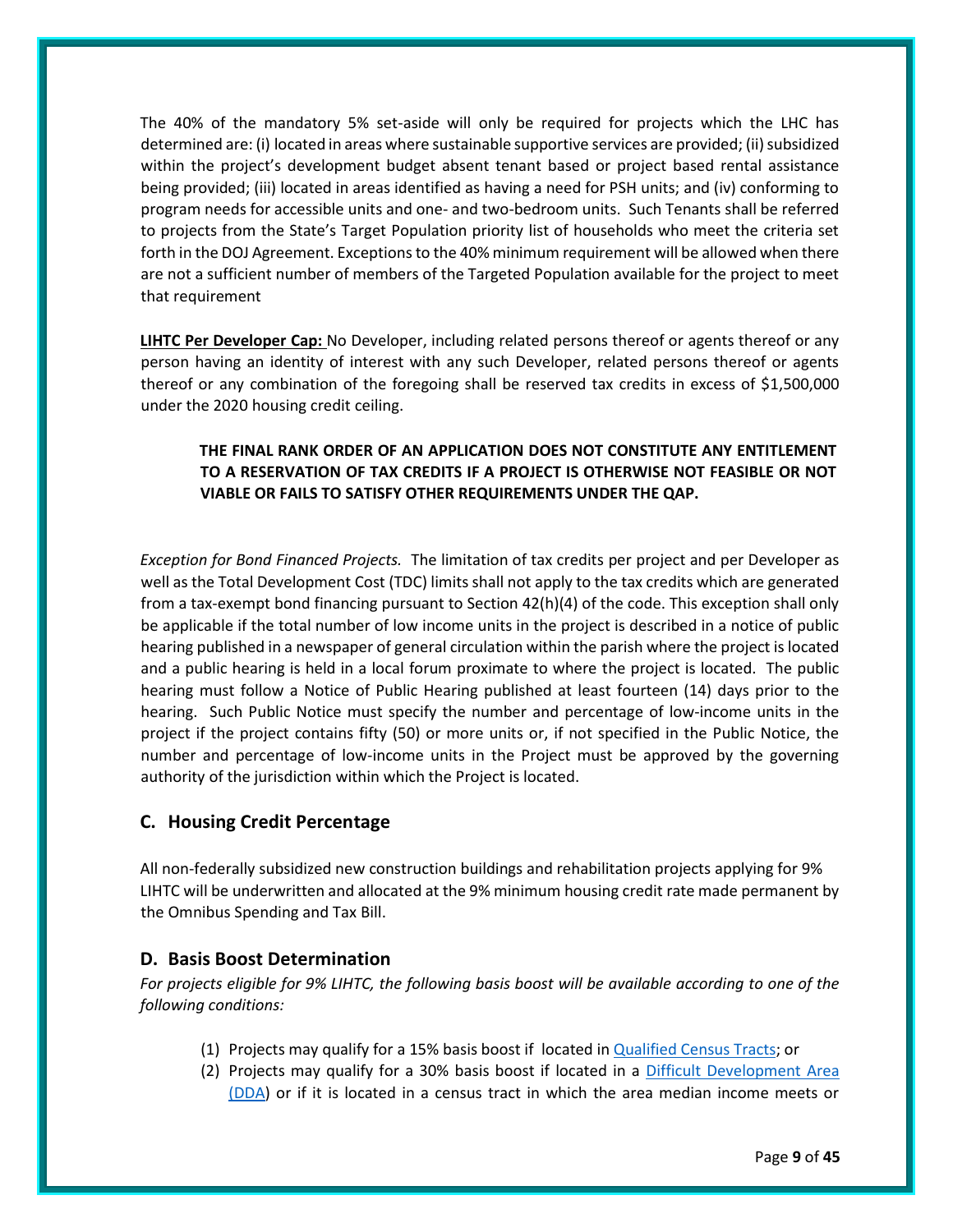exceeds 80% for the area as determined by the Federal Financial Institutions Examination Council (FFIEC).

Information may be obtained by accessing the following link: **<https://geomap.ffiec.gov/FFIECGeocMap/GeocodeMap1.aspx> Data must be from the most current FFIEC census report as of the application due date.**

*For projects financed with tax-exempt bonds eligible for 4% credit, the following basis boost will be available:*

- (1) Projects located in a  $QCT$  will be eligible for up to a 30% basis boost
- (2) Projects located in [a DDA](file://///fileprint0/LHFA_Share/2019%20QAP%20Development/Maps-Census%20Data/QCTs%20and%20DDAs/QCTs%20and%20DDAs.xls) will be eligible for up to a 30% basis boost

## **Section IV ‐ Application Process**

All applications for the LIHTC program must use the established Electronic Underwriting Application process, which will be made available on LHC's website (www.lhc.la.gov). The 2020 application process will require the submission of an updated application that does not materially alter the applicant's original score or the development's scope; design or budget as originally submitted. Questions regarding the application process must be submitted via e‐mail to gapcomments@lhc.la.gov. Questions related to the submission of the electronic application will be accepted through the application deadline for competitive applications.

By submitting an application, applicants agree to conduct transactions with the LHC by electronic means. In addition, applicants agree to permit the LHC to transfer the electronic application to any ancillary service providers, including but not limited to, underwriters and market analysts under contract with the LHC.

Electronic Underwriting Applications shall be disqualified for any of the following reasons:

1. If the sender or its informational processing system inhibits the ability of the LHC to print or store the electronic application;

2. If the underwriting application is not submitted in Excel format, is incomplete, has been unlocked/copied/tampered with, or is received after the application deadline;

3. If the application is not in a form capable of being processed by the LHC's processing system designated for the purpose of receiving applications for this QAP;

4. If an applicant does not create a unique ID and password to access and complete electronic application(s); or

5. If a valid email address is not provided in the application.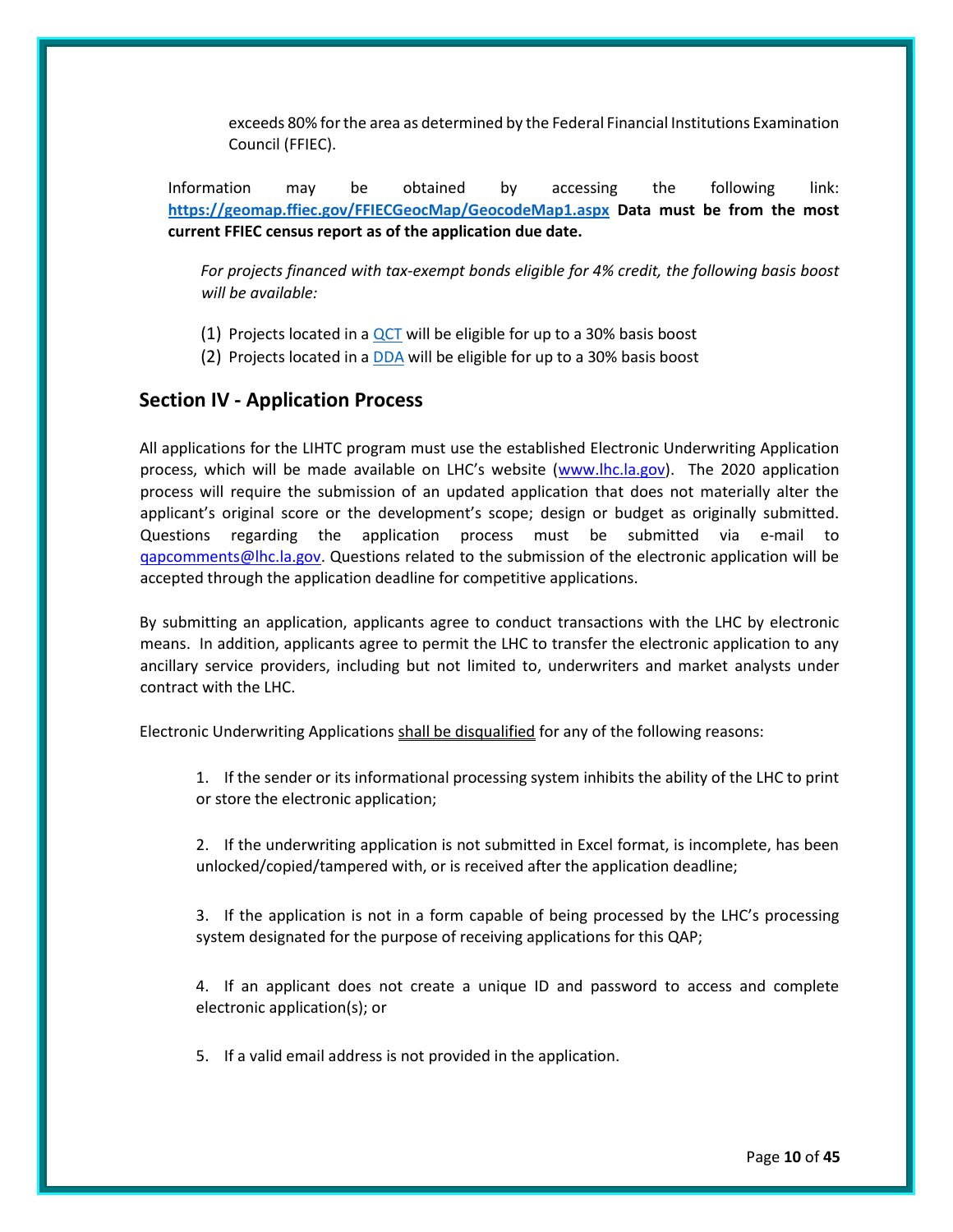#### *Minimum software requirements*:

At a minimum, applicants will be required to use Windows Microsoft Version 2010 or later to complete the electronic application. The Corporation recommends that applicants start early and save electronic application(s) intermittently to avoid the possibility of last minute network traffic failures and or bottlenecks.

When the final application is submitted, the applicant will receive an electronic message notifying the applicant that the application was "received". Applicants should retain a hard copy of the notification for proof of submission. However, such receipt will not serve as proof that the application was complete or that it meets all other necessary requirements.

LHC retains the right to request and retain all original documents that are submitted electronically in the application. An applicant's failure to provide original documents within 72‐hours after receiving the Corporation's written request for such documents will result in automatic disqualification of the application.

# <span id="page-10-0"></span>**A. 9 Percent Competitive Application Process**

Applications for this 2020 QAP funding round were submitted in previous funding cycles.

Application and Analysis fees must be computed in accordance with the Non‐Refundable Fee Schedule specified within this section. Fees may be paid by cashier's check, electronic wire transfer, or money order only.

Cashier's checks and money orders should identify the project for which they are being submitted and, if mailed to the LHC, should be addressed as follows:

Louisiana Housing Corporation Attn: Rental Production ‐ Competitive Round 2415 Quail Drive Baton Rouge, LA70808

For Information regarding Electronic Wire Transfers please contact staff @ [qapcomments@lhc.la.gov](mailto:qapcomments@lhc.la.gov)

The wire date and confirmation/reference number should be e‐mailed to [qapcomments@lhc.la.gov.](mailto:qapcomments@lhc.la.gov)

*Applicants are responsible and accountable for the accuracy of information submitted and for compliance with prescribed rules by the IRS. The LHC has full and final authority to determine if an application is incomplete and shall be disqualified.* 

*If you require special services or accommodations, please submit your request via e‐mail to qapcomments@lhc.la.gov with "Accommodation Request" in the subject line.*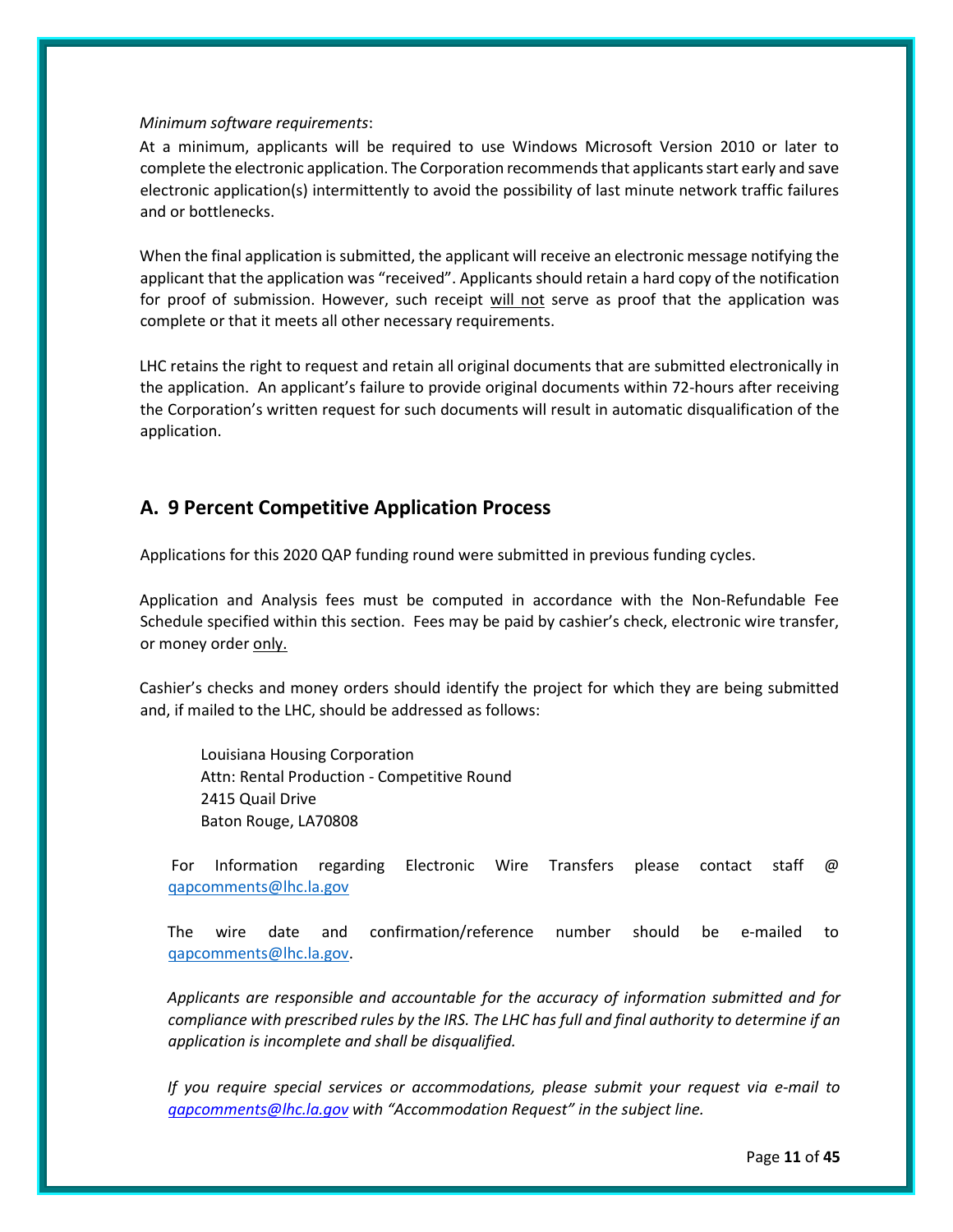## QAP 2020 Program Schedule

| Date                        | <b>Applicant</b> | <b>LHC</b>                                |
|-----------------------------|------------------|-------------------------------------------|
| December 11, 2019           |                  | <b>Initial Board Discussion 2020QAP</b>   |
|                             |                  | <b>Policy/Compliance discussion</b>       |
| <b>February 12, 2020</b>    |                  | <b>Presentation of Draft QAP to Board</b> |
|                             |                  | of Directors                              |
| <b>March 24, 2020 Board</b> |                  | <b>Adoption of Final QAP and</b>          |
| <b>Meeting</b>              |                  | <b>Submission to the Governor for</b>     |
|                             |                  | Signature                                 |
| April 8, 2020               |                  | Approval of Final Rank, Scoring and       |
|                             |                  | <b>Reservation of Tax Credits</b>         |

## <span id="page-11-0"></span>**Evaluation of Competitive Applications**

- 1. Notice to Applicant: Information will not be provided as to the Application's processing status during the review and selection process following the Application Deadline for competitive funding rounds.
- 2. Joint Review: LHC reserves the right to conduct joint reviews with other funding sources including any other party, loan or grant program. LHC may contact other sources to obtain information regarding the materials contained in the Application to either verify the information or to obtain independent information regarding a Project.
- 3. Ownership of Applications**:** LHC shall become the owner of the Application.
- 4. Communication with Contact Person: The LHC staff will communicate only with the contact person listed in the Application. Information received from persons other than the contact person will be disregarded by the Corporation unless staff requested information be delivered directly by such other person.
- 5. Corporation's Request for Supplemental Data and /or Clarification: The Corporation reserves the right to request supplemental data to support information contained in an Application and/or information to explain or clarify data contained in an Application.
- 6. Threshold Requirement: The qualified allocation plan requires applications to meet the minimum threshold requirements prior to receipt of a reservation of tax credits.
- 7. Final Rank Order: Staff will provide each developer a reconciliation of their scores by no later than 4:00 p.m. CDT on Monday, September 23, 2019.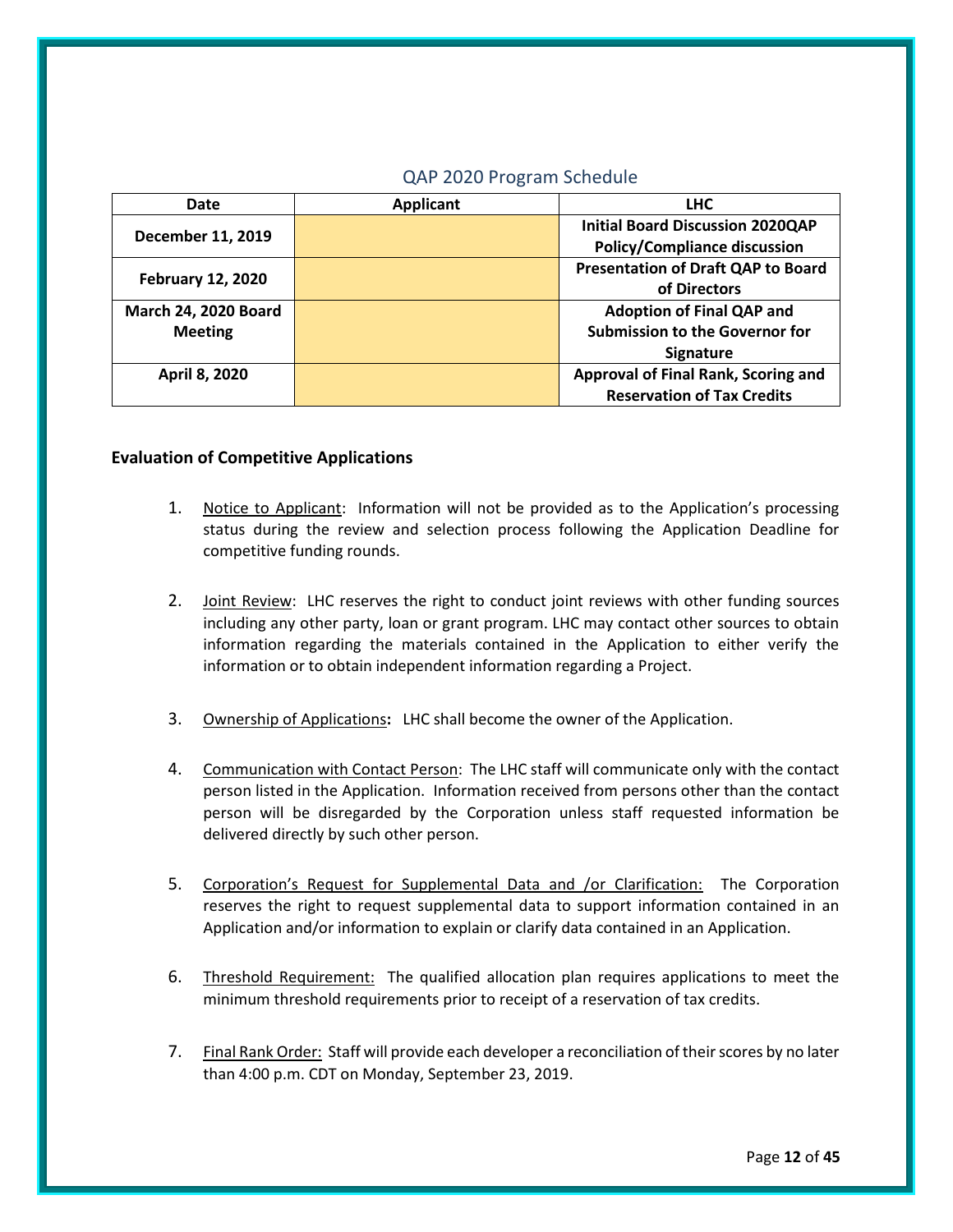- 8. Appeals**:** Upon receipt of the reconciliation of the score, the developer may submit a request i for an appeal. Appeal requests must be submitted, in writing, no later than forty-eight (48) hours after receipt of the score reconciliation. Appeals will be presented to an appeal review panel designated by the Chairman of the Board of Directors and/or the Executive Director, and shall be made up of both members of the LHC Board and staff. *The panel will review matters involving staff's decisions related to the scoring of the application only.* Feasibility issues will not be considered under the appeals process. The LHC reserves the right to reject any appeal requests for projects that have not scored high enough to be reasonably positioned to receive an allocation of housing tax credits for this funding round.
- 9. Tie‐breaking Procedures: Credits for competitive funding will be reserved for projects in descending order of score in each allocation pool until all credits available for reservation have been reserved. In the event of a tie between applications for which there are insufficient Credits to reserve to each project, the LHC will use the following tie‐breaking procedure:

 Projects receiving the same score using the competitive selection criteria of the state Qualified Allocation Plan will be awarded tax credits in the order of a sub‐ranking score using the total points for such Projects evidenced in the following categories from the Selection Criteria:

- a. Selection Criteria IA (i): Projects promoting project diversity by percentage of limiting lowincome units.
- b. Selection Criteria IA (ii): Projects which promote geographic diversity by being located in a census tract with high area median incomes.

If the use of the sub‐ranking score does not break a tie, the project requesting the lower amount of tax credits will be allocated credits in advance of other projects requesting higher amounts of credits. In the event that there are remaining tied projects requesting the same amount of tax credits, preference will be given to the project with the earliest application submittal.

- 12. Reservations Pursuant to Qualified Allocation Plan and Federal Regulations: The Corporation reserves the right to make, revise, rescind or withdraw any reservations according to the 2020 Qualified Allocation Plan and in accordance with published federal regulations, rulings, guidelines and notices.
- 13. Waiting List: All unfunded applications meeting minimum threshold will be placed in statewide rank order on the Corporation's approved waiting list for further credit reservations as credits become available in calendar year 2020. In accordance with Section  $42(h)(3)(C)$  (iii) of the Code, any credits returned in calendar year 2020 from a prior year allocation will be available to projects on the basis of their statewide rank order. The 2020 waiting list shall remain active until either the next funding cycle, until the next QAP is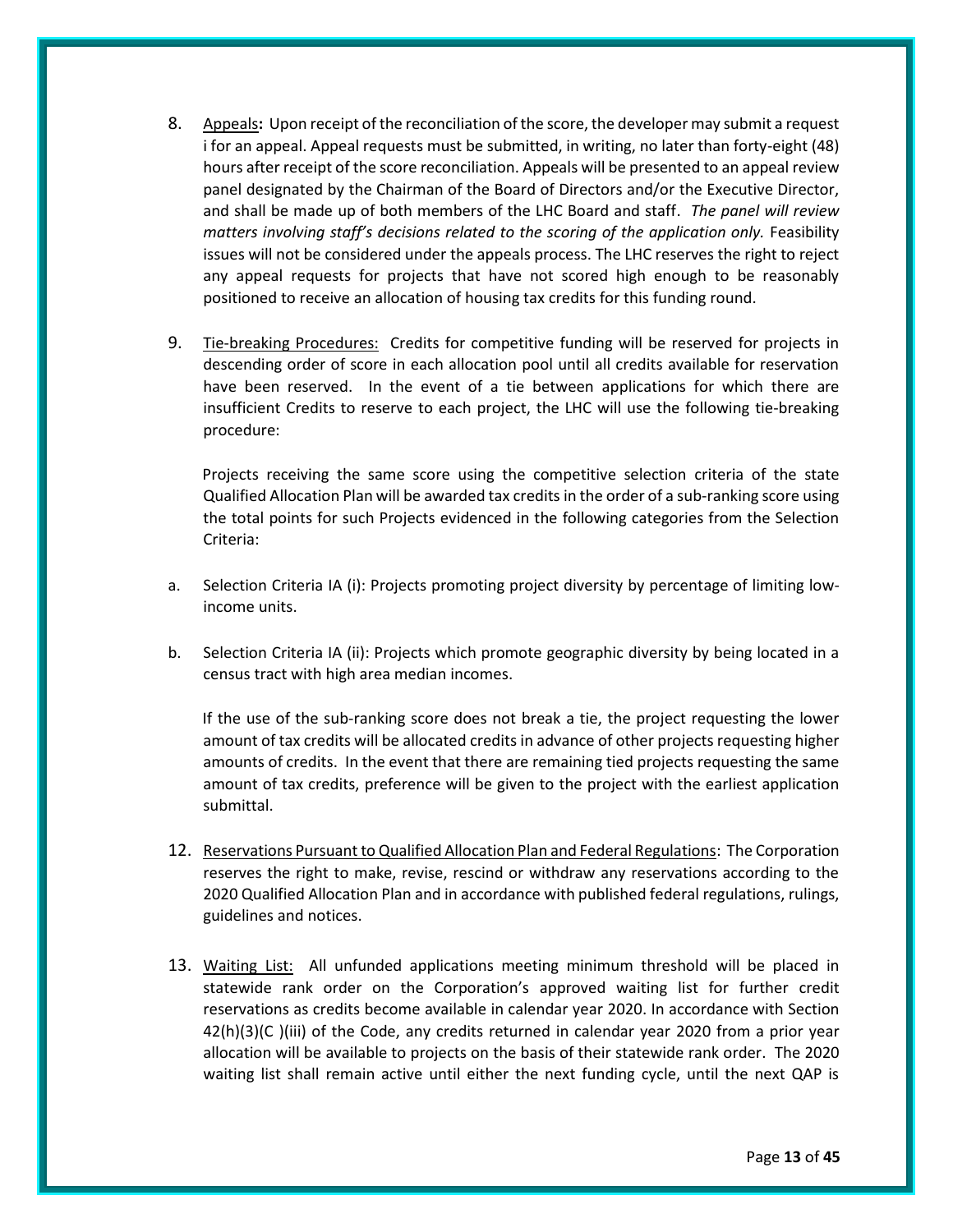approved, or until such time as the LHC Board of Directors takes any other action concerning the effectiveness of the waiting list.

- 14. Corporation Credit Allocation: Notwithstanding any contrary statement or representation by the LHC, or any contrary understanding or belief by the applicant, no decision of the Corporation regarding the allocation of credits shall be final until the applicant receives an IRS Form 8609 properly issued by the Corporation. Prior to the receipt of the IRS Form 8609, the Corporation may, in its discretion and at any time prior to the applicant's receipt of an IRS Form 8609, rescind or modify any allocation of credit, if the Taxpayer or a Partner/Member of the Taxpayer has undertaken any action which is not consistent with the clear language of the QAP from which the credit was allocated. The Form 8609 will not be issued if the Taxpayer or a Partner/Member of the Taxpayer has been found to be non‐ compliant with any provision of federal, state, or local law or regulation (including the terms of the pertinent QAP).
- 15. Prohibited Contact: During the competitive process and funding rounds, individuals, entities, developers and their staff and/or agents and representatives are prohibited from having any contact with **LHC staff as well as LHC Board members** regarding the competitive funding round.
- 16. These restrictions will remain in effect until the end of the seven (7) day appeal period. **Any applicant that engages in prohibited contact with LHC staff and/or LHC Board Members will be disqualified from competing in the funding round.** Any questions concerning the QAP and/or its policies, processes must be submitted via e-mail to qapcomments@lhc.la.gov.
- 17. Housing Rights for Victims of Domestic Violence, Dating Violence, Sexual Assault, and Stalking: Effective with the 2019 QAP, the LHC will require that all projects comply with the laws and regulations related to housing rights for victims of domestic violence, dating violence, sexual assault, and stalking (Refer to th[e Violence Against Women Reauthorization](https://www.federalregister.gov/documents/2013/08/06/2013-18920/the-violence-against-women-reauthorization-act-of-2013-overview-of-applicability-to-hud-programs)  [Act of 2013](https://www.federalregister.gov/documents/2013/08/06/2013-18920/the-violence-against-women-reauthorization-act-of-2013-overview-of-applicability-to-hud-programs) for further information.) An applicant for or tenant of housing assisted under the LIHTC Program may not be denied admission to, denied assistance under, terminated from participation in, or evicted from the housing on the basis that the applicant or tenant is or has been a victim of domestic violence, dating violence, sexual assault, or stalking, if the applicant or tenant otherwise qualifies for admission, assistance, participation, or occupancy. An incident of domestic violence, dating violence, sexual assault, or stalking shall not be considered a lease violation by the victim, nor shall it be considered good cause for an eviction. If a tenant who is a victim requests an early lease termination, lease bifurcation from the abuser, or transfer to another unit because she/he is in danger, a LIHTC property shall make every effort to comply with the request and shall not penalize the tenant. Each owner/manager of a LIHTC property shall have an emergency transfer policy for victims seeking safety, which incorporates reasonable confidentiality measures to ensure that the owner or manager does not disclose the location of the dwelling unit of a tenant to a person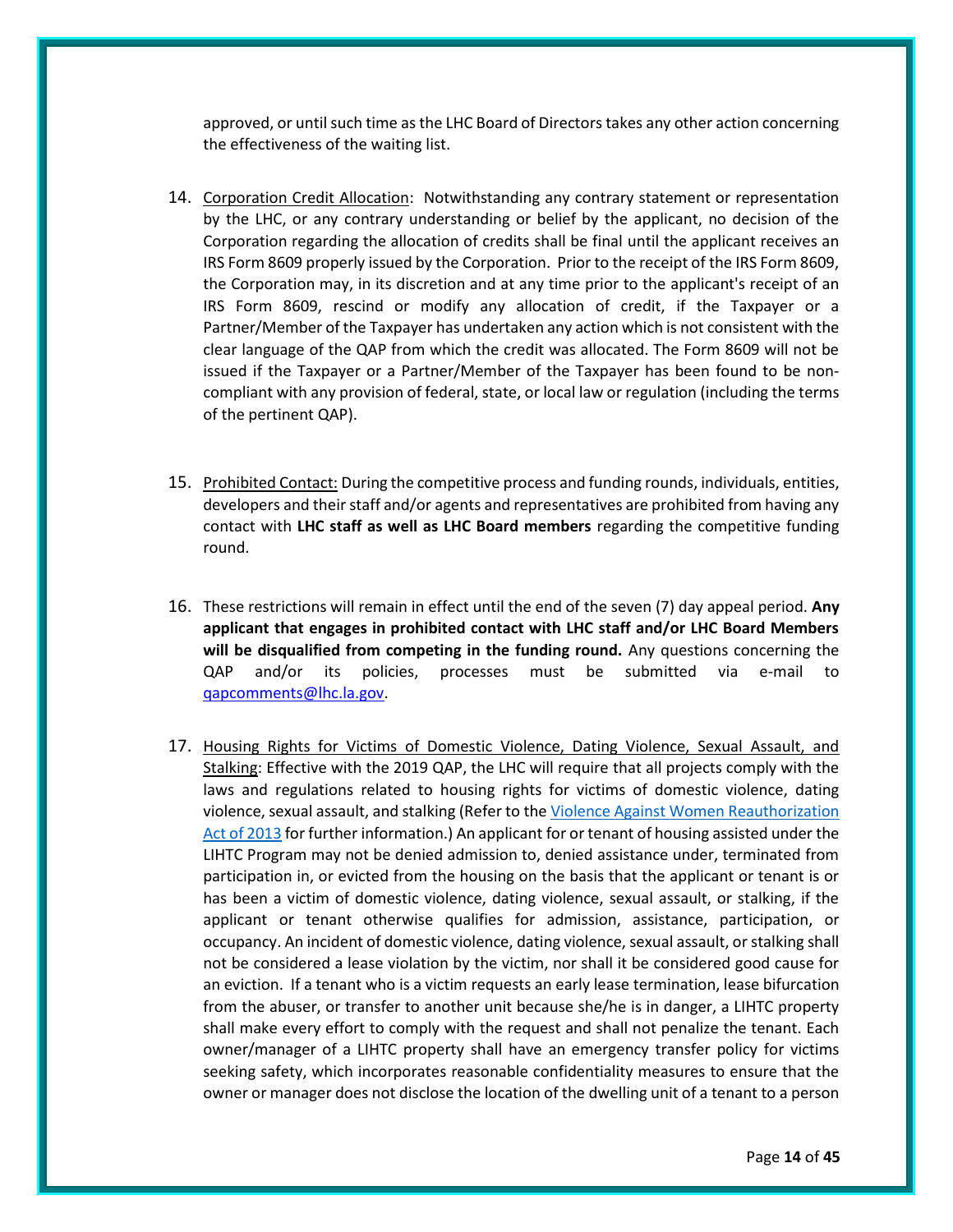that commits an act of violence or stalking against the tenant. An owner, manager, or landlord may request documentation from a victim before these protections are triggered. Any one of the following shall be considered adequate documentation: an affidavit signed by the victim under penalty of perjury; an affidavit or letter signed by a domestic violence service provider, attorney, or medical/mental health professional who assisted the victim; or a court or administrative record. The submission shall be confidential. Also, if a tenant or an individual affiliated with a tenant is or has been the victim of domestic violence, dating violence, sexual assault, or stalking by a member of the tenant's household or any guest, the tenant may not be denied rental assistance or occupancy rights solely based on the basis of criminal activity directly relating to that domestic violence, dating violence, sexual assault or stalking. An affiliated individual means the tenant's spouse, parent, brother, sister, or child, or a person to whom the tenant stands in the place of a parent or guardian (for example, the affiliated individual is in the tenant's care, custody, or control); or any individual, tenant, or lawful occupant living in the tenant's household.

# <span id="page-14-0"></span>**B. Tax‐ Exempt Bond Financing and 4 Percent Housing Credit**

Credit for buildings financed by tax‐exempt bonds subject to volume cap will be determined per Section 42(h)(4) of the code. If 50 percent or more of a project's aggregate basis of building and land are financed with tax exempt bonds, the project may receive a maximum 30 percent present value credit calculated against the project's qualified basis without causing a reduction in the state's annual credit authority. Applicants requesting to finance projects with tax‐exempt bonds must complete a separate tax credit application which will be scored separately from the application for tax-exempt bonds. In accordance with the approved QAP.

Applicants desiring to verify that a bond financed project satisfies QAP requirements must submit the application and all documents to the LHC electronically along with the non‐refundable Market Study, Application and Analysis fees (and the Subsidy Layering Review Fee, if applicable) computed in accordance with the Non‐Refundable Fee Schedule specified within this section. All fees must be received prior to the LHC initiating review of the application. Projects receiving an award of 4% LIHTCs will be subject to a 5% award fee at the time of the award.

Applications for bond‐financed developments may be submitted at any time during the year. It is recommended that any applications for bond financed projects be submitted to the Corporation at least forty‐five (45) days in advance of the meeting at which such project will be subject to approval by the Corporation's Board of Directors in accordance with the latest approved QAP.

While an award of 4% Credits is not competitive, LHC will verify that all projects submitted for 4% credits have the appropriate development team in place, meet all threshold requirements, and meet LHC's underwriting requirements. Bond‐financed projects are required to have a minimum selection criteria score of 40 (forty) points. LHC reserves the right to reject any application that fails to meet threshold requirements. LHC has the final determination concerning eligibility of a project for a LIHTC award for tax‐exempt bond financed developments. The deadlines indicated in the program calendar do not apply. Bond financed applications may be submitted for projects located in any parish throughout the State.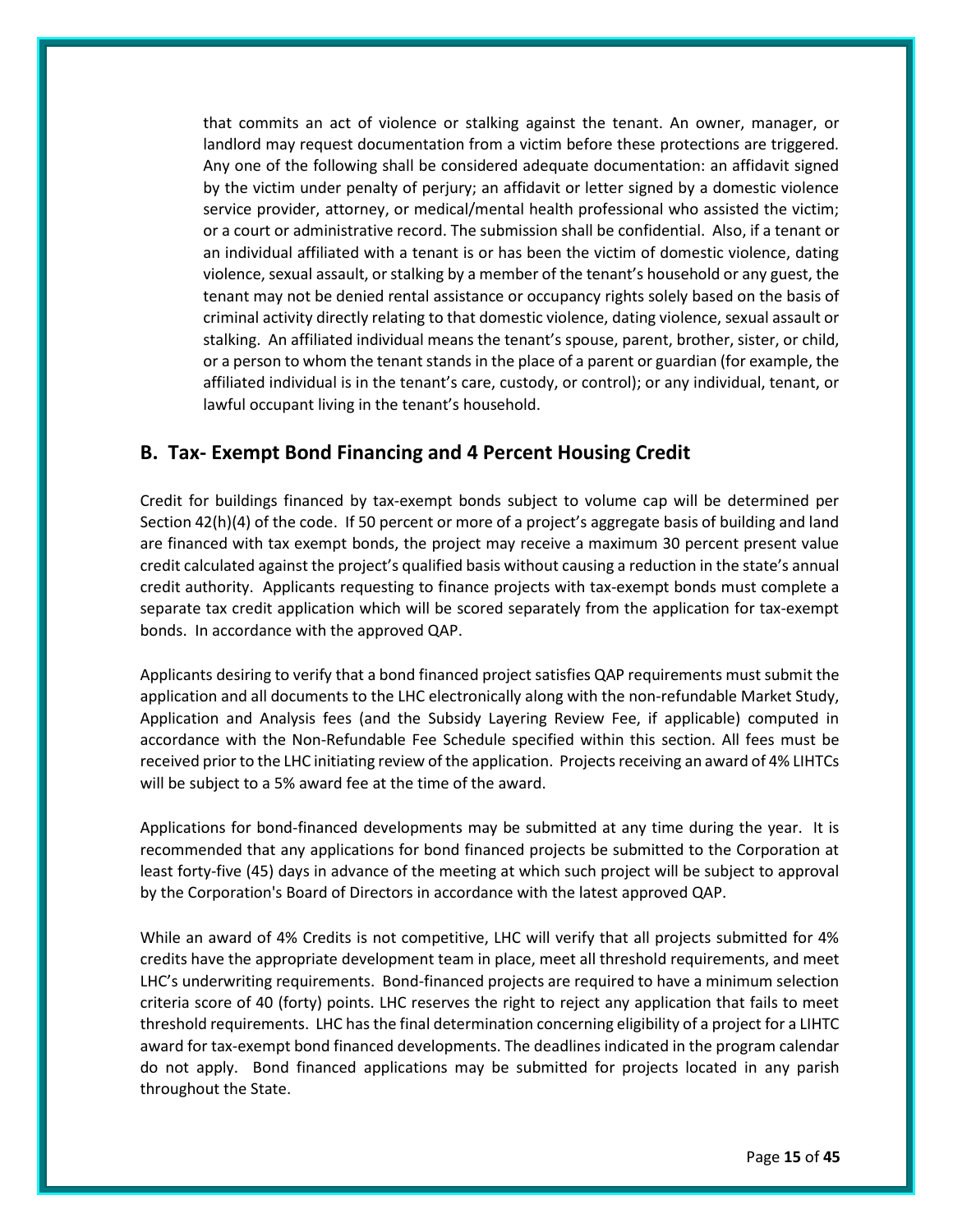# **COLLABORATIVE HOUSING PLANS WITH LOCAL FINANCE AUTHORITIES**

Local Finance Authorities provide mortgage financing for low-to-moderate income families and also have the authority to issue MRBs within the boundaries of their authority. The LHC has reviewed opportunities to support the local finance authorities and leverage those resources with the resources available from the LHC. Local Finance Authorities interested in issuing their bond authority along with the LHC's 4% tax credits will be required to enter into a Cooperative Endeavor Agreement with LHC. For information regarding this process, please see LHC's policy brief **"Developments Utilizing Non-Competitive Tax Credits With Tax Exempt Bond Financing**" at the link below.

## [Policy Brief: "Developments Utilizing Non-Competitive Tax Credits](https://cdn2.hubspot.net/hubfs/4280063/Policy.pdf)  [With Tax Exempt Bond Financing"](https://cdn2.hubspot.net/hubfs/4280063/Policy.pdf)

In addition to the requirements indicated above, the applicant must also meet the following requirements:

- 1. 4% LIHTCs will only be awarded with the approval and with subsequent closure of tax exempt bonds through the Corporation. LHC may waive this provision provided the development meets the LHC's highest priorities and the development is not feasible without a financing structure that requires tax exempt bond issuance through another entity per the policy as stated above.
- 2. LHC reserves the right to require a legal opinion stating that the development is eligible to receive an allocation of Housing Tax Credits pursuant to Section 42(h)(4) of the Internal Revenue Code.
- 3. A representative of the developer or Management Company must meet with the LHC Asset Management Department and Multi‐Family Housing Production Department within six months following issuance of the 42m letter of eligibility to review management practices and establish a timetable for the placed-in-service review.

Development‐specific conditions will be listed in the LIHTC (42m) letter of eligibility. Taxpayer/Owners of bond‐financed projects must enter into an appropriate regulatory agreement and compliance monitoring agreement prior to receiving Forms 8609.

# <span id="page-15-0"></span>**C. Non‐Refundable Fee Schedule**

The following non‐refundable fees govern the application processing, reprocessing and reservation of LIHTC and the fees to monitor and report compliance. All fees must be paid either with a wire transfer, money order or with a certified check. If any other form of payment is received, the unacceptable form of payment will be returned and the application will be disqualified.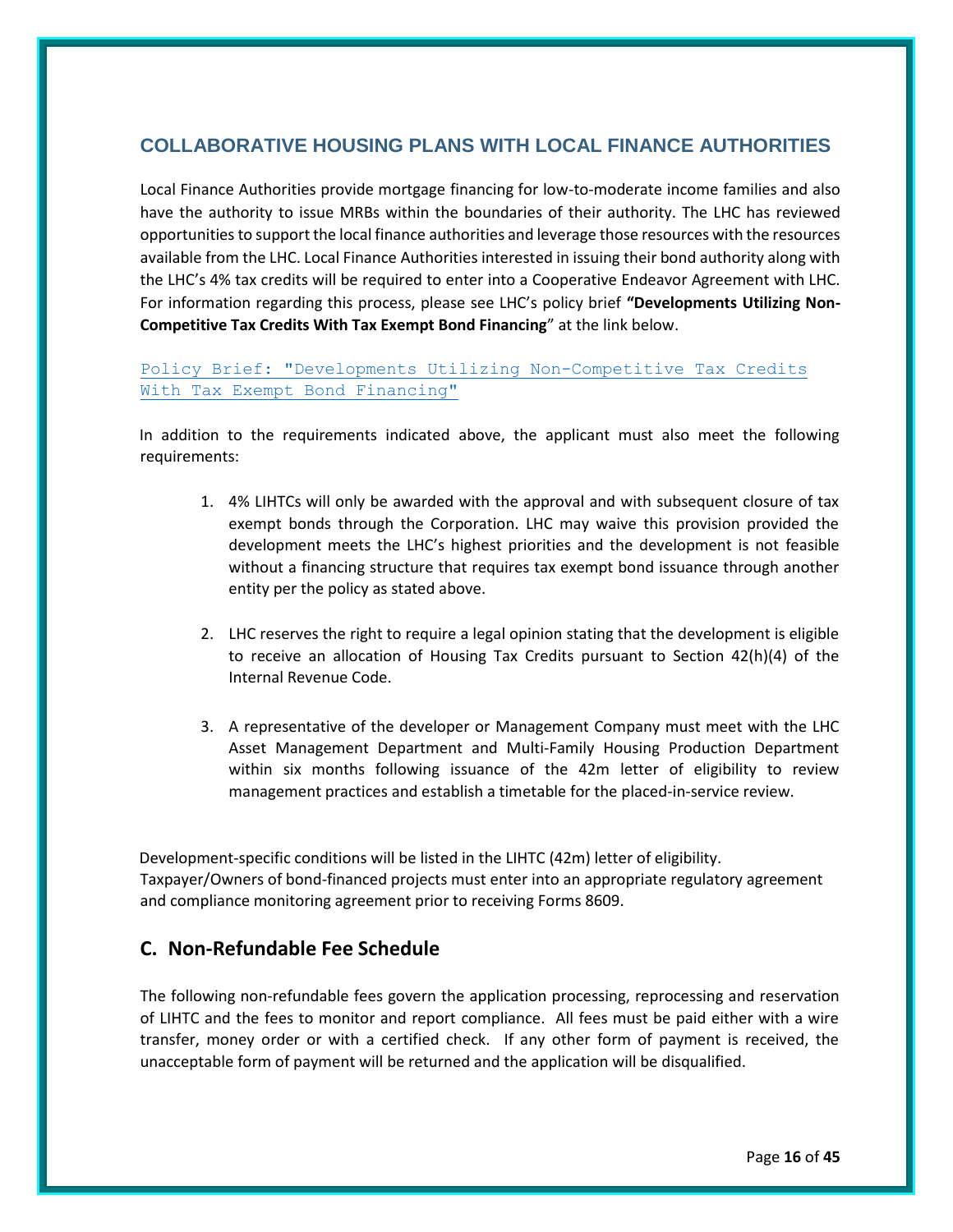Please note: Submission of updated Underwriting Application, Financial Commitments, Evidentiary Materials to support the Appendixes, Financial Commitments, and Selection Criteria and Market Study Fees will be due by no later than 4:00 CDT on Tuesday, March 31, 2020. Threshold clarification, if applicable, any additional material requested as part of staffs initial review and Analysis Fees – upon request, per applicants identified for potential funding. If the appropriate fees are not submitted to the LHC, the application shall be considered incomplete and subject to disqualification.

Award recipients will be required to pay a Credit Award Fee upon award of a tax credit reservation by the Corporation (4% and 9% Credits). The Credit Award Fee will be due upon execution of the Credit Reservation Letter.

| <b>Application Fee</b> |            |  |
|------------------------|------------|--|
| 1 to 4 units           | \$100.00   |  |
| 5 to 32 units          | \$1,000.00 |  |
| 33 to 60 units         | \$1,500.00 |  |
| 61 to 100 units        | \$2,500.00 |  |
| Over 100 units         | \$5,000.00 |  |

| <b>Analysis Fee</b> |            |  |
|---------------------|------------|--|
| 1 to 4 units        | \$100.00   |  |
| 5 to 32 units       | \$1,000.00 |  |
| 33 to 60 units      | \$1,500.00 |  |
| 61 to 100 units     | \$2,500.00 |  |
| Over 100 units      | \$5,000.00 |  |

| <b>Market Study Fee</b> |
|-------------------------|
| \$4,500                 |

**Reprocessing Fee:** The reprocessing fee will be required whenever reprocessing changes occur. The applicant must receive approval from the Corporation for any reprocessing change to a project and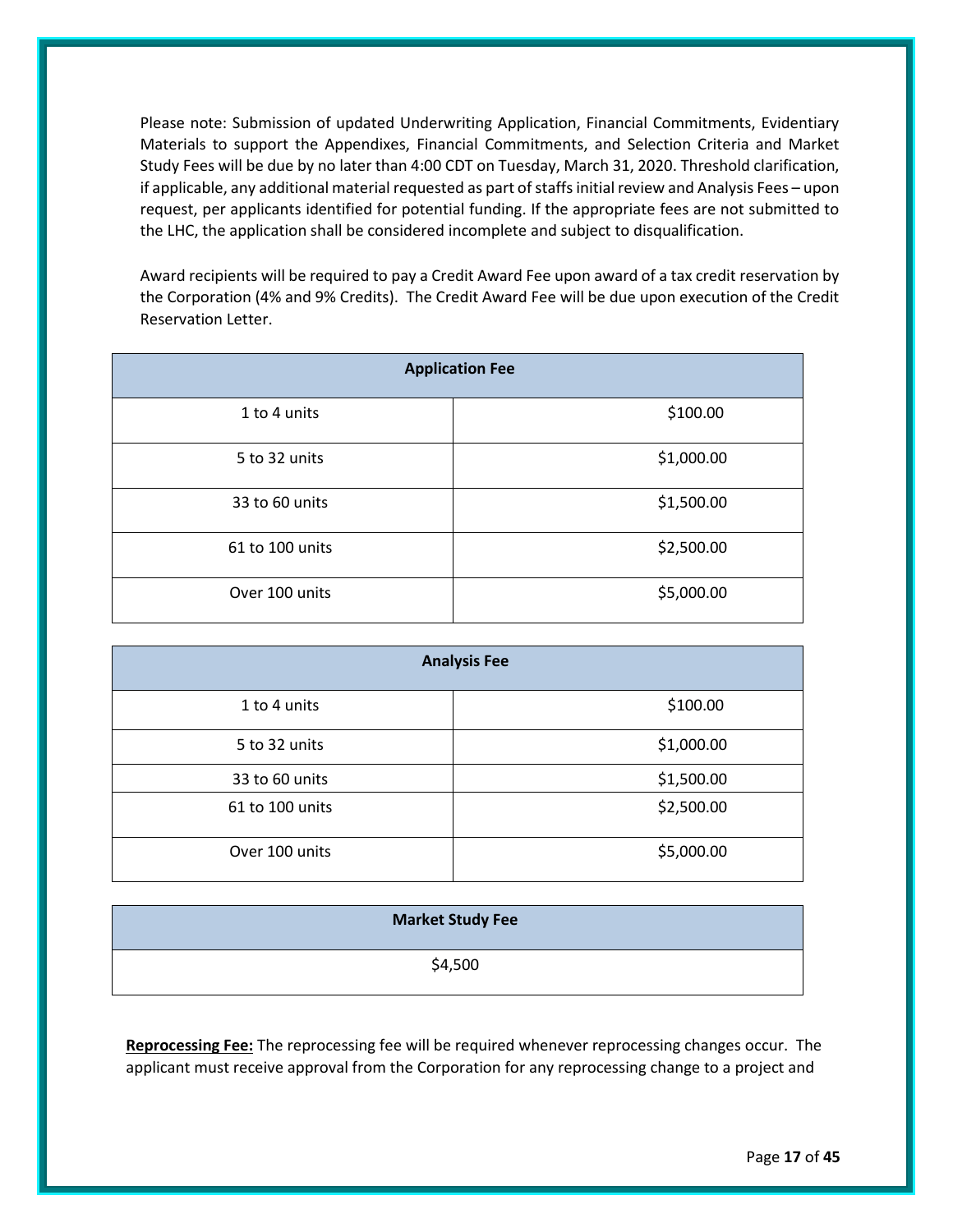the fee will be required at the time the reprocessing changes are submitted to the Corporation for approval.

| <b>Reprocessing Fee</b> |            |  |
|-------------------------|------------|--|
| 1 to 4 units            | \$50.00    |  |
| 5 to 32 units           | \$500.00   |  |
| 33 to 60 units          | \$750.00   |  |
| 61 to 100 units         | \$1,250.00 |  |
| Over 100 units          | \$2,500.00 |  |

5% of Credit Reserved

## **Return/ Reallocated**

5% of Reallocated Credits

# **Subsidy Layering/Placed In Service Review Fees**

(Note: If HUD or RD Housing Assistance or other government assistance is provided to a Project, a Subsidy Laying Review is required in addition to the Placed In Service Review)

| <b>Subsidy Layering Review</b> | 1/4 Analysis Fee |
|--------------------------------|------------------|
| Placed In Service Review       | \$250.00         |

**Compliance Fee:** The Corporation reserves the right to charge such additional amounts at any time as may be required to monitor compliance in accordance with the Internal Revenue Code of 1986, as amended, and regulations promulgated pursuant thereto. Compliance monitoring fees are calculated based on the total number of project units, including market rate units.

## **Annual Compliance/Monitoring Fee**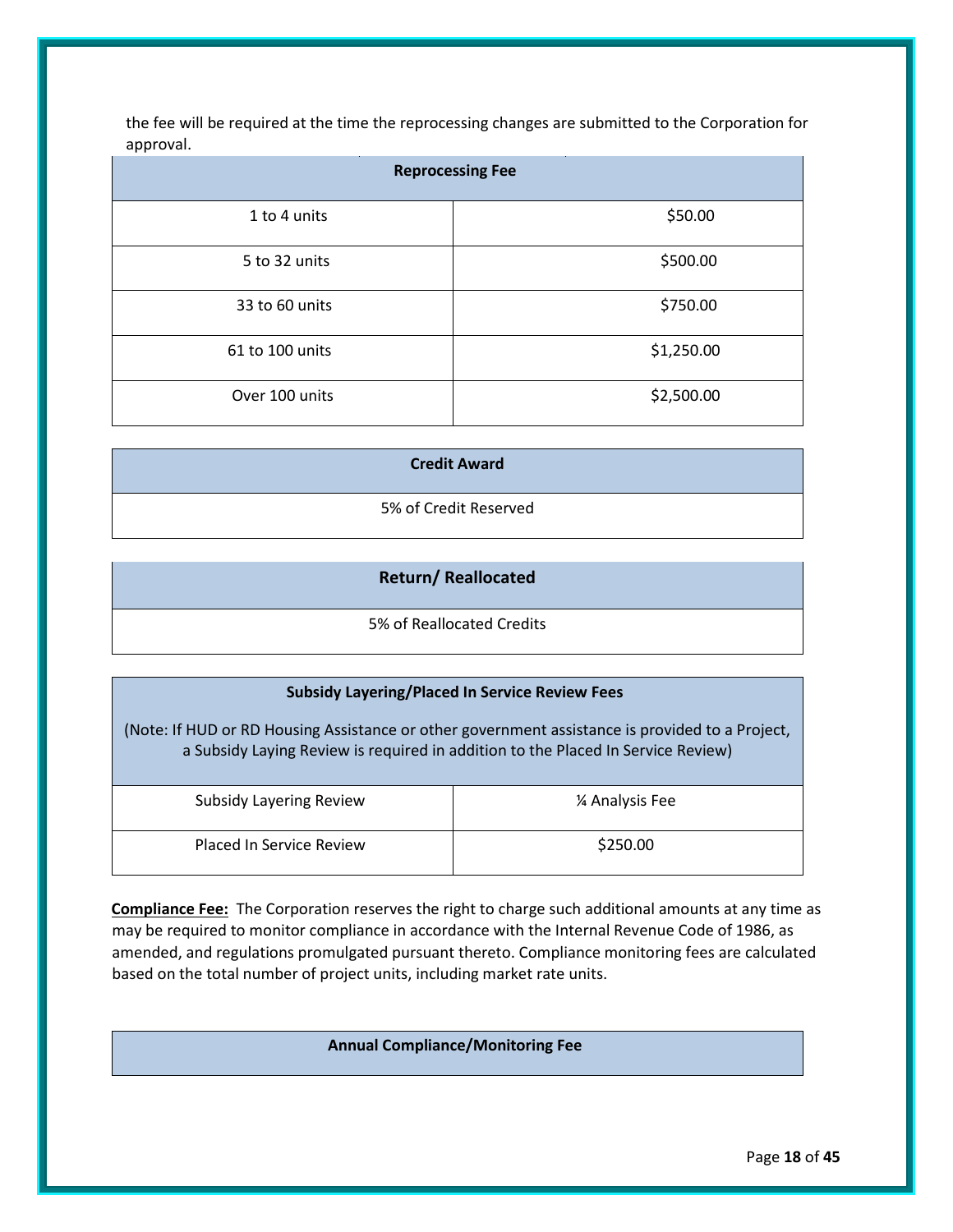| <b>Project Size</b> | <b>Fee</b> |
|---------------------|------------|
| Per unit            | \$40.00    |

# <span id="page-18-0"></span>**D. Underwriting Guidelines**

## <span id="page-18-1"></span>**Pro Forma Cash Flows**

All Projects must submit fifteen (15) year pro forma cash flows complying with the following requirements:

- 1. Rate of Increase Assumptions for Revenues and Expenses: Revenues may be projected to increase at a rate not in excess of two percent (2%) and expenses must be projected to increase at a rate of not less than Operating Costs Adjustment Factors (OCAF) or three percent (3%).
- 2. Required Debt Service Ratios: Debt service ratios may not fall below 1.15 (1.10 for Rural Housing Services (RHS) Rural Development and HUD funded properties) unless the Taxpayer/Owner executes an appropriate escrow or acceptable guarantee in an amount equal to the maximum cumulative cash flow shortfall. The maximum debt service ratio for a project is 1.4.
- 3. Maximum Return on Taxpayer Capital for Projects with Soft Funds (HOME, CDBG, or TCAP) and Distributions of Surplus Cash: Any project which receives Soft Funds from the Corporation and which evidences satisfaction of the Minimum Reserve Balance will be permitted a Capital Recovery Payment on Taxpayer Capital equal to 350 basis points above the comparable Treasury bill yields as of the Closing Date that are coterminous with the return of taxpayer capital over a maximum ten (10) year period. Tax Credit equity shall be disregarded as Taxpayer Capital. Surplus Cash evidenced in annual audits may be distributed each fiscal year so long as such distributions are limited to not exceeding fifty percent (50%) of such Surplus Cash.
- 4. Terms Required for Cash Flow Notes: Any cash flow note associated with the acquisition of an existing project must be accompanied by a schedule establishing the imputed principal of the cash flow note under Section 1274(b) of the Internal Revenue Code and any basis adjustment of the note and project pursuant to Section 1.1275‐4(c) of the Treasury Regulations. All cash flow notes must mature on or before the end of the economic life of the project which may not exceed 55 years unless such cash flow note is a Developer Fee Cash Flow Note, in which case such Developer Fee Cash Flow Note must mature by the end of the initial Compliance Period of 15 years.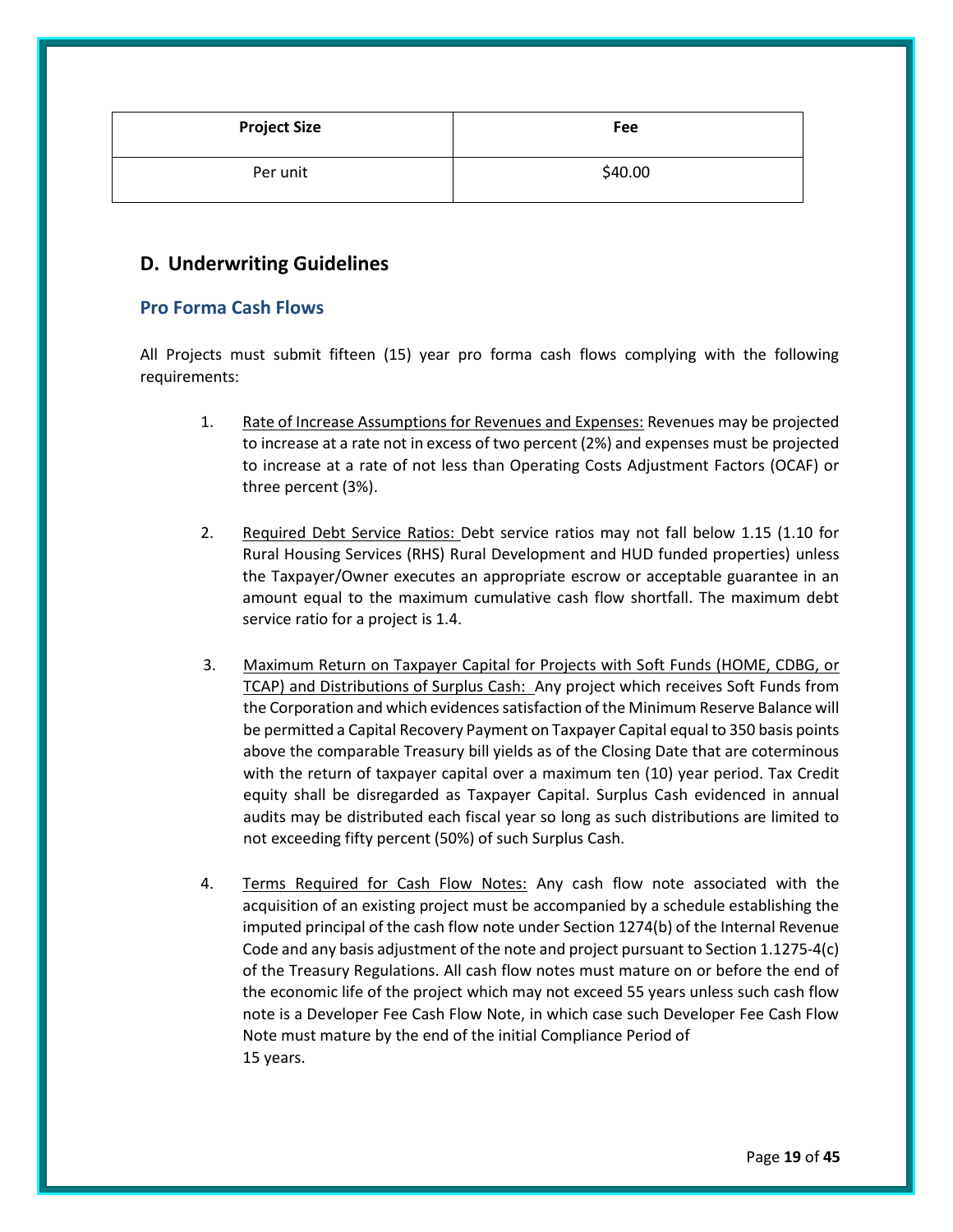- 5. Vacancy Rate Assumptions: Assume a seven percent (7%) vacancy rate unless the project is located in a soft market as determined by the commissioned market analyst within which a higher vacancy allowance will be required.
- 6. Required Deposit to Reserves for Replacement: Minimum replacement reserves should equal \$250 per unit per year for new construction developments for seniors, and \$400 per unit per year for new construction developments for families and developments involving rehabilitation. If the reserve deposits specified in Capital Needs Assessment exceed the foregoing minimum reserve deposits following rehabilitation, then the deposits to the reserves for replacement shall be the higher amount specified in the Capital Needs Assessment. Notwithstanding the foregoing, if HUD or RD finances the first mortgage, the annual deposit to the reserves for replacement may be determined in accordance with HUD or RD policies or regulations. Deposits to the reserves for replacement will be regulated and monitored in accordance with the Tax Credit Regulatory Agreement and QAP.
- 7. Maximum Rents: Pro forma rents for application purposes may not exceed the lowest of market rents evidenced in the market study, HUD's most recently published fair market rents (FMR), or the maximum rent permitted by Section 42 or any subsidy program which benefits the project. Actual rents may not exceed the maximum rent permitted by Section 42 of the Code.
- 8. Minimum Operating and Maintenance Expenses: Minimum operating and maintenance expenses shall not be less than \$3,600 per unit per year. For an existing project undergoing rehabilitation, the minimum operating and maintenance expenses shall be increased if, following a review of the prior three (3) years of audits of the project's operations, the expenses exceed the minimums and if the rehabilitation to be completed will not reduce the historic expenses. LHC further retains the right to increase minimum operating and maintenance expenses based on information obtained on similarly‐situated projects in the Corporation portfolio. Single Room Occupancy (SRO) projects shall evidence appropriate subsidies to sustain the proposed operating budget.
- 9. Minimum Reserve Balance: Minimum operating reserves should equal six (6) months of projected operating expenses. Initial operating reserves of up to \$2,000 per unit per year may be funded from project development sources. Initial operating reserves exceeding \$2,000 per unit must be funded with either deferred developer fees, unsecured debt, or soft cash flow debt.
- 10. Rent Subsidies: Rent subsidies committed to the project by the taxpayer in order to increase unit affordability should be referenced in the pro forma.
- 11. Developer Certification of Sources and Uses: Developer must provide a certification of project sources and uses relating to accuracy of costs, related party fees, and purchase price of sites at each point of LHC evaluation.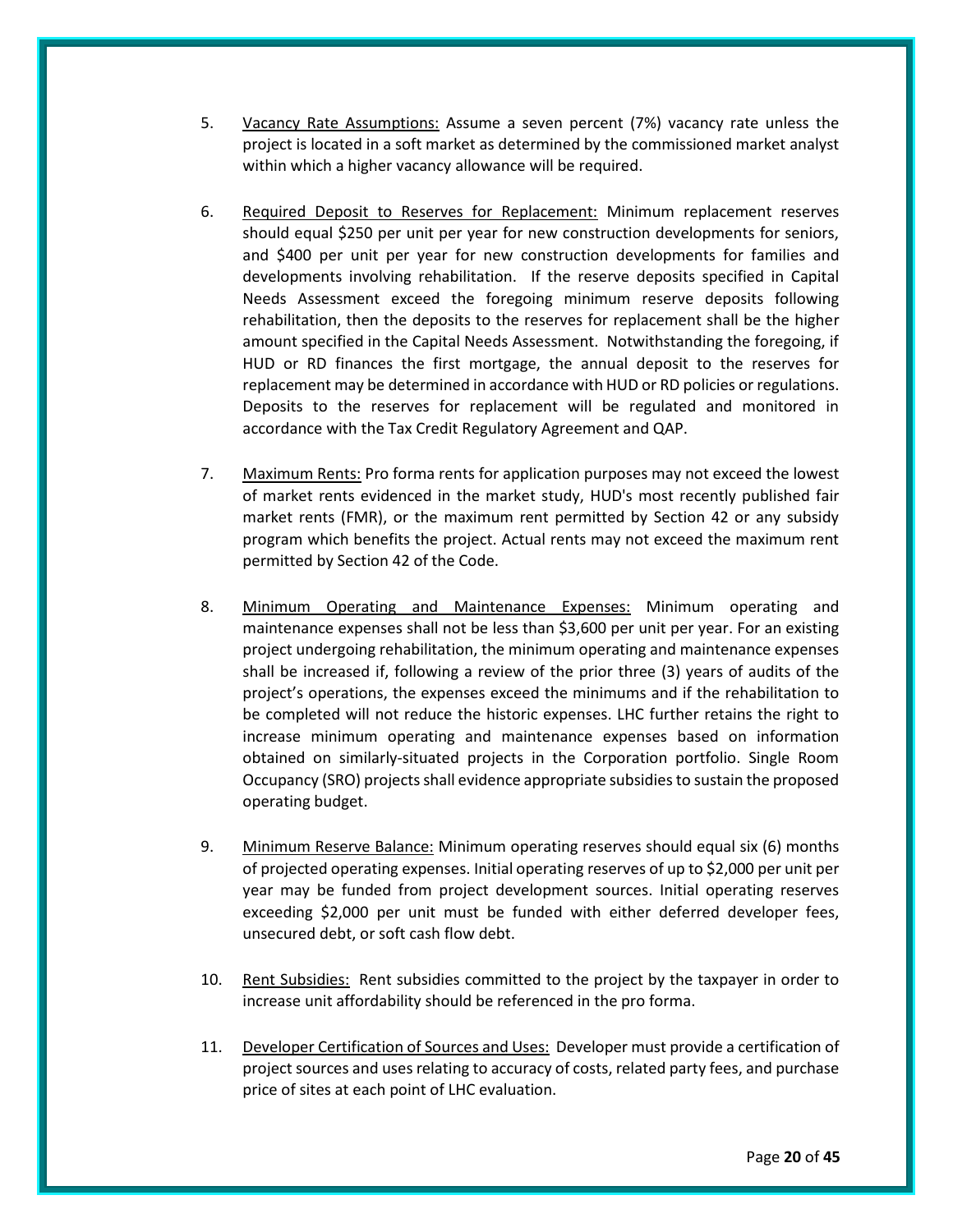# <span id="page-20-0"></span>**Section V ‐ Threshold Requirements**

All applications must meet threshold requirements. Applications which fail to meet threshold requirements are ineligible to be considered for credits and will be disqualified. Unless otherwise noted, projects with tax‐exempt bond financing must also meet all threshold requirements to receive tax credits.

# **A. Project Threshold Requirements**

1. Site Control: Site control is required at time of application and may be documented by a fully executed purchase agreement, an option to purchase, extended term lease or a valid title in the name of the taxpayer or developer.

2. Zoning: Appropriate zoning is required and must be evidenced in the form of: (i) an official local jurisdiction map that the site is actually zoned for the proposed project type; or (ii) a letter from an official of the jurisdiction stating either that (a) the proposed project is consistent with the existing zoning requirements or (b) if the site is not currently zoned for the project type, that changing the existing zoning requirements to permit the project to be constructed will be completed by a date certain (not later than the date specified in the QAP for tax credit reservations).

3. Infrastructure: Evidence of essential infrastructure and proximity to other services is required and proof of such must be included in the application for the following:

(i) *Utilities*: Evidence of electrical, water and sewer lines to the property site, or if such facilities are not currently available, how such facilities will be available to the site.

(ii) *Transportation*: Evidence that reasonable transportation services are currently proximate to the site, or if such transportation services are not, a narrative statement of how tenants will access commercial, educational, recreational and other services upon completion of project.

*(iii) Educational Facilities*: Evidence that (a) primary educational facilities are reasonably available to school‐age children of tenants if the project is for family units or, if such **facilities are not**, a narrative statement of how school-age children will access public educational facilities and (b) the local public school system has been notified about the estimated prospective population count of school age children in the project when the project is placed in service **(Note: This is applicable to both new construction and rehabilitation projects)**.

4. **Environmental Review:** All projects involving use of existing structures must submit an Environmental Restrictions Checklist completed by a professional, licensed to conduct environmental testing. Any finding that environmental hazards exist must be mitigated or abated in accordance with an Operating and Maintenance Plan that addresses how each hazardous material or condition will be addressed, including the training of on-site personnel in accordance with applicable local, state and federal laws or regulations. Costs associated with environmental hazard mitigation or abatement must be included in the project's budget.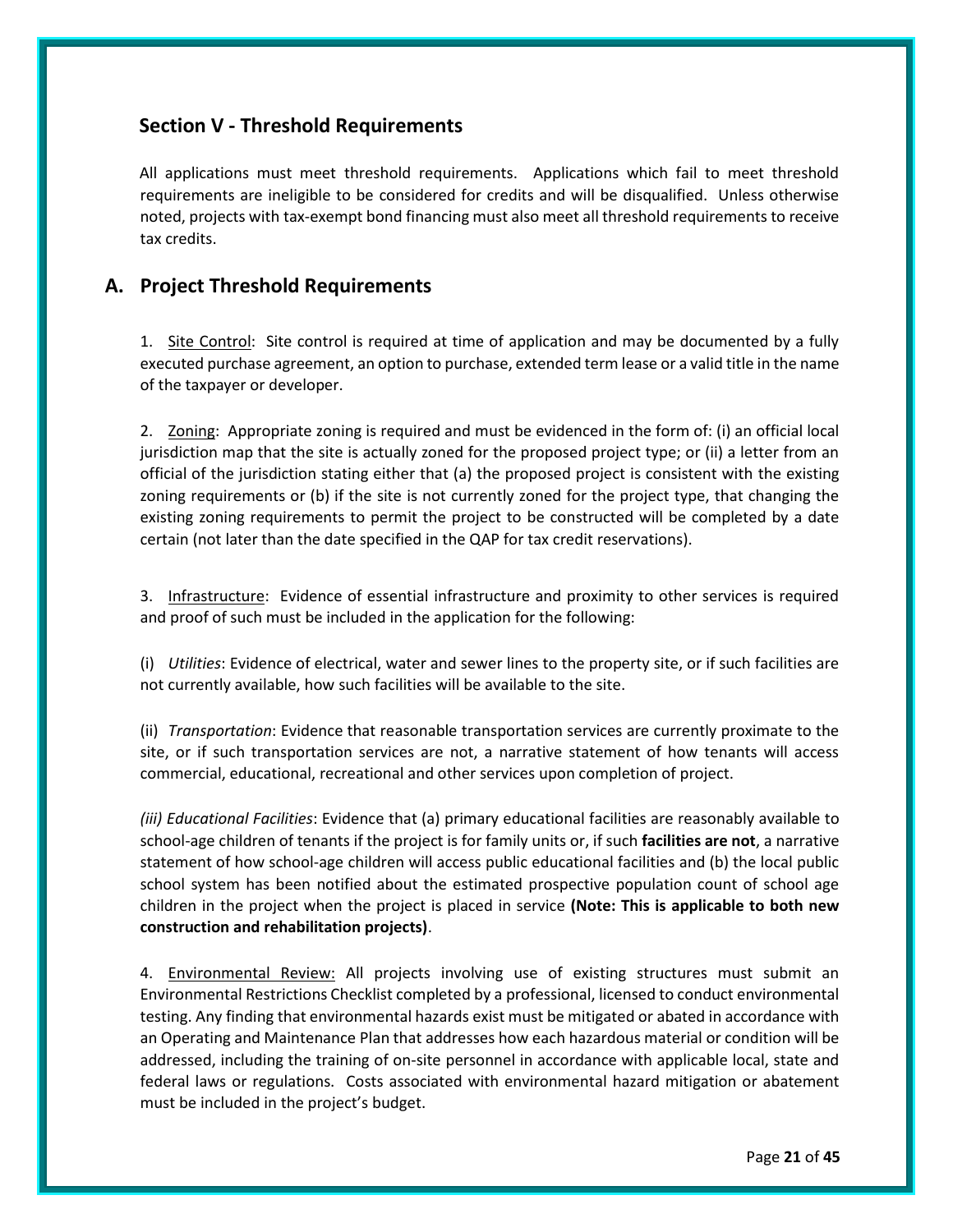5. Negative Neighborhood Features: New Construction Projects must not be adjacent to or within  $\frac{1}{2}$ mile radius of any of the following incompatible uses listed with the exceptions of Towns or Cities with a population of 15,000 or less. For projects located in dense urban areas, the mile radius is  $\frac{1}{4}$ mile within any of the incompatible uses listed Dense urban areas are defined as census tracts with population densities of >2,500 persons per square mile within incorporated areas with a population over 35, 000:

| Junk yard/dump           | Pig/Chicken farm              |
|--------------------------|-------------------------------|
| Processing plants        | Distribution facilities (all) |
| High Voltage Substations | Airports                      |
| Solid waste disposal     | Salvage Yard                  |
| Industrial               | Prisons                       |

6. Tenant Referrals from LHA/OCD, PHAs: Taxpayer shall acknowledge and agree to market to and rent to low income households referred by the LHA/OCD, and/or the local PHA if the tenants satisfy the requirements of the Project's Management and/or Operating Plan.

7. Minimum Internet/Cable Capacity Requirements: All units must be equipped with networks to provide cable television, telephone and internet access in the living area and each bedroom. The following networks (combined or distinct) must be capable of being accessed and activated by tenants: (i) telephone network installed for phones using CAT5e or better wiring, (ii) network for data installed using CAT5e or better, networked from the unit back to a central location or similar configured wireless network and (iii) television services network using COAX cable. The wiring for such networks should be available to tenants free of charge but tenants may be charged the actual fee incurred by the Taxpayer for activating and making available any services provided directly by the Project or through third party providers. The equivalent of wireless network access is acceptable.

- 8. Washers and Dryers: All new construction projects must include washers and dryers.
- 9. Energy Efficiency: Projects are required to meet these minimum requirements:
- HVAC
- o Energy Star qualified furnace (80% AFUE) or heat pump (HSPF 8.2)
- o Energy Star qualified air‐conditioner (SEER 14.5)
- o Size calculations for all HVAC equipment must be based on Manual J/S
- Windows
- o U‐value of 0.4 or less
- o SHGC of 0.30 or less
- o Ten‐year warranty from date of delivery against breakage of the glazing panel's seal
- Appliances
	- O Energy Star refrigerator
- O Energy Star dishwasher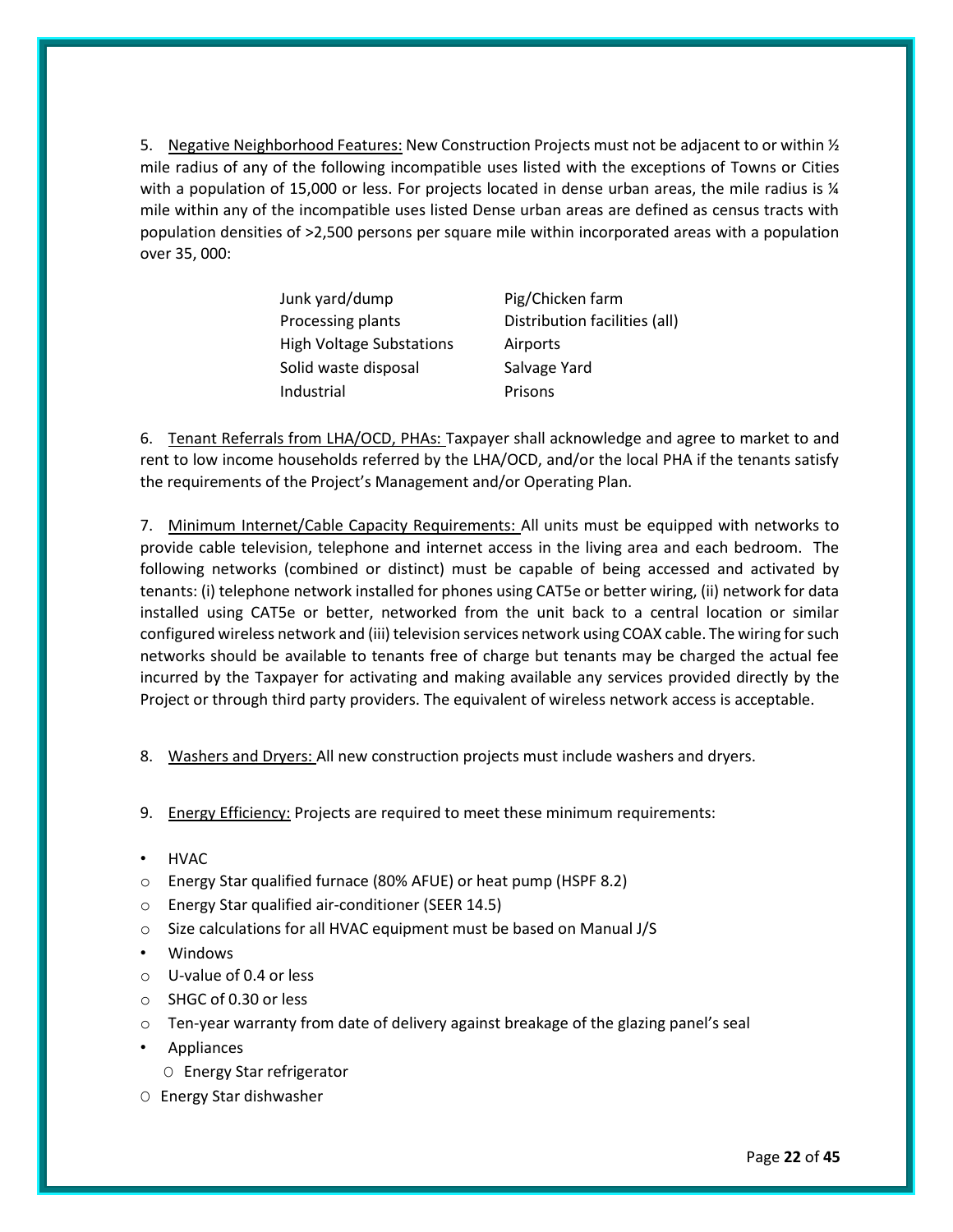O Energy Star washer

o Water heater: Gas (Energy Factor of 0.80 or higher) or Electric (Energy Factor of 0.92 or higher)

- Insulation
	- O Ceiling‐ R38
	- O Walls‐ R13
	- O Floors‐ R19

All of the energy efficiency components must be clearly and individually listed in an original stamped letter from either the architect or engineer of record. The letter must state that the entire construction envelope meets or exceeds the 2015 Revised International Energy Conservation Code.

All federally and Non‐federally funded rehabilitation projects are not required to adhere to the minimum energy efficiency requirements unless:

- (i) The Capital Needs Assessment requires replacement of the item;
- (ii) The Applicant chooses to replace an item; or

(iii) The Corporation, in consultation with the Corporation's contracted underwriter, determines that an early replacement of an item with a more energy efficient system substantially improves the quality of life for residents with substantial benefits attributable to reduce deposits to reserves for replacement and/or reductions in operating expenses.

10. Design Features: All projects must meet the following design features:

i. All projects must have a 15 year or more maintenance-free exterior, such as brick, stucco, fibercementitious material or other Corporation‐approved acceptable durable materials. The use of other durable materials is subject to review by the Corporation's Construction Department or a designated architect. Vinyl siding is not an acceptable material

ii. All projects must have at least a 25 year roof warranty

iii. All projects must have at least double paned, insulated windows.

Universal Design- **New Construction Only**

(iv) Must meet minimum standards for Green Building Certification via one of the following criteria: Leed Criteria, Green Communities Criteria, National Green Building Standard ICC 700 Criteria, or EarthCraft Criteria.- **New Construction Only** 

11. Flood Requirements: New construction projects and rehabilitation projects that qualify as substantial rehabilitations located in the Special Flood Hazard Area (SFHA) must meet the National Flood Insurance Program (NFIP) criteria in 44 CFR 60.3, elevating at a minimum to the Base Flood Elevation indicated in the applicable Flood Insurance Rate Map (FIRM) and/or Flood Insurance Study (FIS). The project must also meet all local standards for floodplain management. A finished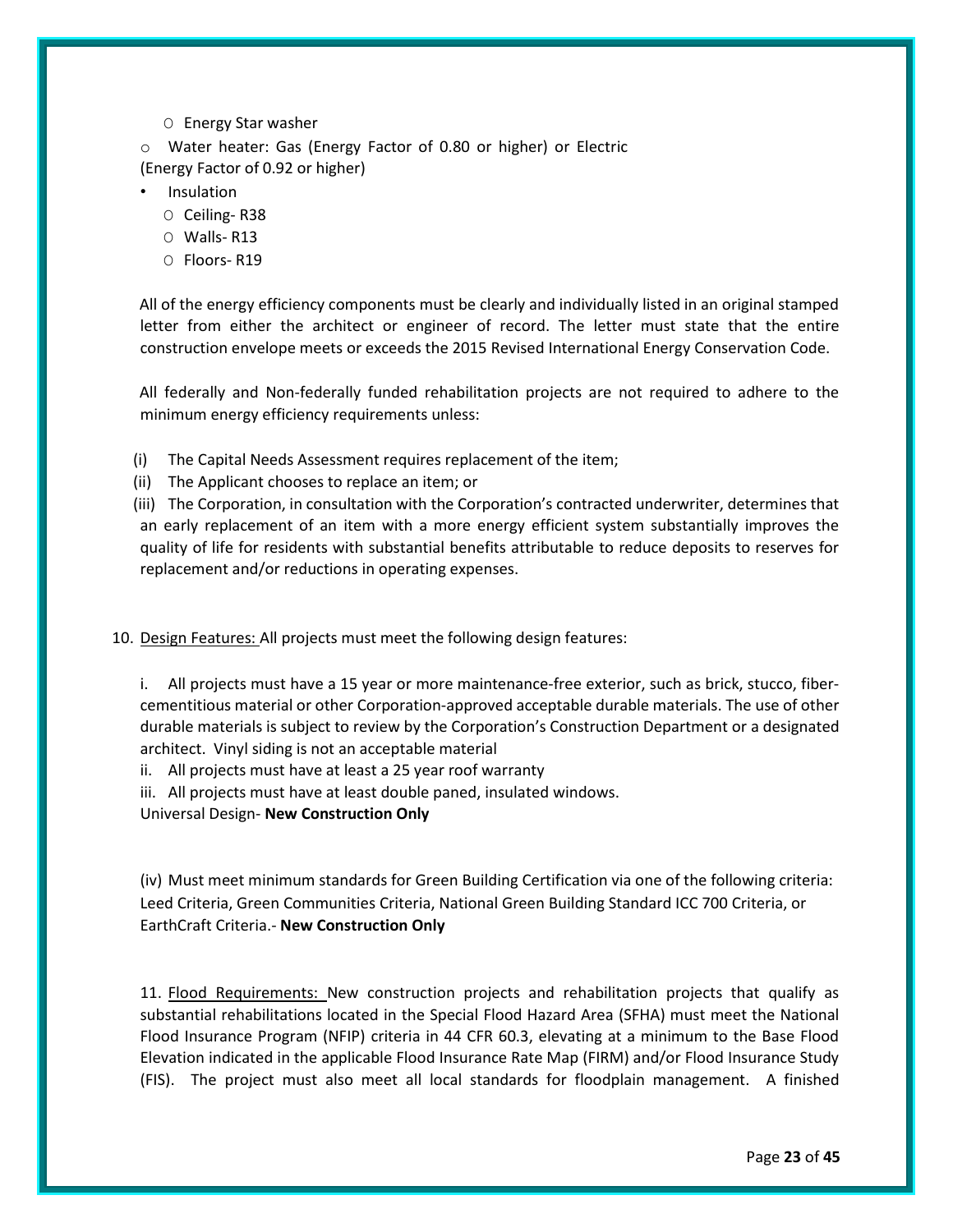construction Elevation Certificate must be provided. An Architect's certification must be provided for any project located inside a levee protected area.

12. Rehabilitation Projects: Rehabilitation projects must submit a capital needs assessment which specifically addresses the current Federal Emergency Management Agency (FEMA) and NFIP Guidelines. Rehabilitation of a historic property in a local historic, state cultural, or National Register Historic District must be rehabilitated in accordance with the Secretary of the Interior's Standards for Historic Rehabilitation.

13. Historic Rehabilitation Projects: Historic rehabilitation projects must include in their application evidence of an approved Part I application from the Louisiana Office of Cultural Development Division of Historic Preservation, information concerning minimum project requirements, including but not limited to Energy Efficiency requirements, Design Features, Base Flood Elevation requirements and Internet Cable requirements for consideration of applicable waivers at time of application. If a historic structure undergoing substantial improvement (per the NFIP definition) is not being elevated, it must be documented that the historic designation will be maintained when the project is completed. As noted above, the rehabilitation of a historic property in a local historic, state cultural, or National Register Historic District must be rehabilitated in accordance with the Secretary of the Interior's Standards for Historic Rehabilitation. The project must submit a Part II from the Louisiana Office of Cultural Development Division of Historic Preservation by the carryover date.

14. Minimum Score: All projects must meet a minimum selection criteria score of forty (40) points.

## <span id="page-23-0"></span>**B. Special Requirements for Acquisition/ Rehab Projects Threshold Requirements**

1. Audited Financials of Project from Seller: The latest project audit and financials of a project prior to its transfer by the seller to a purchaser applying for Credits must be submitted to verify operating, reserves for replacement and other reserve balances with the application submission.

Alternate documentation including tax returns and compiled financials are acceptable provided the documentation clearly evidences the current financial condition of the project**.** 

- 2. Sales Price with Related Persons in Seller and Purchaser: If there is a related person or IOI person in both the seller and the purchaser, the sale price shall not exceed appraised value without approval by the Corporation. Any reserve balances retained by the seller in an acquisition/rehab of a project having a related person or IOI person in both the seller and the purchaser shall reduce the sales price taken into account for gap analysis purposes in an amount equal to the difference between the appraised value and the sum of the sales price and such seller retained reserves.
- 3. Ten Year Title History: Any taxpayer applying for LHC Program Resources must submit (i) a tenyear title history of all included property, (ii) a summary of the parities owning and purchasing such property within such ten year period and (iii) the price paid by each owner or purchaser of the property within such ten year period must be included with the application submission.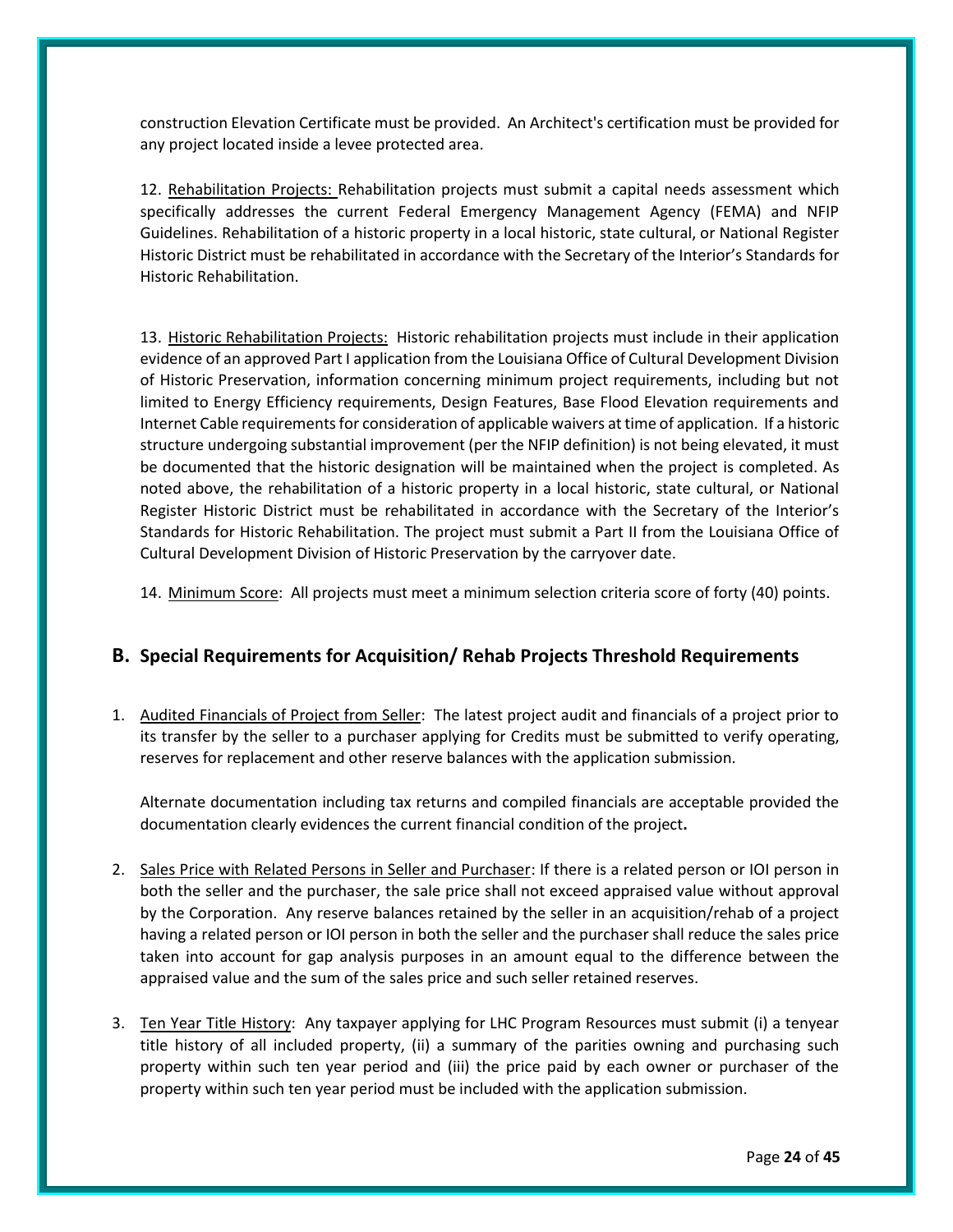# <span id="page-24-0"></span>**C. Project Team/Developer Threshold Requirements**

## 1. **Developer Experience**

Such Managing General Partner or Sponsor must:

- a. Be identified in the application;
- b. Become a general partner or managing member of the ownership entity; and
- c. Remain responsible for overseeing the project and operation of the project for a period of two (2) years after placed in service.
- d. Be a developer that has "Placed In Service" a project of comparable size and financing complexity and that has received IRS form 8609s from any state within the past five (5) years.
- e. *New Developer***.** A Developer that has never been allocated tax credits is only eligible to receive an award of tax credits for one (1) project submitted under the 2020 QAP. A new developer shall complete at least one (1) LIHTC Project in which all LIHTC units have been leased and has received an IRS Form 8609, in Louisiana or any other state, before being allowed to submit a subsequent application.

LHC reserves the right to request a personal credit report of the Developer.

All owners and principals must disclose all previous participation in the low income housing tax credit program. Additionally, owners and principals that have participated in an out‐of‐state tax credit allocation may be required to complete an Authorization for Release of Information Form.

No developer or taxpayer utilizing a debarred participant in the development or operation of a project may be reserved or allocated tax credits.

LHC reserves the right to not fund any application submitted by a managing general partner or sponsor for lack of capacity, default or non-performance on any previously funded LIHTC funded development.

## 2. **Property Management Experience**

The property management company must have at least:

- a. One (1) similar (size and type) tax credit project in their current or past portfolio;
- b. Have at least three (3) years of experience successfully managing a LIHTC Property; and
- c. One (1) staff person serving in a supervisory capacity with regard to the Project who has been certified as a tax credit compliance specialist.
- d. One (1) staff person with record of Fair Housing training. Fair Housing continuing education required at least once every 3 years.

LHC reserves the right to request the audited financials of the management company.

Such certification must be from an organization approved by the LHC. None of the persons or entities serving as the property management company may have in their portfolio a project with material or uncorrected issues of non‐compliance beyond the applicable cure period. LHC approval is required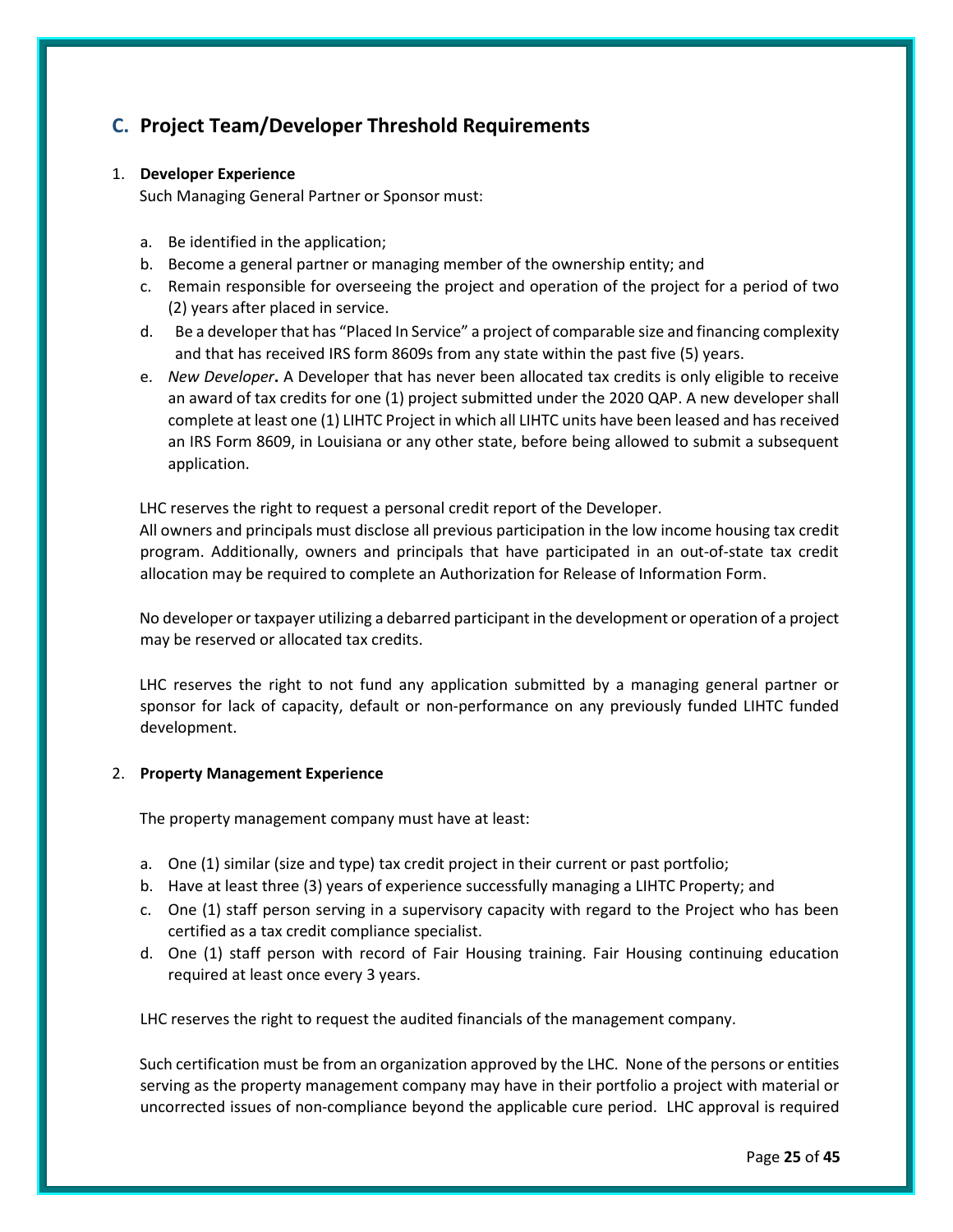to change a management company within two (2) years of project completion. Any such request must evidence that the change in management company is necessary for the viability of the project.

The development must be managed by an on‐site manager that has received LIHTC Compliance Certification dated no more than twelve (12) months prior to the application deadline from a program deemed acceptable to the Corporation in accordance with industry recognized training standards.

## 3. **Project Team Disqualifications**

The Corporation shall disqualify any member of the project team who is not in good standing with the LHC or Corporation, as defined herein. Anyone who is "not in good standing" will be considered ineligible to receive a reservation/allocation of credits during this Funding Round. One is considered to be "not in good standing" with the LHC or Corporation if one has met one or more of the following criteria:

- a. Within the past ten (10) years, has been debarred or received a limited denial of participation by any federal or state organization from participating in any development program and/or has outstanding flags in HUD's national 2530 National Participation system;
- b. Within the past ten (10) years, has been in a bankruptcy;
- c. Within the past ten (10) years, has had an adverse fair housing settlement, an adverse civil rights settlement, or an adverse federal or state government proceeding and settlement;
- d. Within the past ten (10) years, has been involved in a project which previously received an allocation of tax credits but failed to meet standards or requirements of the tax credit allocation or failed to fulfill one of the representations contained in an application for tax credits without the express approval of the LHC;
- e. Within the past five (5) years, has been found to be directly or indirectly responsible for any other project in which there is or was an uncorrected issue of non‐compliance that remained uncorrected for more than three (3) months from the date of notification by the LHC or any other state allocating agency unless the LHC determines, in its discretion, that the uncorrected noncompliance was not the fault of the person in question;
- f. Has been or is currently involved in any project awarded tax credits in 2015 or earlier for which the final cost certification requirements were not met by the application date;
- g. Has been or is currently involved in any project awarded tax credits after 2010 where there has been a change in general partners or managing members during the last five (5) years that the LHC did not approve in writing beforehand;
- h. Is delinquent or in default on any LHC obligation, including but not limited to, HOME repayment, as of the application date;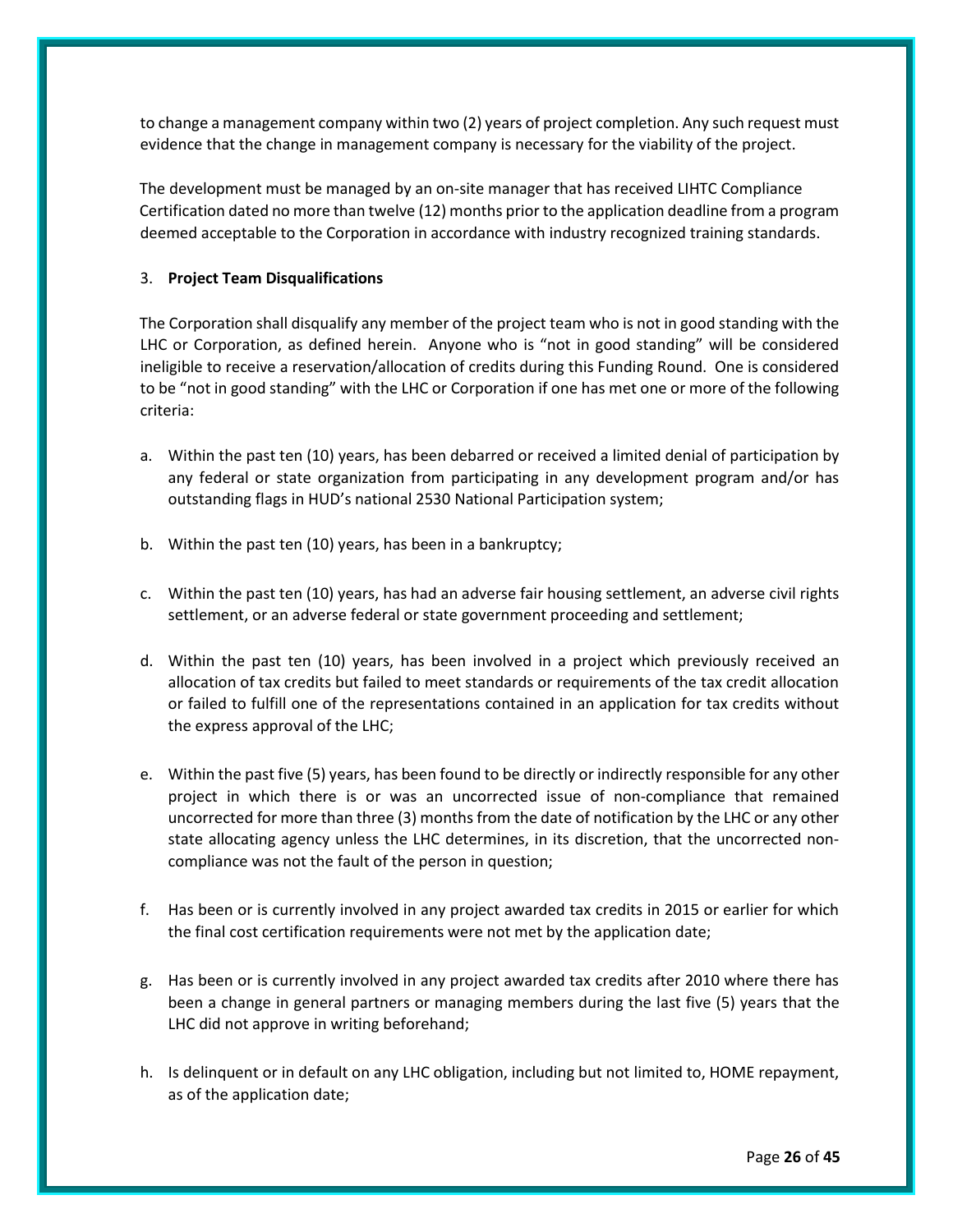- i. Has an outstanding audit report requirement or unresolved audit deficiencies as of the application date;
- j. Has unresolved outstanding 8823's or other outstanding compliance violations as of application date; or
- k. Is currently out of compliance with project schedules on existing projects funded by the LHC by greater than ninety (90) days as of application date.

Notwithstanding the foregoing, any managing general partner deemed not in good standing by the LHC Asset Management department will be subject to disqualification.

Prospective applicants are hereby notified that any and all expenses incurred in the preparation of applications to be submitted during this round are incurred at their own risk and are subject to forfeiture.

# <span id="page-26-0"></span>**D. Other Threshold Program Requirements**

 **Local Community Notification:** N/A – This threshold was met for 9% competitive applicants with original prior submission.

## **NOTE:(for projects utilizing Tax-Exempt Bond Financing, proof of publication must evidence the ads ran within 60 days prior to application submission)**

A list of acceptable local newspapers and official journals of local governing authorities is posted on the Corporation's website. If any applicant proposes to submit an application in an area not listed or covered, a written request for additional information must be submitted by no later than June 27, 2019 at 4:00 p.m. CDT to gapcomments@lhc.la.gov.

## **This notice must include:**

- The name of the project owner;
- The project name;
- The project address or location;
- The maximum number of units;
- The mix of units;
- The nature of the project (i.e. new construction or rehabilitation, elderly or family, etc., and construction type and occupancy type, along with proposed community facility and supportive services;
- State the project is competing for 9% Tax Credits (or applying the 4% Tax Credits) provided by Louisiana Housing Corporation; and
- Total development cost including funding sources and amounts.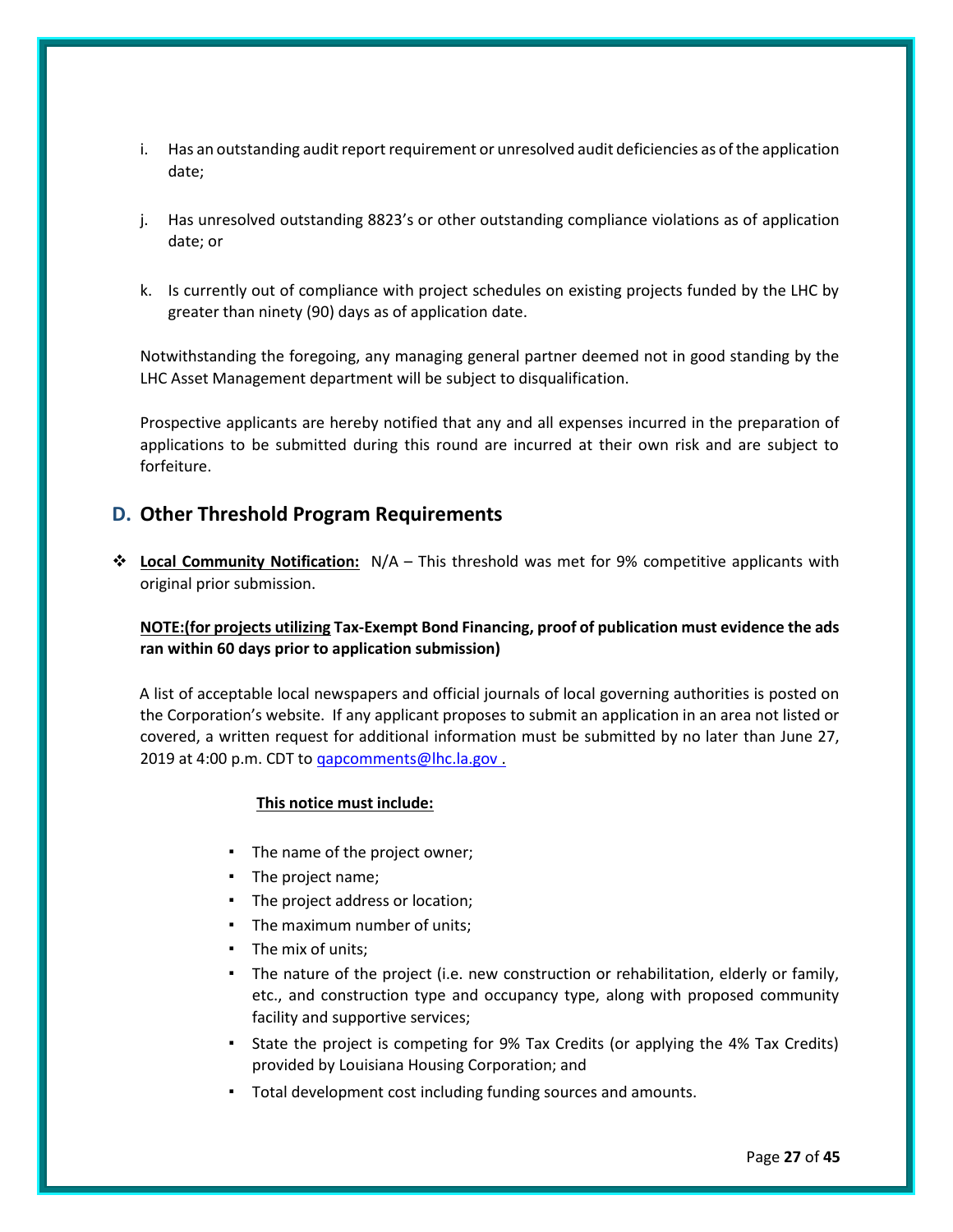**Unit Size Limitations:** No project will be reserved credits if the limits and other requirements by type and size of unit specified below are not satisfied.

| <b>Unit Type</b> | <b>Bathrooms</b> | <b>Minimum Square Feet</b> |
|------------------|------------------|----------------------------|
| Efficiency       |                  | 500                        |
| 1 Bedroom        |                  | 700                        |
| 2 Bedroom        |                  | 900                        |
| 3 Bedroom        |                  | 1200                       |
| 4 Bedroom        |                  | 1500                       |

#### **Minimum Square Footage and Full Bathrooms Per Unit Type:**

**Waiver of Minimum Square Footage and Full Bathroom Requirements.** The minimum square footage and full bathroom requirements may be waived for an existing project which is being rehabilitated only if a federal program finances the unit and the federal agency administering the program which finances the unit requests a waiver of such limits.

**Reduction of Minimum Square Footage Per Unit.** The minimum square feet per unit may be reduced by ten (10%)for existing units if the local jurisdiction within which the units are located certifies that such units will comply with all applicable zoning and building codes.

 **Maximum Unit Development Cost.** The maximum unit development cost is based on the building design type (elevator, walk up, row house, detached/semi‐detached), number of bedrooms, and geographic location of the proposed property. Projects must use the applicable cost limitsfor properties located in the MSAs listed in the HUD 2018 Unit Total Development Cost Limits document (see HUD PIH Office of Capital Improvements website: **[https://www.hud.gov/sites/dfiles/PIH/documents/2018TDC\\_Limits.pdf](https://www.hud.gov/sites/dfiles/PIH/documents/2018TDC_Limits.pdf)**

Information for MSA parish inclusions can be accessed via the Corporation's website by following: <https://www.lhc.la.gov/resources-for-housing-development>"2018Louisiana MSA Parish Inclusions for Cost Analysis".

**\*LHC staff may approve increases in per unit costs up to 15% above the per unit maximum, subject to evaluation of the circumstances and specific costs related to the request such increase, including, but not limited to:**

**1. The nature of the cost increase and the necessity of such increase to the production of affordable housing** 

**2. Whether the increased costs are required because of a local municipality requirement and/or commitment of local funding to offset costs**

**When submitting a request for an increase, the request must acknowledge that the developer is aware that project will be deemed unfeasible and ineligible for funding if the increase is not**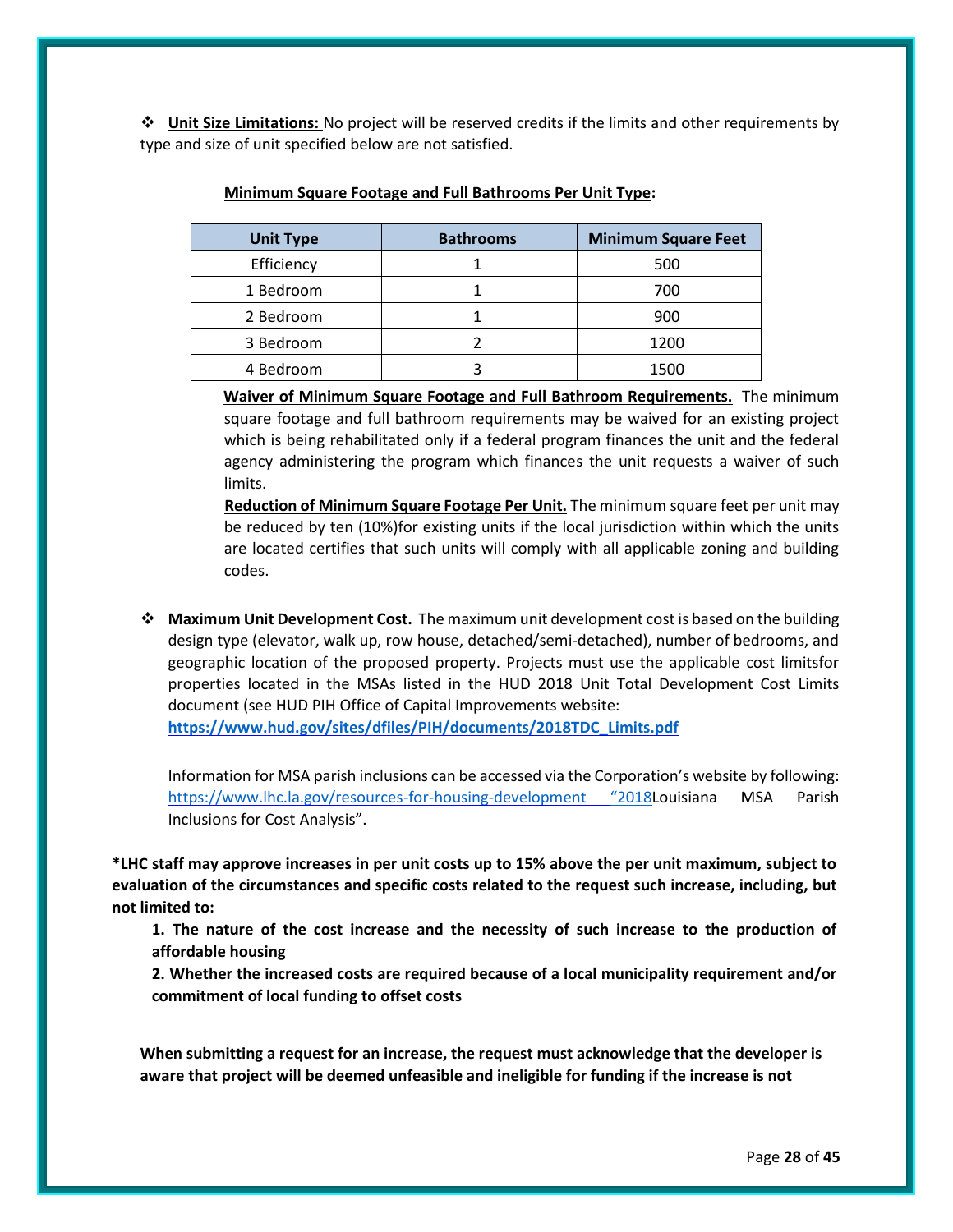**approved by the LHC. The increased costs will not be factored in to the calculation of the developer fee base.**

- **Extraordinary Site Costs.** Extraordinary site costs may be incurred in the revitalization and demolition of existing properties, as well as in the development of new and rehabilitated units. Examples of such costs include, but are not limited to: abatement of extraordinary environmental site hazards; removal or replacement of extensive underground utility systems; extensive rock and/or soil removal and replacement; removal of hazardous underground tanks; work to address unusual site conditions such as slopes, terraces, water catchments, lakes, etc.; and work to address flood plain and other environmental remediation issues. Costs to abate asbestos and lead‐based paint should be included in normal demolition costs where such items are found within the structures themselves. An example of extraordinary lead‐based paint would be where the lead has leached into the soil and extraordinary measures are needed to remove the lead. Such extraordinary costs will be reviewed by LHC staff as recommended by the project's Architect/Engineer. Cost standards will be based on industry standard cost indexes.
- **Exclusion of Cost of Community Facilities and Community Services Facilities from Cost Limits.** The costs associated with community facilities and community service facilities will be excluded from total development costs for establishing the project cost. The costs of community facilities which are functionally related and subordinate to the residential units and the costs of community service facilities not in excess of the sum of (i) twenty‐five percent (25%) of so much of the eligible basis of the qualified low-income housing project of which it is a part does not exceed fifteen million dollars (\$15,000,000) plus (ii) ten percent (10%) of the eligible basis of such project as is not taken into account under (i) may be included in eligible basis of a building or Project.
- **SRO Projects.** Single Room Occupancy (SRO) Projects will not be subject to project cost limits if the local governmental unit by resolution or ordinance endorses the SRO Project and certifies that the SRO Project will provide shelter to homeless persons or will receive Stewart‐McKinney Act Funds.
- **Projects Reallocated Credits Based on Housing Discrimination.** Notwithstanding any other previous Qualified Allocation Plan to the contrary, additional costs to projects which are delayed based upon housing discrimination and which are reallocated credits will not be subject to cost limits if the project is otherwise feasible and viable and the Corporation's Board of Directors acknowledges that the increased costs were due to circumstances beyond the control of the Taxpayer.
- **Construction and Design Standards.** At the time of application submission; the Architect's Certifications should outline the proposed design and construction commitments. All projects must adhere to the Construction and Design Standards as contained in Appendixes B.1 & B.2.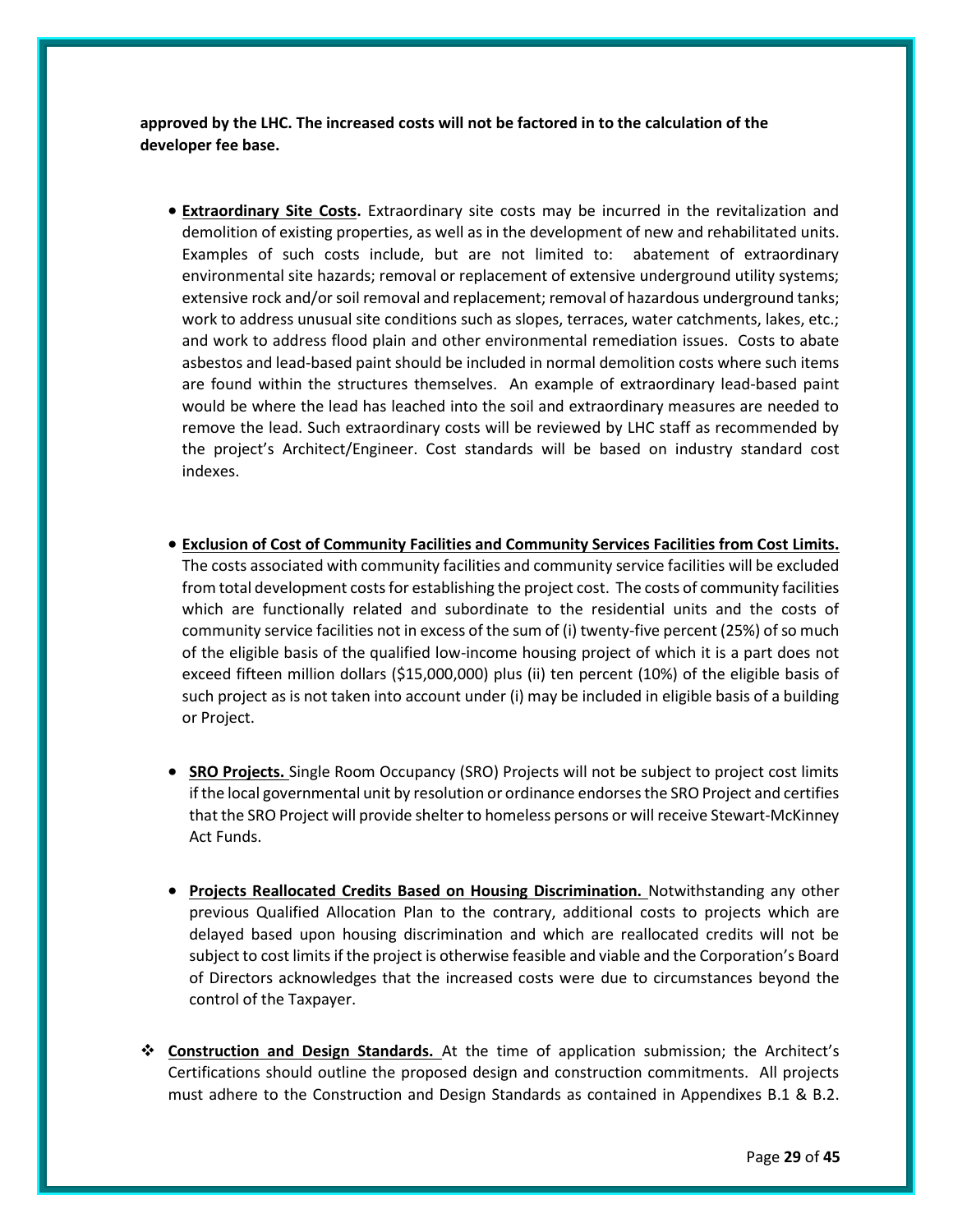Requirements for New Construction Scattered Site Projects are also contained in Appendix B.1 along with Universal Design Criteria and defensible space.

 **Project Amenities.** All rehab properties, with the exception of SRO projects, must include HVAC systems, refrigerators, stoves and on-site laundry (1 washer and 1 dryer per every 10 units). If washers and dryers are installed and maintained in every unit at no additional cost to tenants, an on‐site laundry is not required. All amenities, with the exception of the on‐site laundry, must be available to the tenants at no additional charge. The requirement of an onsite laundry shall not apply to rehabilitation projects with twelve (12) or fewer units.

For all new construction properties, with the exception of SRO project, must include HVAC Systems, refrigerators, stoves and washer and dryers installed and maintained in every unit at no additional cost to the tenants.

#### **Profit, Fee, and Other Limits.**

**Developer Fees ‐** Shall not exceed fifteen percent (15%) of the Developer Fee Base plus either five percent (5%) of the Acquisition Cost Base or (ii) 8% of the Acquisition Cost Base in the case of the following project types: RD, PHA or HUD Distressed Properties.

No Developer Fee, including payments to consultants, will be allowed unless a Development Services Agreement is submitted as an Exhibit to the Tax Credit Application. The Developer Fee Base will include only the amount of Builder Profit, Builder Overhead and General Requirements at the maximum limits permitted by the Corporation and will exclude all payments to the Developer or persons related to or having an identify of interest with the Developer. Fees paid to CHDOs or non‐profits will not be added to the total amount of developer's profit cap.

Increases to the developer fee as submitted in an application will not be permitted under any circumstances. Changes in a project's application post award that may require Reprocessing as defined in this QAP will not be allowed to increase the amount of the developer fee as originally evidenced in the initial application.

**Architect Fees ‐** Shall not exceed seven percent (7%) of construction contract.

**Builder Profit ‐** Shall not exceed six percent (6%) of the builder profit fee base.

**Builder Overhead ‐** Shall not exceed two percent (2%) of the builder profit fee base.

**General Requirements ‐** The actual cost associated with general requirements shall not exceed six percent (6%) of the general requirements base. Bond premium paid by the Developer or the Taxpayer/Owner will be excluded from the general requirements.

**Syndication Costs ‐** Syndication Costs in excess of ten percent (10%) and fifteen percent (15%) of Gross Equity for privately placed and publicly offered syndications, respectively, will be treated as part of the Developer Fee.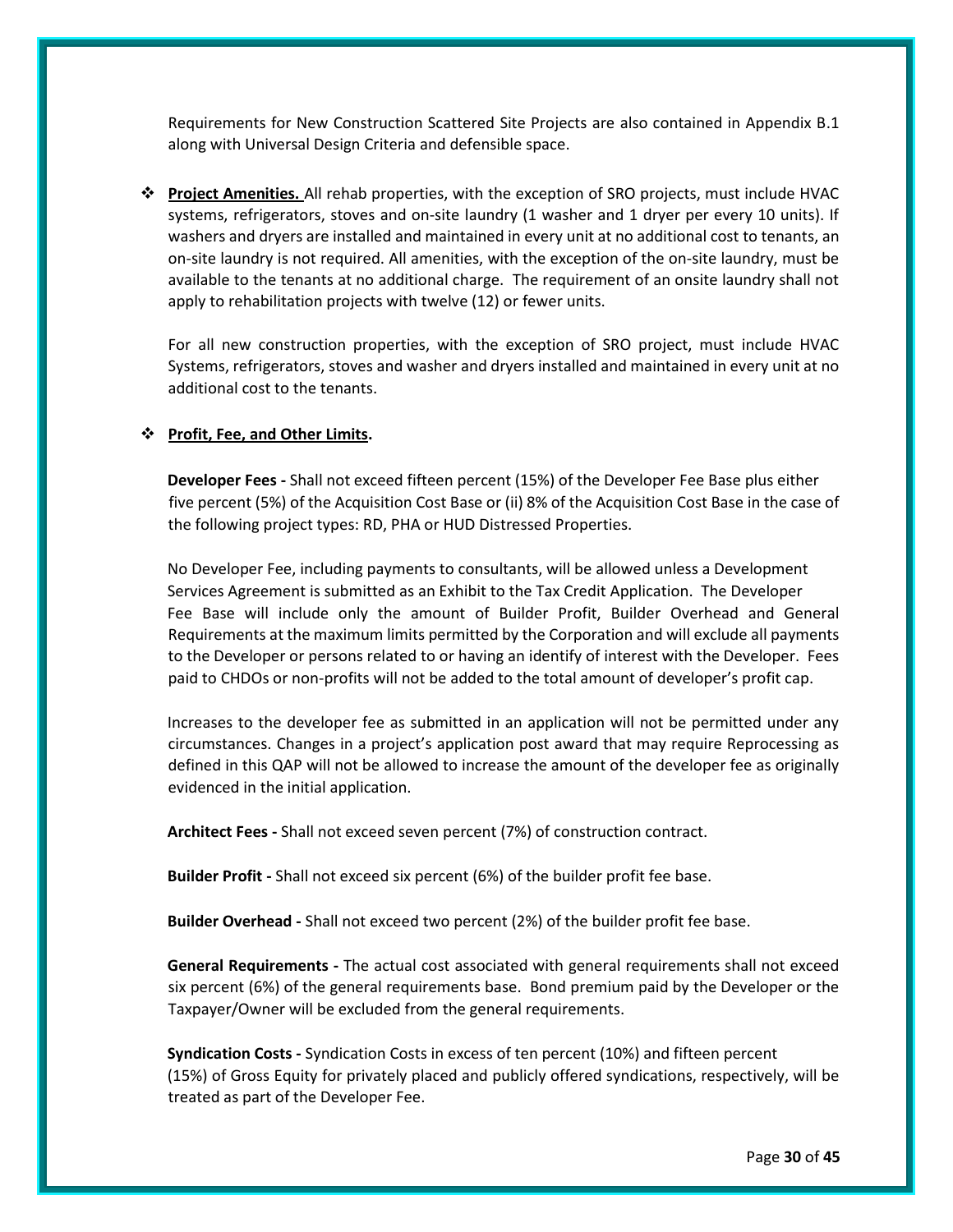**Self‐Owned Equipment Limitations-** Costs deemed to lease self‐owned equipment or to lease equipment owned by persons related to or having an identity of interest with the Developer or Builder will be considered as builder profit and overhead; provided, however, that certifications as to costs of fuel, lubrication, normal expenditures for such identified equipment, maintenance, repair and depreciation will be considered as a construction costs.

# <span id="page-30-0"></span>**E. Subcontractor Limits Related to Builder Profit and Overhead**

No overhead and builder profit will be allowed when (i) more than fifty percent (50%) of the contract sum in the construction contract is subcontracted to one subcontractor, material supplier or equipment lesser or (ii) seventy-five percent (75%) or more with three or fewer subcontractors, material suppliers or equipment lessors.

# <span id="page-30-1"></span>**F. Capital Needs Assessment**

A capital needs assessment by an architect or engineer, dated no earlier than six months before the Application deadline, is required for all existing projects. Should the capital needs assessment identify the presence of hazardous material, a hazard mitigation plan MUST be submitted with the application and the costs of mitigation included in the project's budget. The person conducting the CNA must have a strong background in evaluating accessibility under the Fair Housing Act, Section 504 of the Rehabilitation Act, and the Americans with Disabilities Act. The reviewer must understand which law or laws apply, identify the appropriate technical accessibility standard for each law, and then apply that standard to the design plans and ultimately the construction being performed. The capital needs assessment must also include replacement of items that do not meet LHC's minimum design criteria for rehabilitation (Appendix B.2). See glossary definition of Capital Needs Assessment in Appendix A.

# <span id="page-30-2"></span>**G. Processing Projects with Federal Funds or Insurance**

Projects receiving federal funds or insurance under a federal program will be reserved credits only after the federal agency advises the LHC in writing that it has no objections to the reservation of tax credits to the Project.

# <span id="page-30-3"></span>**H. Financing Commitments**

Fully executed financing commitments, including terms of the commitments, for all sources of funds must be included with the Application.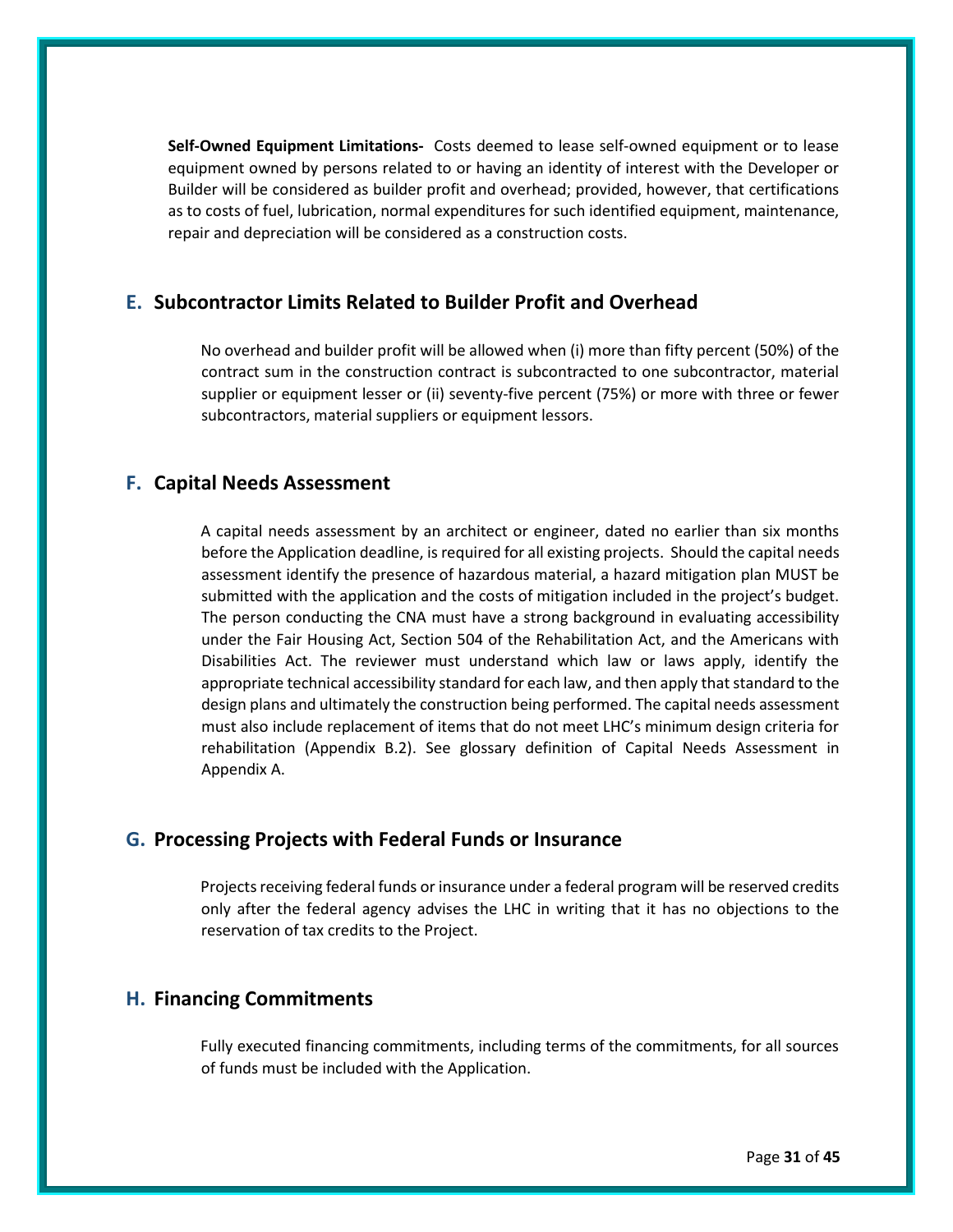# <span id="page-31-0"></span>**I. Legal Description of Project Property Site**

- a. **Projects in Urban and Rural Areas** Applications for projects located in urban and rural areas must include the legal description and cost of the portion of the site on which the Project is located. The legal description shall include parish, municipality, subdivision, tracts, section, ranges, boundaries, directions and measurements.
- b. **Scattered Site Projects in Urban Areas ‐** A Scattered Site Project located in an urban area may identify the street addresses for each separate site in lieu of providing a legal description.
- c. **Consistency of Project Description ‐**The legal description and/or street addresses of the Project Site included with the Application must be consistent with all subsequent documents submitted to the Corporation. If a material inconsistency in the legal description of the Project Site between the Application Deadline and any reservation or allocation of credits is identified and such inconsistency constitutes a Site Change, the tax credits reserved and/or allocated to the Project will be subject to rescission and/or recapture.
- d. **Additional Sites ‐** No additional sites may be included in a Scattered Site Project following the Application Deadline unless the Project is located in a Redevelopment Area and the local governmental unit requests the addition of new sites within the Redevelopment Area; however, no additional sites may be included in a Project without LHC approval. The application submission must identify the site locations and total development costs for the project as proposed.
- e. **Map Requirement ‐** A map identifying the Project Site must be included with all legal descriptions and/or street addresses. The map must show parish, municipality, subdivision, tracts, section, ranges, boundaries, directions, and measurements.
- f. **Project Directions ‐** Directions to the project site from the nearest major highway must be included in the application.

# <span id="page-31-2"></span><span id="page-31-1"></span>**J. Market Study and Appraisals**

## **LHC Evaluation**

Market Studies will be ordered by LHC from approved disinterested market analysts. The approved market analysts must be a member of the National Council of Affordable Housing Market Analyst (NCAHMA) or a similar professional organization. In exercising its discretion, the Corporation will comply with the requirements of Section  $42(m)(1)(A)(iv)$  if the exercise of such discretion results in the allocation of any housing credit dollar amount which is not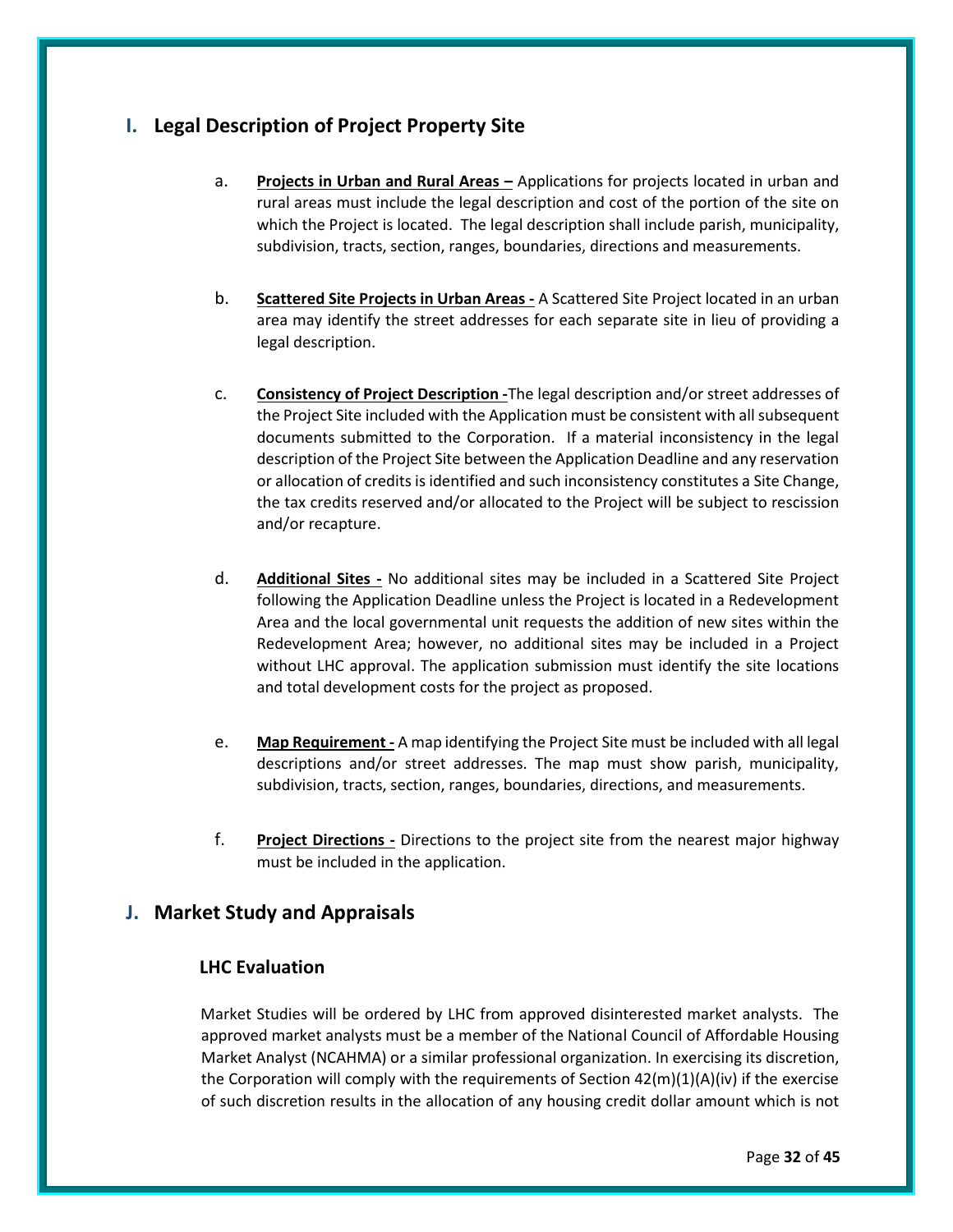made in accordance with the established priorities and selection criteria of the 2020 QAP. The Corporation will make every effort to minimize the cost of the market studies with emphasis on time efficiency.

The Corporation is relying on the information prepared by third party market analysts and is to be held harmless by the action or inactions of the market analysts or their staff. If there is conflicting information in studies supplied in the same area, a supplemental study may be required by an approved market analyst of the Corporation's choosing. Applicants may request a second market study if they have cause to disagree with the market analyst's findings. The request for a second market study must be in writing. The applicant(s) requiring the supplemental study will be responsible for the cost of the supplemental study.

The Corporation will post its current Housing Needs Assessment to its website at www.lhc.la.gov. Developers are encouraged to utilize this information in evaluating prospective projects and sites. All market analysts must consider this document in preparing individual market studies.

The Corporation has the right to request additional or further analysis based upon market anomalies. Any additional market studies necessary to reconcile data will be commissioned at the developer's expense. Prior to ordering the additional market study, the Corporation will notify the developer of such intent and of the cost involved.

The Corporation will not allow a project to restructure (e.g., change the bedroom configuration, rent structure, elderly to family, etc.) during the competitive cycle, once the application has been submitted.

Market studies are deemed current for a period of 6 months from date of completion.

*The Corporation will limit the number of projects awarded in the same application round to those that it determines can be supported in the market. The Corporation is not bound by the conclusions or recommendations of the market analysts(s) and will use its discretion in evaluating the criteria listed in this subsection.* 

## <span id="page-32-0"></span>**Project Evaluation and Market Study Information**

Market studies must establish the housing needs of low‐income individuals in the area to be served by a project and evidence the housing needs of targeted households, large families, tenants with children, special needs households (if applicable to the project) and the unmet needs of such individuals and families following the construction and/or development of the Project.

Except as permitted by Section  $42(g)(9)$  of the Code, projects may not give preferences to potential tenants based upon: 1) residing in the jurisdiction of a particular government, 2) having a particular disability or 3) being a part of a specific occupational group.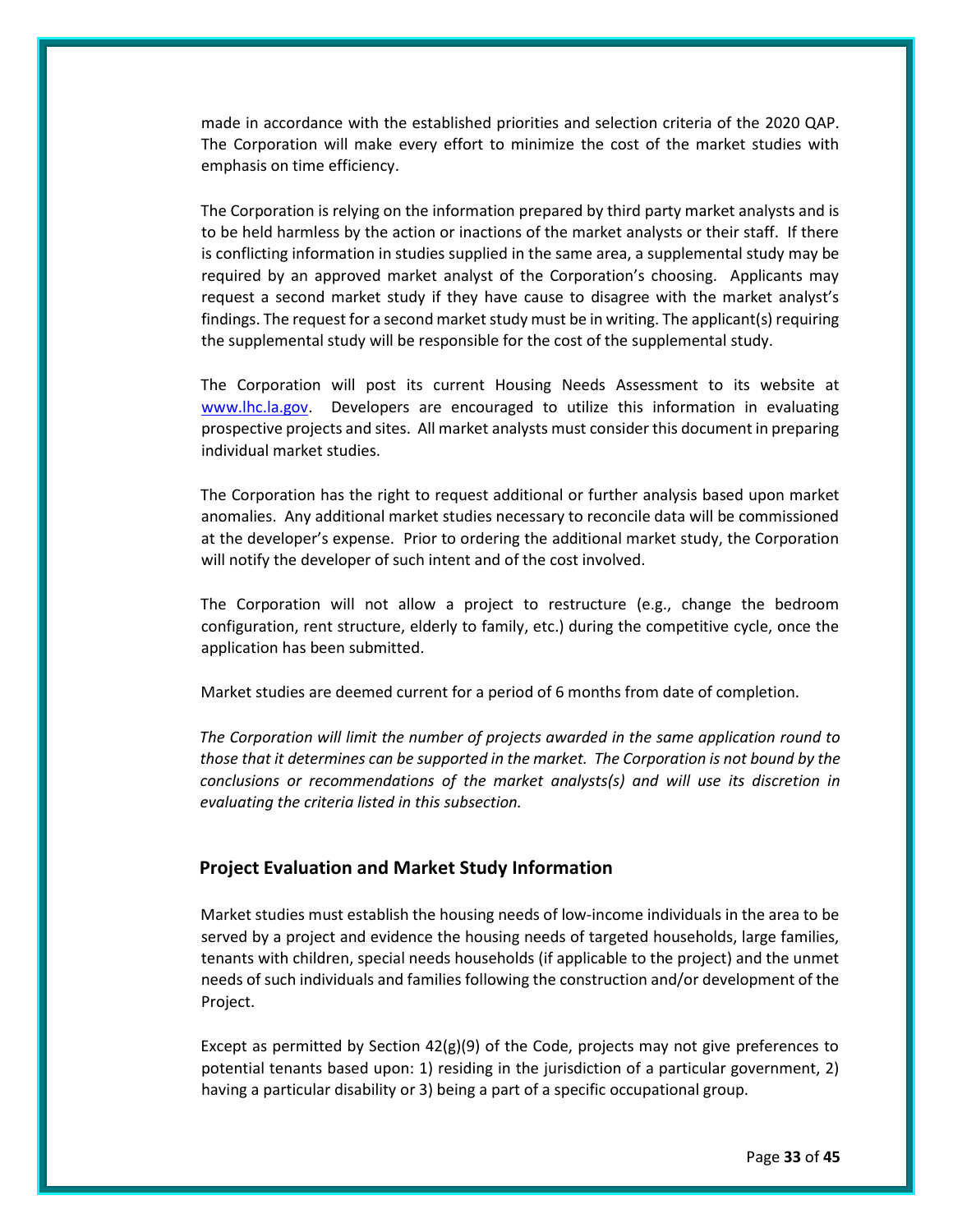The following five (5) criteria are **threshold requirements** for inclusion in all market studies:

- i. The project's capture rate,
- ii. The project's absorption rate,
- iii. The vacancy rate at comparable properties (what qualifies as a comparable will vary based on the circumstances),
- iv. The project's effect on existing or awarded properties with 9% tax credits or other LHC funding, and
- v. The project's ability to meet housing demand established in the Corporation's Housing Needs Assessment

*The Corporation is not bound by the conclusions or recommendations of the market analyst(s) and will use its discretion in evaluating the analysis.* 

## <span id="page-33-0"></span>**Content of Market Study**

In addition to threshold requirements, the Market Study must provide information under noted captions with tabs and an index to locate the following within the Market Study. Information contained in the report must adhere to standard FHA/HUD Guide on Market Studies.

- **1. Executive Summary:** A statement summarizing the findings of the market study.
- **2. Credentials:** Statement of experience and competence of the market analyst.
- **3. Independence and No Identity of Interest:** A certification that the market analyst is independent and has no identity of interest with the developer of the proposed or existing project and that the market analyst was retained to perform the market study without conditions, including compensation based upon finding market need.
- **4. Property Site:** A description of the proposed property site along with a site map identifying area of the Project. Color photographs of the site and neighborhood, a map clearly identifying the location of the project and the closest transportation linkages, shopping, schools, medical services, public transportation, places of worship and other services such as libraries, community centers, banks, etc.
- **5. Demographic Analysis:** Analysis of the Income Qualified Renter Demand in the market area.
- **6. Market Area:** Geographic definition and analysis of the primary and secondary market area which Project serves including a discussion of the Local/community perspective of rental housing market and housing alternatives. The market study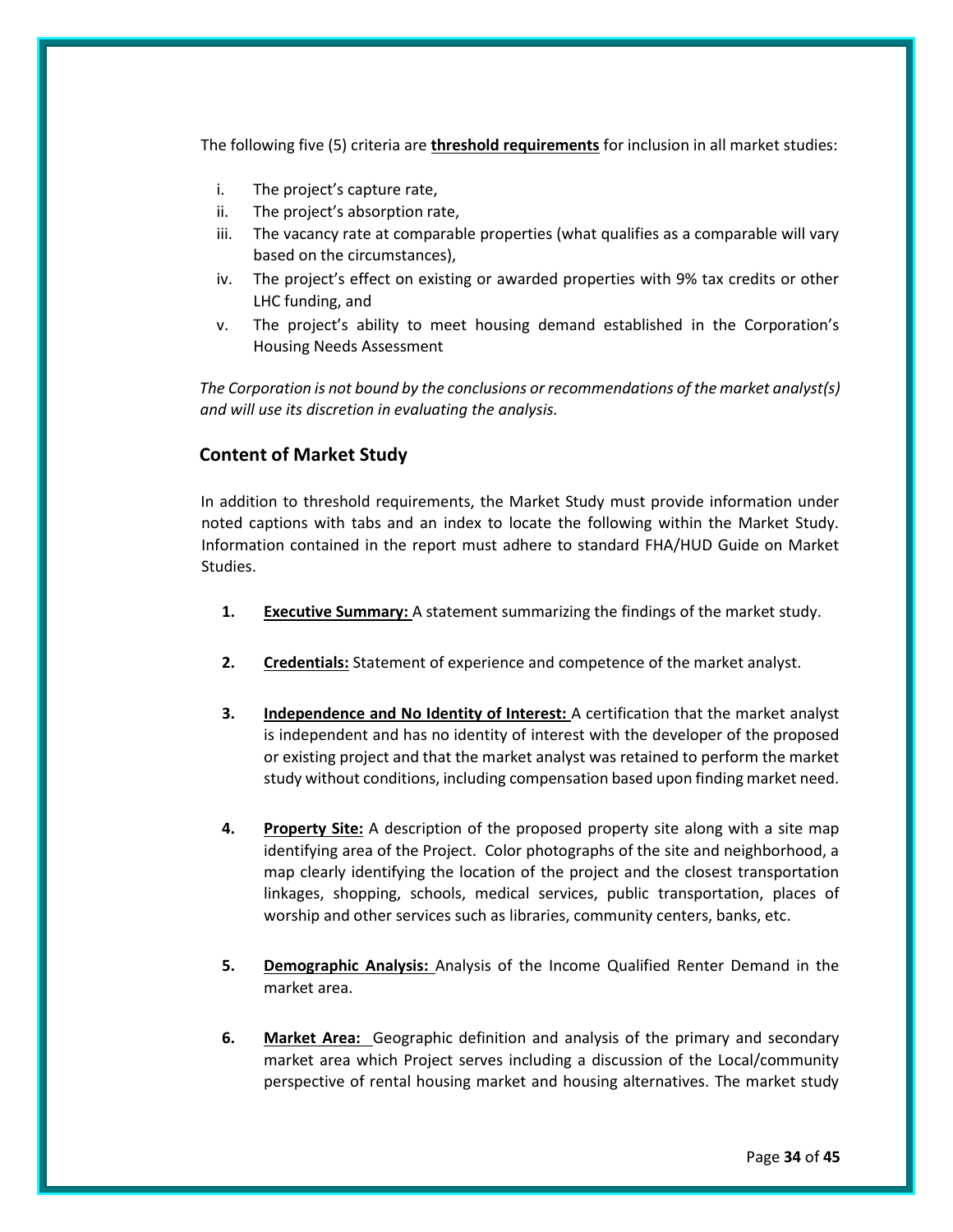must include a narrative that explicitly describes what relevant factors led to the market area designations.

- **7. Operations and Development Comparisons:** A description of comparable developments in the market area served by Project, including the following information or analysis, labeled accordingly:
	- a. Subsidy whether or not each comparable development is subsidized.
	- b. Rent Levels and Vacancy: a description of rent levels and vacancy rates of comparable properties, including subsidized and non‐subsidized developments in market area served by Project.
	- c. Operating Comparisons: analysis of operating expenses using data from comparable properties in the market area served by Project, if available, or, if not available, using IREM of ULI data.
	- d. Project Operating Statement: projected operating funds and expenses of the subject Project.
	- e. Public Housing: a summary of (i) the number and quality of units in developments owned or developed under HUD's Rental Assistance Demand (RAD) initiative by the local public housing authority and a statement concerning vacancy rates and waiting lists and (ii) the number of vouchers administered by the local public housing authority and the estimate of the households on the waiting list for vouchers.
	- f. Absorption Analysis: expected market absorption of the proposed rental housing units in the subject Project each month following certificate of occupancy.
	- g. Market Impact Statement: A description of the impact of the proposed housing units in the market area, including the impact of the proposed housing units on tax credit and other existing affordable rental housing in market areas.
- **8. Federal Housing Agency Coordination:** The Independent Qualified Housing Consultant must identify all multifamily housing developments in the primary market area of the proposed project, which are financed by HUD, RD and the LHC or the Corporation. The consultant must provide a table evidencing the following information for each such project:
	- a. Name of Project
	- b. Number of Units in Project
	- c. Type of Federal loan or credit enhancement, e.g., 515 loan, 202, 221(d)(4), etc.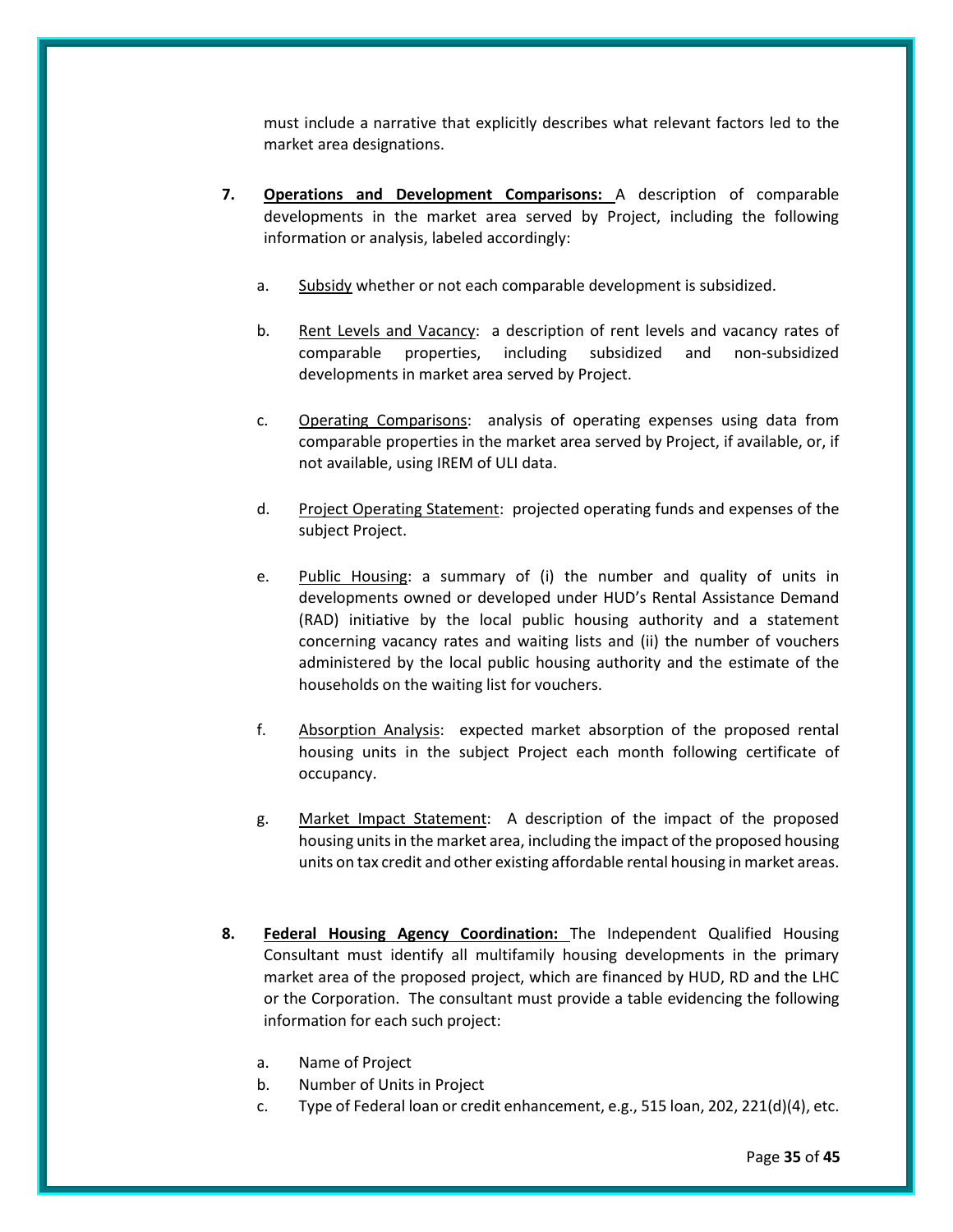- d. Average vacancy rate in comparable projects in prior twelve‐month period.
- **9. Pipeline Analysis:** Certification of the number of building and demolition permits (or its equivalent) for multifamily housing units issued over the preceding twenty‐ four (24) months by the local jurisdiction within which the project is located and that any planned or construction in progress will not adversely affect the market's absorption of the units in the project.
- **10. Certification of Demand:** A Certification of Demand for New Units and Conversion executed by the Qualified Housing Consultant.
- **11. State of Housing Needs of Low‐Income Individuals and Large Family Households:** A statement of housing needs of large families and tenant populations with children in the primary market area and the extent there will be unmet needs for such individuals and families following construction/rehab of the Project.
- **Location Characteristics:** Each Market Study must include a separate section that evidences whether the Project satisfies the positive points listed in the Selection Criteria **AND** the proximity of the project site to any of the negative neighborhood features listed in the Project Threshold. Notwithstanding any language contained herein to the contrary, the decision of the market analyst on location characteristics (neighborhood features) will be final. **Note:** The prohibition regarding New Construction within a half (1/2) mile of negative neighborhood services shall not apply to cities or towns with a population of 15,000 or less. For projects located in dense urban areas, the mile radius is ¼ mile within any negative feature. Dense urban areas are defined as census tracts with population densities of >2,500 persons per square mile within incorporated areas with a population over 35, 000. A list of these Eligible Census Tracts can be found [here.](file://///fileprint0/LHFA_Share/2019%20QAP%20Development/Maps-Census%20Data/PPMile/Eligible%20Tracts.xlsx)
- **12. Appraisals:** For rehabilitation projects an Appraisal must be submitted establishing the fair market value of any existing property when the purchase price of such property exceeds \$500,000 or the Acquisition Costs of buildings are included in Eligible Basis. Appraisals must be current and cannot be dated prior to ninety days of the application submission to be deemed current and acceptable.
- **13. Sources for Data:** Market analysts must clearly define all sources for data.

# <span id="page-35-0"></span>**Section VI ‐ Post Award Processes & Requirements**

## <span id="page-35-1"></span>**A. Post Reservation**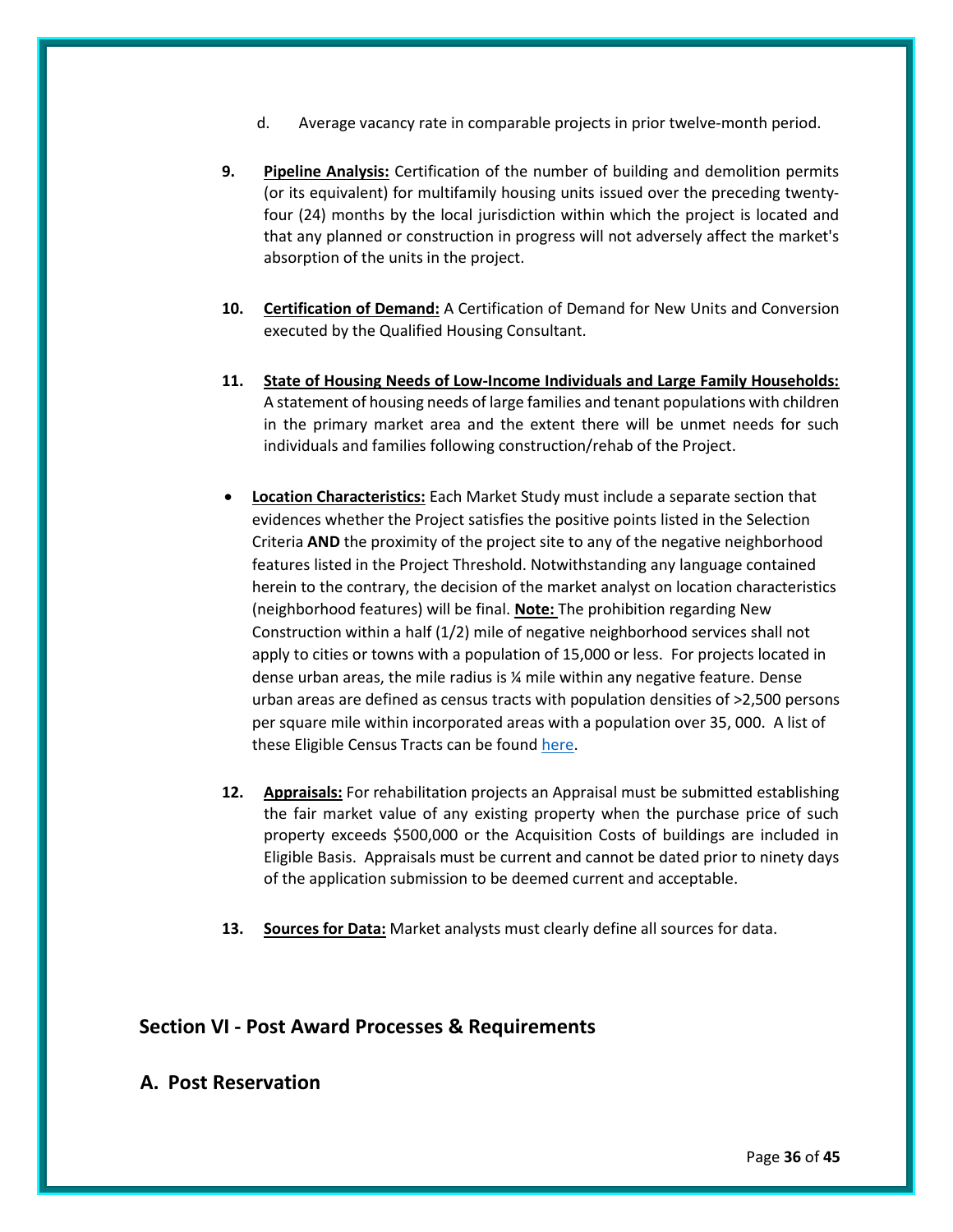## <span id="page-36-0"></span>**Carryover/Carry‐Forward Allocation of Tax Credits**

Projects may qualify for a carryover/carry‐forward allocation of tax credits under the Ten Percent (10%) Basis Exception within twelve (12) months of the date of the allocation. Projects allocated credits from the 2020 credit ceiling will be required to submit carry forward allocation documentation on or before October 15, 2020. Projects that have not met the ten percent (10%) expenditure test as of October 15, 2020 will receive a "Carryover Allocation Agreement" in lieu of the "Carryover Allocation Certification. Such projects shall have until April 20, 2021 to provide the necessary documentation evidencing that the ten (10%) basis expenditure test has been met.

Each Carryover Allocation Certification will be done on a Project‐Wide basis with a designation stating the appropriate credit ceiling from which the allocation is made.

## <span id="page-36-1"></span>**Tenant Selection Plans**

Awarded projects are required to submit Tenant Selection Plans within ninety (90) days following notification of the award of LIHTC to the project.

## <span id="page-36-3"></span><span id="page-36-2"></span>**B. Placed in Service Process and Procedure**

#### **Placed in Service Requirements**

The Financing Certification, Syndication Cost Certification, GAAP Audit and Baseline Operating Budget must be received by not later than the April 1st of the calendar year following the year in which the Project is placed in service. The GAAP audit must specifically identify any unexpended contingency construction reserve and any operating/rent up reserve and must be consistent with the Sources and Uses evidenced in an updated LIHTC application. **The carry forward allocation of credits is subject to recapture if required certifications, audit and Baseline Operating Budget are not received by such date.**

The Taxpayer/Owner may request only a one (1) year extension for submission of the certificates and audits from the Corporation and only if the Taxpayer has elected to begin the first year of the credit period following the year in which the Project is placed in service. Payment of developer fees to CHDO or non-profit partners partnering with a for-profit as a co-developer must be shown as fully paid in the placed in service audit. CHDOs and nonprofit partners must receive not less than twenty percent (20%) of the Developer Fee for transactions receiving tax credits.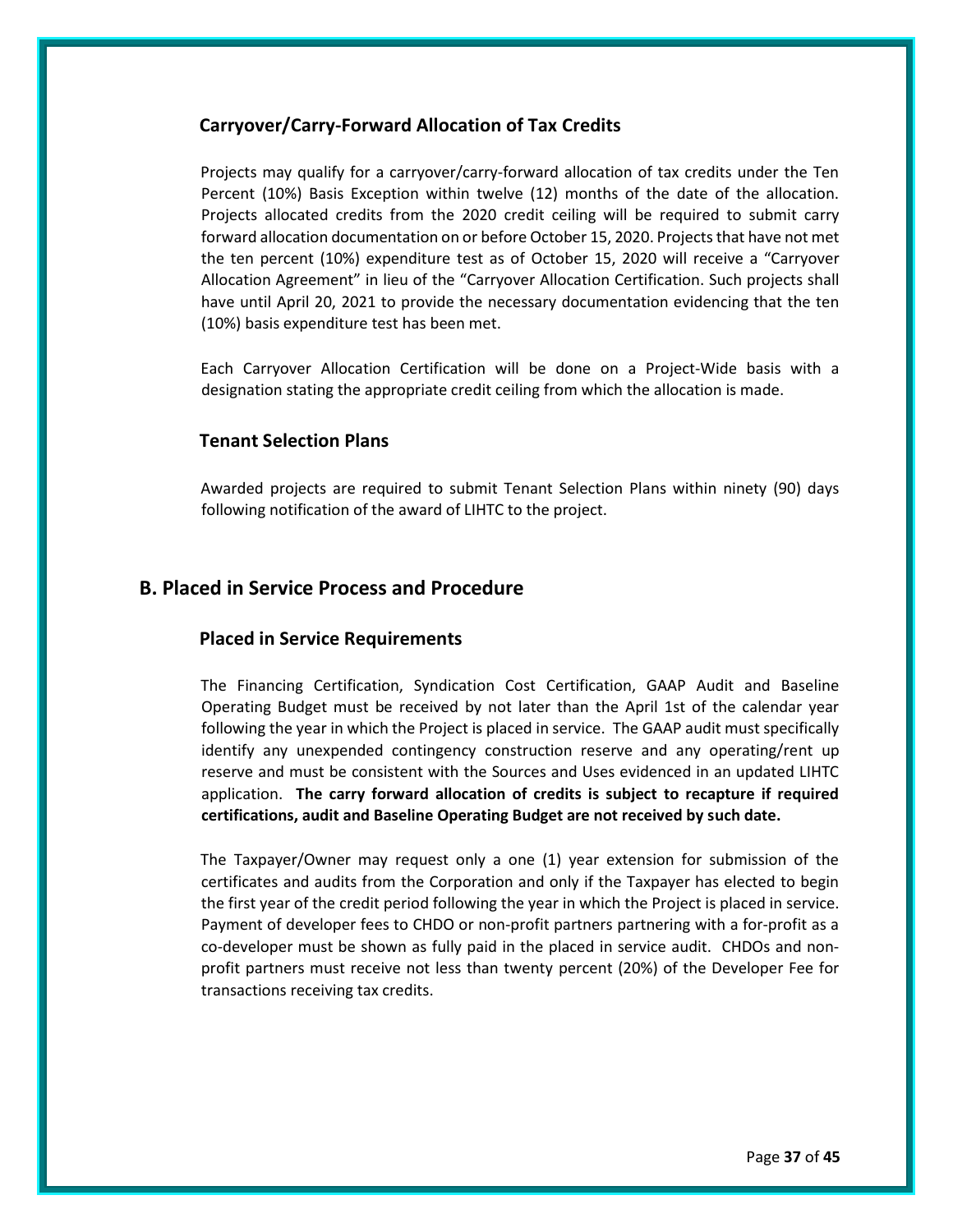## <span id="page-37-0"></span>**Fees to CHDO or Non‐profit General Partner**

Prior to delivery of Form 8609, a for‐profit co‐general partner with a CHDO or non‐profit general partner must certify payment of the fee paid to the CHDO or non‐profit general partner is consistent with Development Services Agreement submitted with the Tax Credit Application. Developer Fees to CHDOs or non‐profit general partners in connection with projects receiving an allocation must not be less than twenty percent (20%) of the total Developer Fees. Fees paid to CHDOs or non‐profits, up to 20% of the developer's fee, will not be included in the developer's maximum profit cap.

## <span id="page-37-1"></span>**Compliance Training Requirements**

Taxpayer/Owners will be required to evidence to the Corporation at least ninety (90) days prior to a Project's Placed In Service Date that the proposed on‐site manager or the management company has completed compliance training and be certified as a LIHTC Specialist within the prior (12) twelve months in a program deemed acceptable to the Corporation in accordance with industry recognized training standards. No Form 8609 will be issued without evidence of such training.

## <span id="page-37-2"></span>**Extended Use Agreement, Compliance Monitoring and Other Requirements**

The Corporation has approved the form of a Tax Credit Regulatory Agreement to be dated as of December 31 of the calendar year immediately preceding the first year of the Credit Period, pursuant to which the Corporation requires the Applicant/Taxpayer to fulfill the commitments and representations made in this Application. An Extended Use Agreement in accordance with the Code and Tax Regulations has been incorporated into the Tax Credit Regulatory Agreement. Upon execution, the Tax Credit Regulatory Agreement must be filed in the mortgage/conveyance records of the Parish within which the Project is located.

A separate Compliance Monitoring Agreement has also been approved by the Corporation and must be executed and returned to the Corporation when the Project is placed in service and prior to the Corporation providing Form 8609. The Corporation may impose reporting and record keeping requirements, nondiscrimination regulations, and any other special conditions considered desirable by the Corporation or the U.S. Department of Treasury.

## <span id="page-37-3"></span>**Annual Audits**

Taxpayer/ Owners must submit annual audited financial statements to the Corporation, in the format prescribed in the Corporation's audit instructions, the year following the placed in service date of a project. The financial statements must include supplementary information and a schedule of income and expenses using the HUD Chart of Accounts. All cash distributions and withdrawals from operating reserves and/or reserves for replacement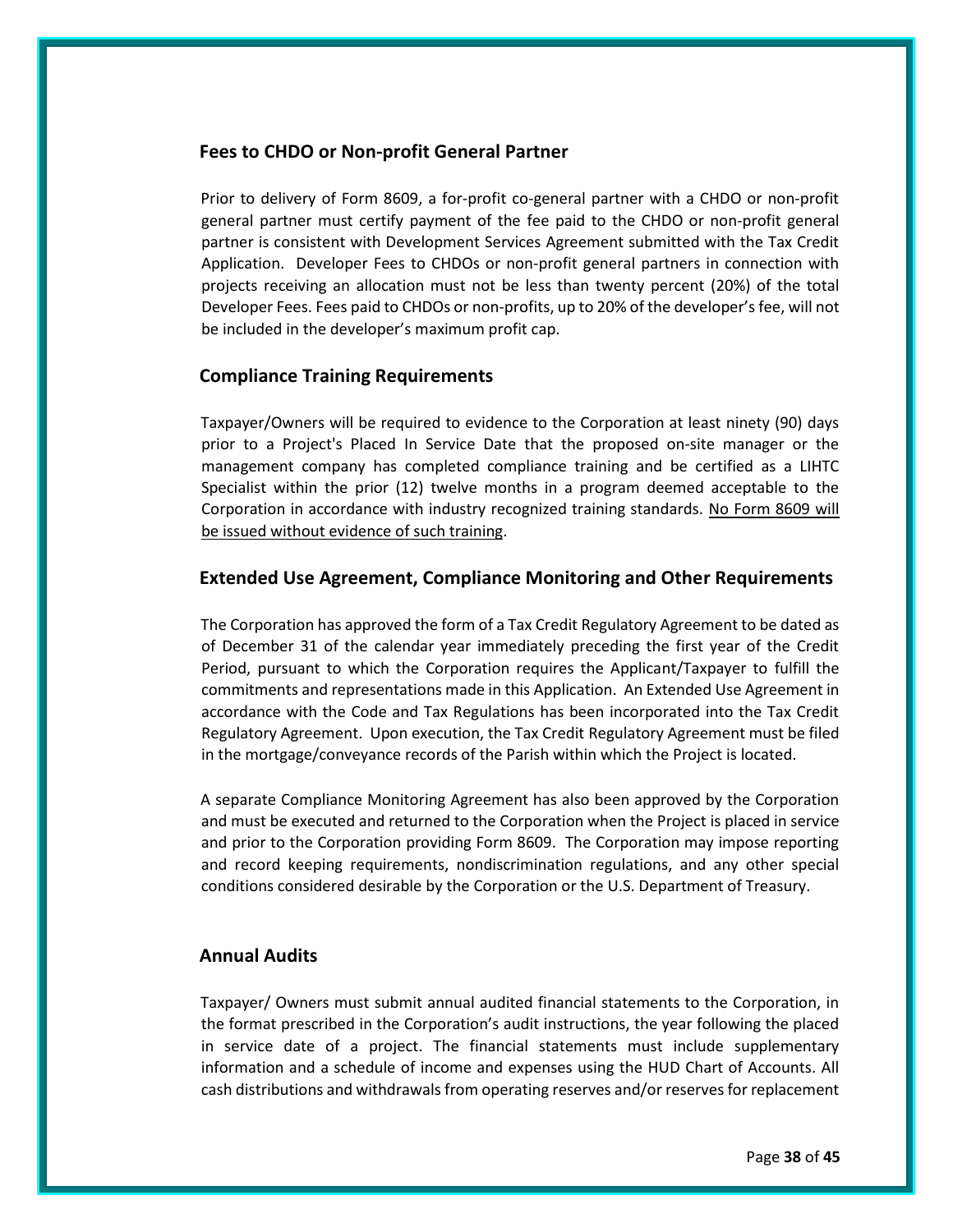must be explained in footnotes to the audit and all payments to related Persons and contractors with an identity of interests to the Taxpayer/Owner must be identified. Annual budgets approved by the Taxpayer and Management Company must be received at least thirty (30) days in advance of the fiscal year. Annual audits must be received within one hundred and twenty days (120) after the end of each fiscal year.

All updated models and audits must be submitted to: LIHTCAnnualAudits@lhc.la.gov

## <span id="page-38-0"></span>**Construction Monitoring Criteria**

#### **Construction Documents**

Not more than forty‐five (45) days prior to the commencement of construction, the developer must submit to the Corporation the following:

- 1. Complete plans and specifications in pdf format via disc or zip drive and a  $\frac{1}{2}$  set of hard copy drawings for monitoring and review purposes.
- 2. Construction contract, complete with timeline and schedule of values.
- 3. Certification by Architect/Engineer/Design Professional of the plans and specifications.

The Corporation shall review the plans and specifications for compliance with the minimum threshold requirements and applicable minimum building codes (authority having jurisdiction enforces true code compliance). The Corporation will also complete an analysis for all site, architectural, engineering drawings and complete specifications for all federal state and local accessibility laws and standards. Within thirty (30) days of receipt, the Corporation will notify the developer if there are any concerns or need for clarity as regards to the construction documents satisfying the applicable requirements. Notwithstanding the Corporation review, the applicant remains responsible and accountable for compliance with applicable IRS and LHC rules and regulations.

#### **Building Permits**

Copies of all building permits shall be submitted to the Corporation when available. Should building permits not be available at the start of construction, the applicant may submit a "will issue" letter from the Authority Having Jurisdiction (AHJ), stating that building permits will be issued once certain requirements are met.

#### **Construction Monitoring and Compliance**

The Corporation will conduct periodic on-site inspections (typically 30, 60, 90 & 100% complete) during the course of construction to verify conformance with the plans and specifications and selection criteria along with threshold requirements. The Corporation will also include on-site accessibility inspections in this review process. Our initial site inspection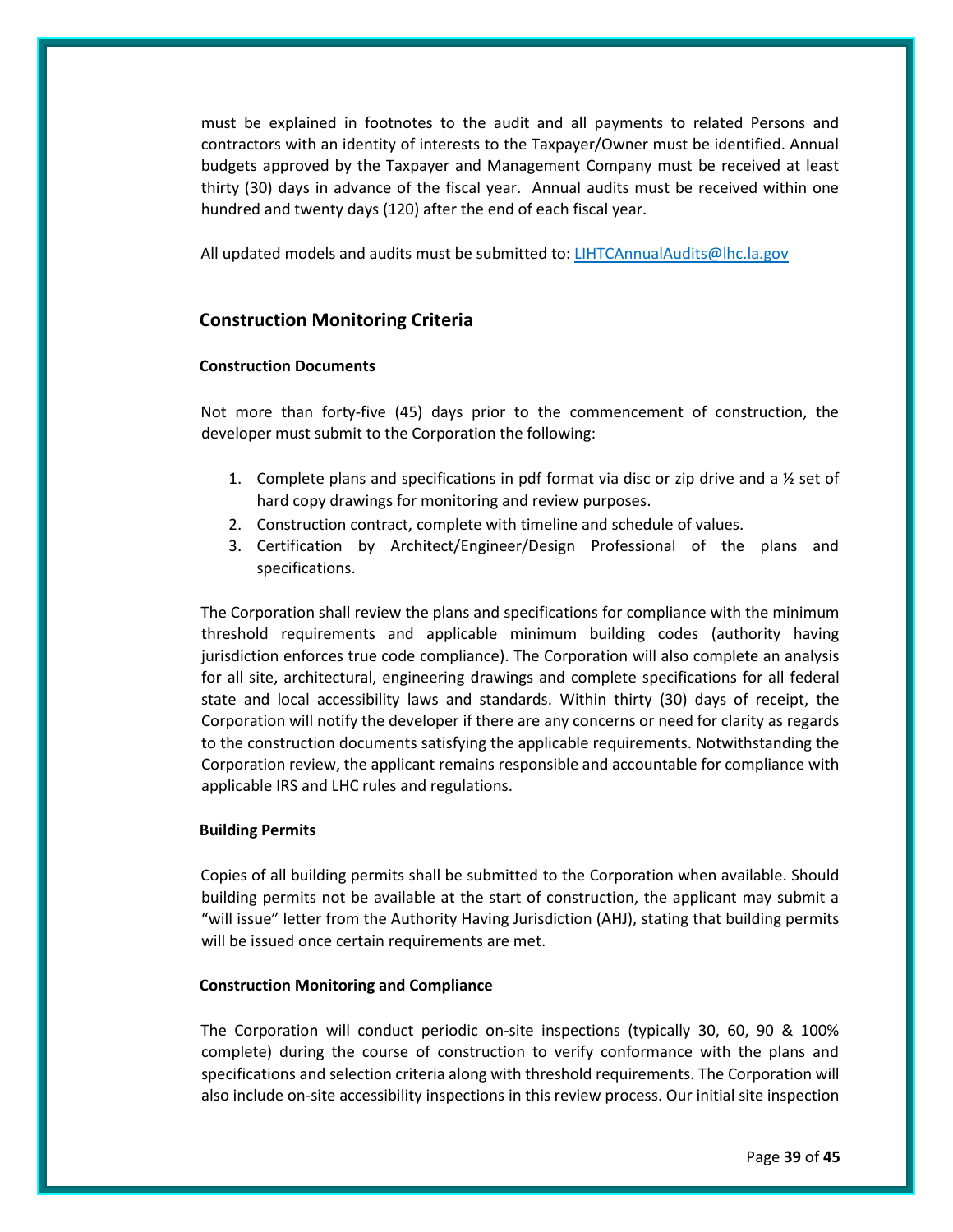includes review of applicable accessibility laws and training specific to require such will be given to appropriate development team members which include the Architect, Contractor, Site Superintendent and appropriate trades that may affect accessibility.

The Developer shall submit the following to the Corporation:

- 1. Notice to proceed.
- 2. Monthly application for payment certified by the Design Professional and/or project manager and the Developer. The Corporation recommends the use of AIA Document G702 and G703. The submission of monthly applications for payment is intended for monitoring progress and does not require Corporation approval to release payment.
- 3. A copy of all change orders to monitor changes to the plans and specifications and the schedule of values. All change orders shall be submitted with monthly applications for payment. The Corporation recommends the use of AIA document G701. The Corporation shall not have the authority to approve changed orders, but will review change orders to ensure compliance with minimum requirements. The Corporation shall immediately notify the Developer if it determines that the change orders submitted conflicts with said requirements
- 4. The Corporation shall notify the Developer of any scheduled inspections and the applicant must have a representative present during such inspections. During each scheduled inspection, the Corporation shall verify compliance with the plans and specifications and requirements. The Corporation will notify the Developer immediately upon discovery of allege non‐compliance and request that the Developer take appropriate corrective action.

#### **Construction Completion**

At construction completion, the applicant shall submit the following:

- 1. Certificate of Substantial Completion (the Corporation recommends AIA Document G704).
- 2. Certificate of Occupancy(s) if applicable.
- 3. Prior to issuance of IRS form(s) 8609, the Corporation will perform its final inspection to verify compliance with the plans and specifications and other QAP requirements. Funded projects should adhere to LHC Universal Design Standards to the maximum extent possible.

#### **Using Regional Material, Labor, and Services**

The LHC strongly encourages the development community to maximize its use of regional materials, labor, and services in the construction and development of housing constructed pursuant to an allocation of low-income housing tax credits. The LHC will request that projects that receive an allocation of credits submit plans to the LHC that detail these maximization efforts, and will use this data to analyze the feasibility and the benefit that doing so brings to the communities in which the developments will be located.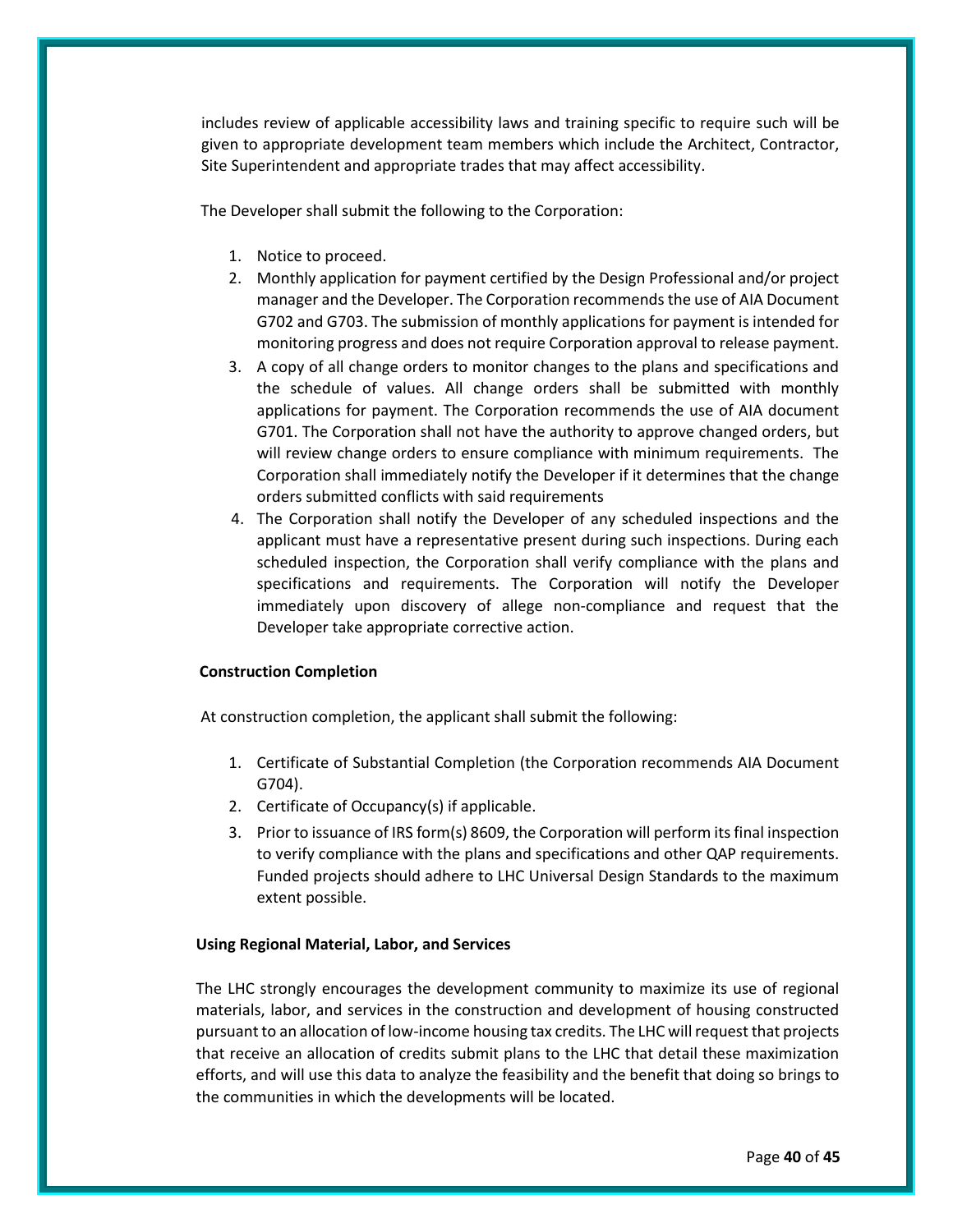# **Compliance Monitoring Procedures (entire section replaced)**

<span id="page-40-0"></span>LHC has adopted a compliance monitoring procedure in accordance with IRS Section 42(m)(1)(B)(iii). The compliance monitoring procedure is detailed in LHC's Housing Credit Compliance Guide and includes:

- 1. The record keeping and record retention provisions of IRS Final Regulation Section 1.42- 5(b).
- 2. The owner's annual certification requirement of Regulation Section 1.42-5(c)(1).
- 3. The on-site inspection provision of IRS Section 1.42-5(d).
- 4. The Agency must conduct on-site inspections of all buildings in the low-income housing project and must review low-income certifications of the low-income housing project
	- a. By the end of the second calendar year following the year the last building in the low-income housing project is placed in service; and
	- b. At least once every 3 years thereafter.
- 5. The Agency must conduct on-site inspections and low-income certification review of not fewer than the minimum number of low-income units for the corresponding number of low-income units in the low-income housing project set forth in the table to paragraph (c)(2)(iii).

| Number of low-income units in the low-income | Number of low-income units selected for    |
|----------------------------------------------|--------------------------------------------|
| housing project                              | inspection or for low-income certification |
|                                              | review (minimum unit sample size)          |
|                                              | 1                                          |
|                                              |                                            |
|                                              | ξ                                          |
|                                              | 4                                          |
|                                              |                                            |
|                                              | h                                          |
|                                              |                                            |
|                                              | 8                                          |
|                                              | 9                                          |
|                                              | 10                                         |
|                                              | 11                                         |
|                                              | 12                                         |
|                                              | 13                                         |
|                                              | 14                                         |
|                                              | 15                                         |
|                                              | 16                                         |
|                                              | 17                                         |
|                                              | 18                                         |
|                                              | 19                                         |
|                                              | 20                                         |
|                                              | 21                                         |

Table to Paragraph (c)(2)(iii)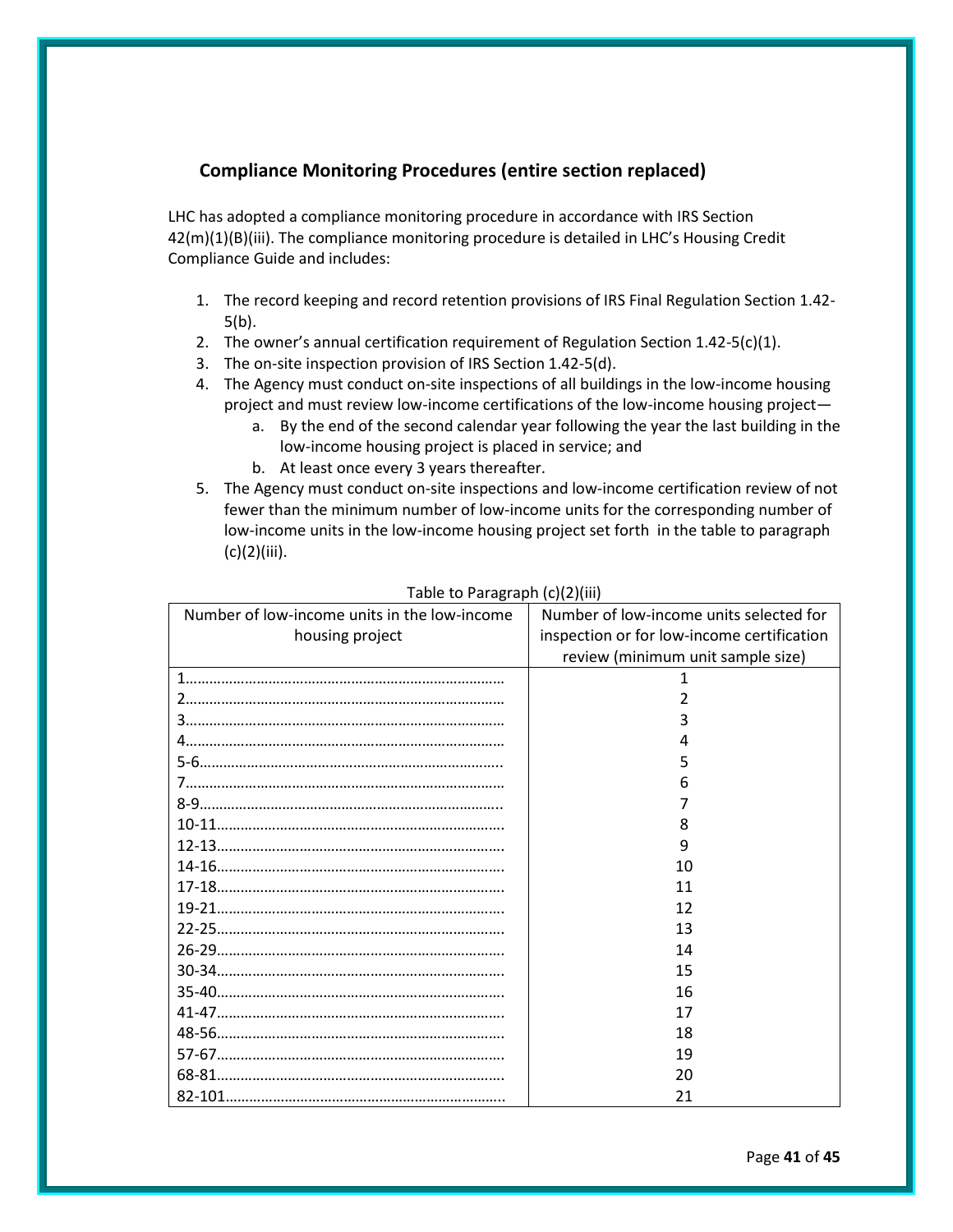- 6. The notification of noncompliance provisions of IRS Section 1.42-5(e), whereby notice is made to owners and the IRS regarding events of noncompliance.
- 7. The established programs of the projects serving special needs will be monitored on an ongoing basis to determine accordance with the original proposal. Homeless special needs groups will be expected to document program outcomes and results.

The compliance monitoring procedure applies to all projects that receive or have received an allocation of Tax Credits and will continue throughout the 15‐year compliance period as well as the extended use period.

Due to the complexities of the Housing Credit program in regard to long-term compliance, LHC requires the management company of each project to attend on‐going training and be certified as a LIHTC Specialist. LHC will periodically provide such training, which may/may not have an associated fee. It is the responsibility of the owner to ensure that the selected management company remains adequately versed in the Tax Credit program.

# <span id="page-41-1"></span><span id="page-41-0"></span>**C. Application Revisions**

## **Notification of Material Change**

It is the **applicant's responsibility** to notify the Corporation, in writing, of any occurrence of a material change in a project. Such notifications must be sent to: *Louisiana Housing Corporation; Attn: Housing Production, 2415 Quail Drive, Baton Rouge, LA 70808*. Notwithstanding any provision of any other program requirements, no project that the LHC determines to have a material change shall be deemed feasible or viable. **Louisiana Housing Corporation Board of Directors must approve all requests for material changes in a project.** A material change will be governed by Reasonable Man Standard. A material change may result in cancellation of either the tax credit reservation or the carry‐forward allocation of tax credits.

## <span id="page-41-2"></span>**Notification of Reprocessing Change**

It is the **applicant's responsibility** to notify the Corporation, in writing, of any occurrence of a reprocessing change in a Project. A reprocessing change may occur prior to delivery of Form 8609 to a Project; however, Form 8609 will be withheld until the Taxpayer submits a revised application and reprocessing fee. Following receipt of the revised application and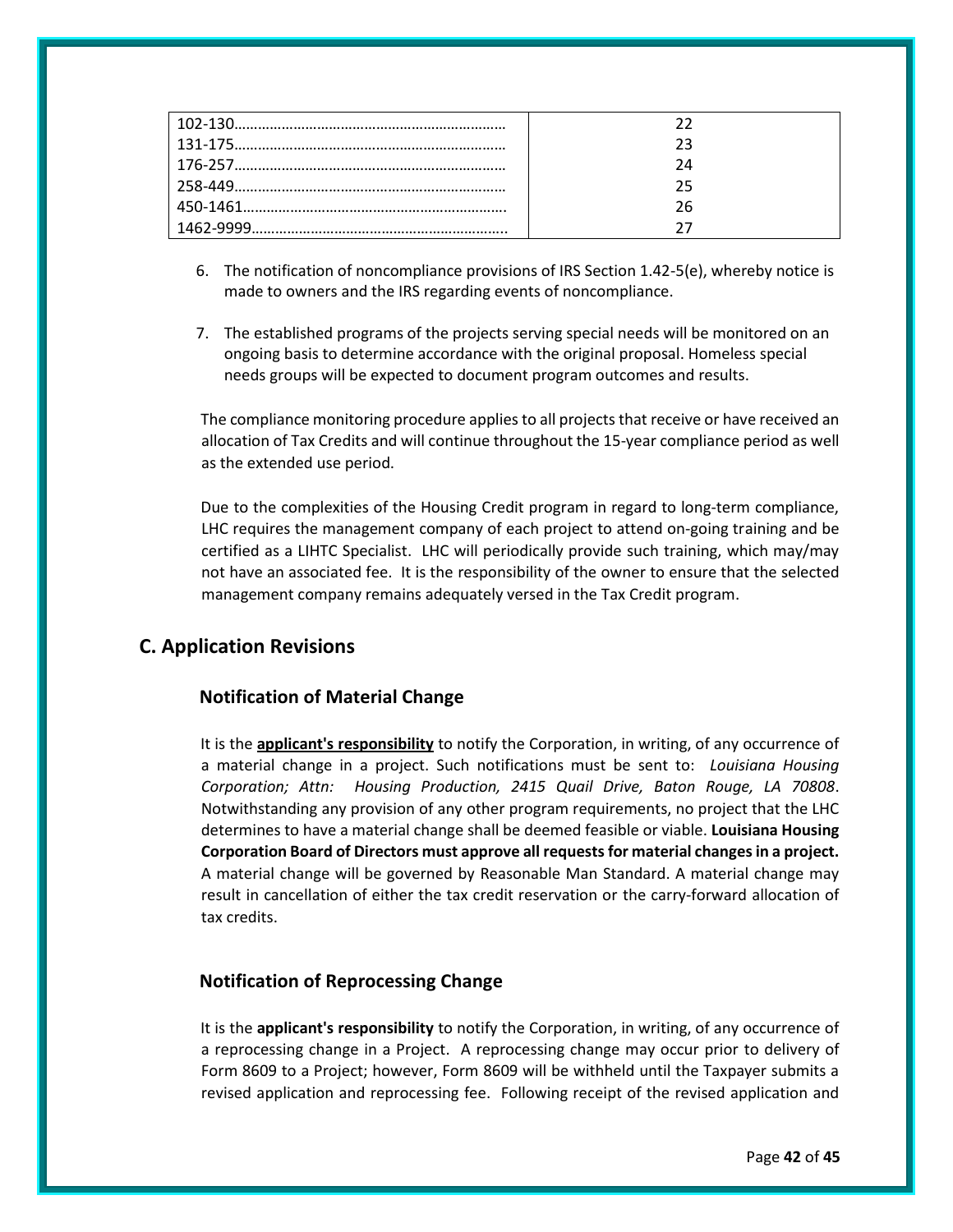reprocessing fee, the Corporation will complete a new legal, feasibility and viability review in order to determine any adjustment of maximum qualified basis and/or the tax credits to be allocated to the Project. Projects subject to reprocessing are at risk of credit loss if such Project fails to satisfy the minimum score or if other projects on the waiting list which are not reserved credits have higher scores.

**Note**: Increases to the developer fee as submitted in an application will not be permitted under any circumstances. Changes in a project's application post award that may require Reprocessing as defined in this QAP will not be allowed to increase the amount of the developer fee as originally evidenced in the initial application.

## <span id="page-42-0"></span>**Site Change**

Any Site Change may cancel any reservation, commitment or allocation of tax credits to such Project.

## <span id="page-42-1"></span>**Deviations from Selection Criteria in Submitted Application**

When an Developer requests a deviation from the selection criteria in the submitted application and the deviation is not a material change as defined by the Glossary or a change that a Reasonable Man would determine to materially change the project, the Developer shall select a substitute benefit or enhancement identified in the selection criteria in the QAP of equal or greater point value. Corporation staff shall consider approval of the request and require the replacement benefit to the project be incorporated into the project, thereby enhancing the project by the same point value. There shall be no additional penalty to the Developer.

If the Developer or the Corporation determines there is no appropriate substitute project enhancement of equal or greater point value, the Developer and all affiliates shall be subject to penalty points in the next tax credit funding round equal to the point value of the representation that cannot be satisfied.

When a Developer requests a deviation from the selection criteria in the filed application and the deviation is a Material Change as defined by the Glossary or by the Reasonable Man's Standard (e.g., project was funded when another project would have been funded but for the original selection made by the Developer and awarding of points based on that selection), the following penalties shall apply:

1. The Developer shall select a substitute benefit or enhancement in the QAP of equal or greater point value. The Corporation's Board of Directors may approve the request and require the replacement benefit to the project be incorporated into the project, thereby enhancing the project by the same point value. There shall be no additional penalty to the Developer.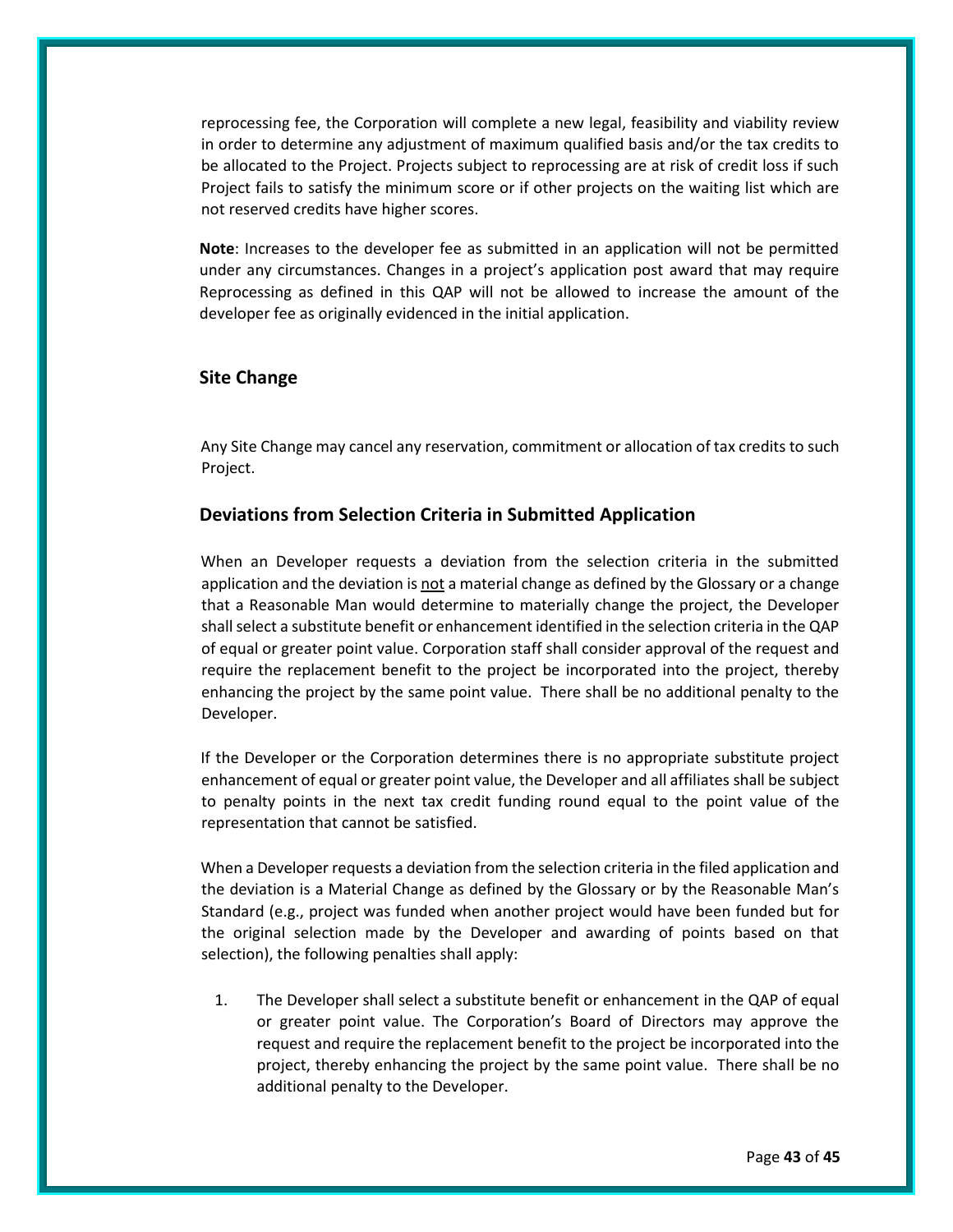- 2. If the Developer does not select a substitute benefit or enhancement in the QAP of equal or greater point value:
	- a. The Developer may surrender its allocation and there shall be no additional penalty to the Developer.

b. If the Developer does not surrender the allocation and no substitute selection criteria is selected, the Developer and all affiliates shall be subject to penalty points in a single application in the next tax credit funding round equal to three (3) times the point value of the selection criteria that cannot be satisfied.

Applicants requesting more than one (1) Material Change relating to selection criteria in a single funding cycle shall be subject to a one (1) year suspension participation in the LHC's LIHTC funding round(s).

The approval of any Material Change requested due to reliance on a representation made by a governmental entity and the penalties, if any, to be assessed, will be at the discretion of the LHC Board of Directors. Such reliance will not permit a site change. Any site change may cancel any reservation, commitment or allocation of tax credits to such project.

The Board may waive penalties in extraordinary circumstances.

*Notwithstanding the above, the Applicant/Developer must notify the Corporation of any changes to the project, including but not limited to, unit mix and development type. It is the Applicant's responsibility to provide required public notification of any such changes.* 

#### <span id="page-43-0"></span>**Management Company Updates**

The Management Company of record for the project will be required to provide electronically to the Corporation, through a Corporation‐approved medium, any changes in contact information, as well as, but not limited to information on the number of vacancies and unit mix.

# <span id="page-43-1"></span>**Section VII‐ Selection Criteria**

Applications shall be evaluated using the preference and selection criteria required in IRC Section 42, and as specifically cited in Section  $42(m)(1)(B)$  and Section  $42(m)(1)(C)$ . Aggregate rankings or scoring will in no way guarantee an award of tax credits to a particular project. During the application review process and throughout the allocation process, LHC will utilize its sound and reasonable judgment and will exercise its discretion consistent with sensible and fair business